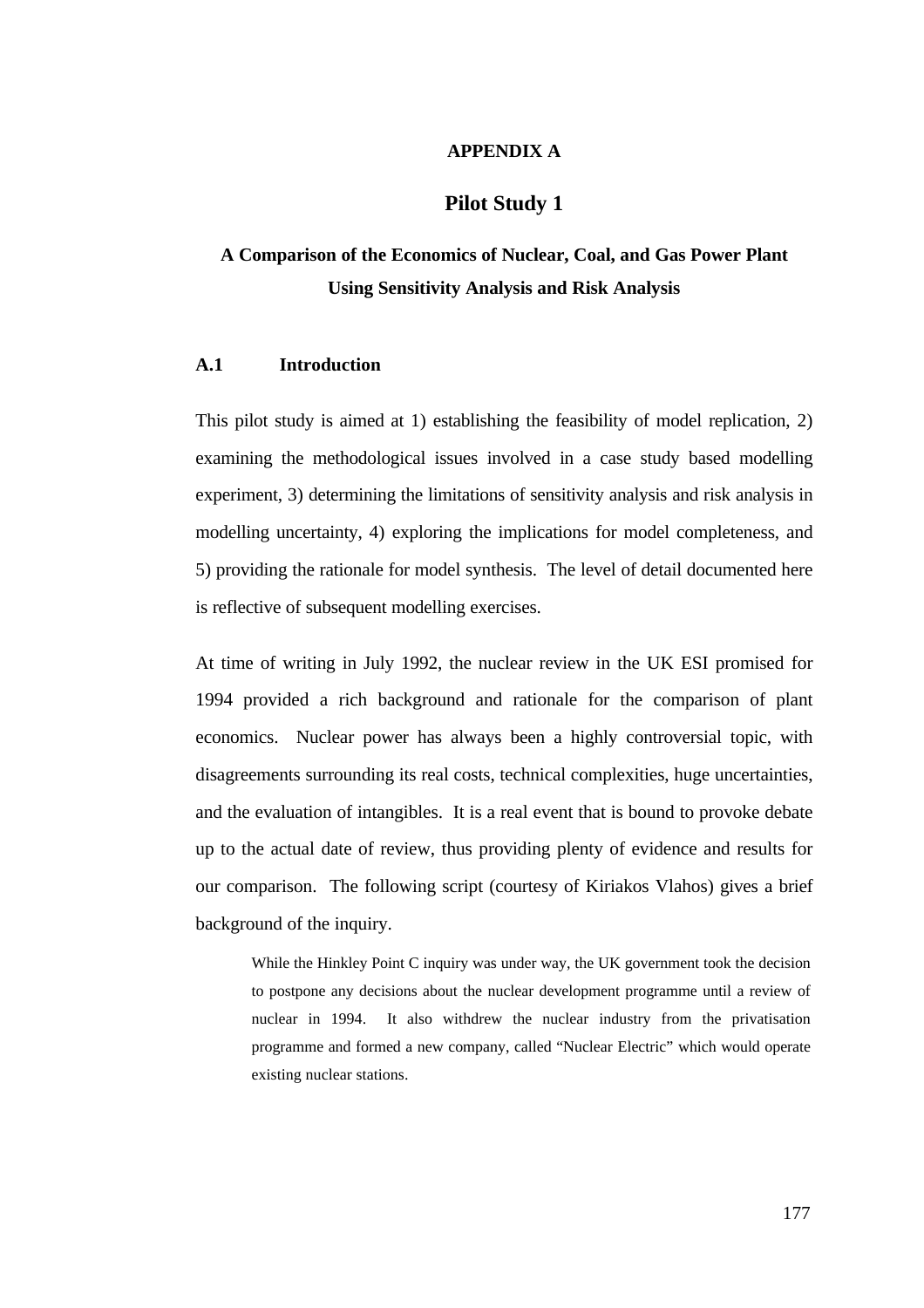The Hinkley Point C inquiry approved the development of the new power station on the grounds of the "Non-Fossil Fuel Obligation", although the economics of nuclear at the time looked desperate compared to either coal or gas.

Since then, concern about the environment and especially the greenhouse effect has been growing, and the EEC is planning to introduce a carbon tax on fossil fuels. Such a tax would improve the economics of nuclear power stations, since they do not produce the main greenhouse gas  $CO<sub>2</sub>$ , neither do they produce  $SO<sub>2</sub>$  and  $NO<sub>X</sub>$  in the generation of power.

In addition, Nuclear Electric has been performing quite well in financial terms, producing substantial profits, of course to a large extent due to the "nuclear levy." But they did manage to improve the availability of the AGR stations and to increase the market share of nuclear overall. Nuclear Electric and BNFL, the two main companies of the UK nuclear industry, are keen to build new nuclear power stations and they even called for the review date to be brought forward. This has been declined by the government.

Developments in the electricity and gas markets are also relevant. A large power station building programme coincided with privatisation, and Combined Cycle Gas Turbine (CCGT) is the type of plant that will inevitably dominate the new power station market. If projections materialise, gas consumption will double in the UK by the year 2000. Whether the gas industry can produce that much gas at competitive prices is an open question. The UK and European gas supply and demand situations need to be carefully examined.

The latest news is that Nuclear Electric wants to build "Sizewell C" a successor to "Sizewell B", but with double the size (about 2.5 GW). They estimate that this follow up will achieve significant economies of scale and will be economic compared to competing electricity generation technologies.

The government's decision in 1994 depends, amongst others, on the ability of nuclear power to compete against other plant especially in anticipation of the likely over capacity due to gas-fired plants, which are expected to dominate the early part of next century. This pilot study examines the economics of nuclear power and its immediate competitors, coal and gas, the most influential factors affecting the final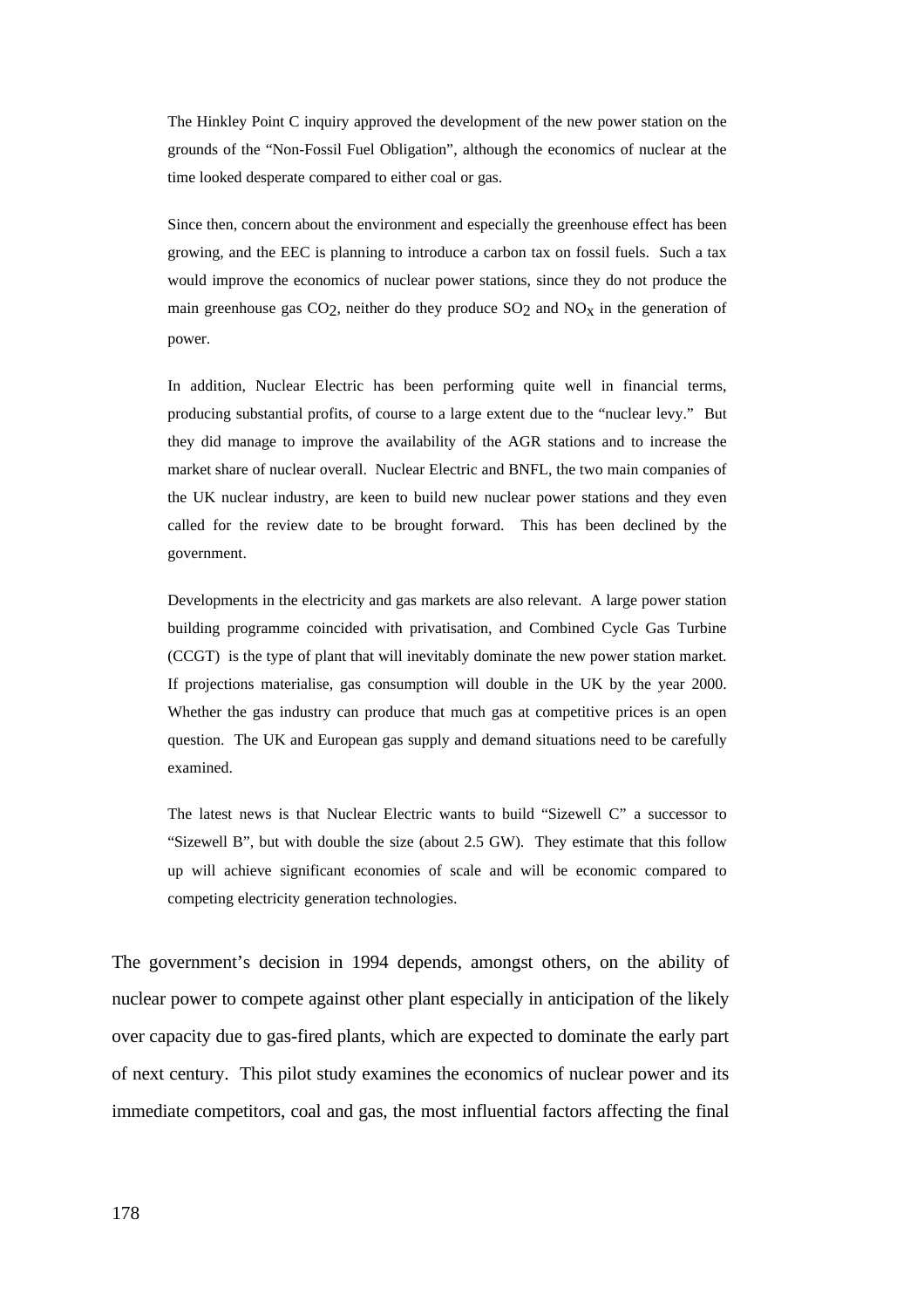cost of electricity, the impacts of the proposed EC carbon tax, and the overall effect of uncertainties.

Marginal or levelised cost analysis is used for assessing plant economics rather than constrained optimisation of the entire system. The main data used in this study originates from UNIPEDE (1988) and OECD/NEA (1989) reports, which are referred as UNIPEDE and OECD throughout the study. Electricity costs are analysed in a global context to give a broad perspective on realistic ranges. Major components of cost are then presented and discussed. Uncertainties are assessed by the techniques of sensitivity analysis and risk analysis. Extensions to this study are suggested at the end.

# **A.2 Modelling Approach**

The *levelised cost of electricity*, also known as the average or uniform discounted cost, is the accepted method for comparing the economics of different power plants. This method is extensively detailed in IAEA (1984), UNIPEDE, and OECD. All the costs are discounted to the present value at a certain point in time so that the terms, which are expressed in constant money of that given date, can be summed and divided by the discounted electrical output. For a project in the United Kingdom, this value represents the cost of electricity generation in pence/kWh.

This study identifies the main components of the cost of electricity and the major factors that influence them. It explores the extent to which these components contribute to the final levelised cost under the impacts of varying discount rates and other factors.

Instead of giving a point estimate for the cost of electricity, this study uses sensitivity and risk analyses to give a realistic range of estimates. A realistic range contains the most likely values, and in this case, is qualified within the international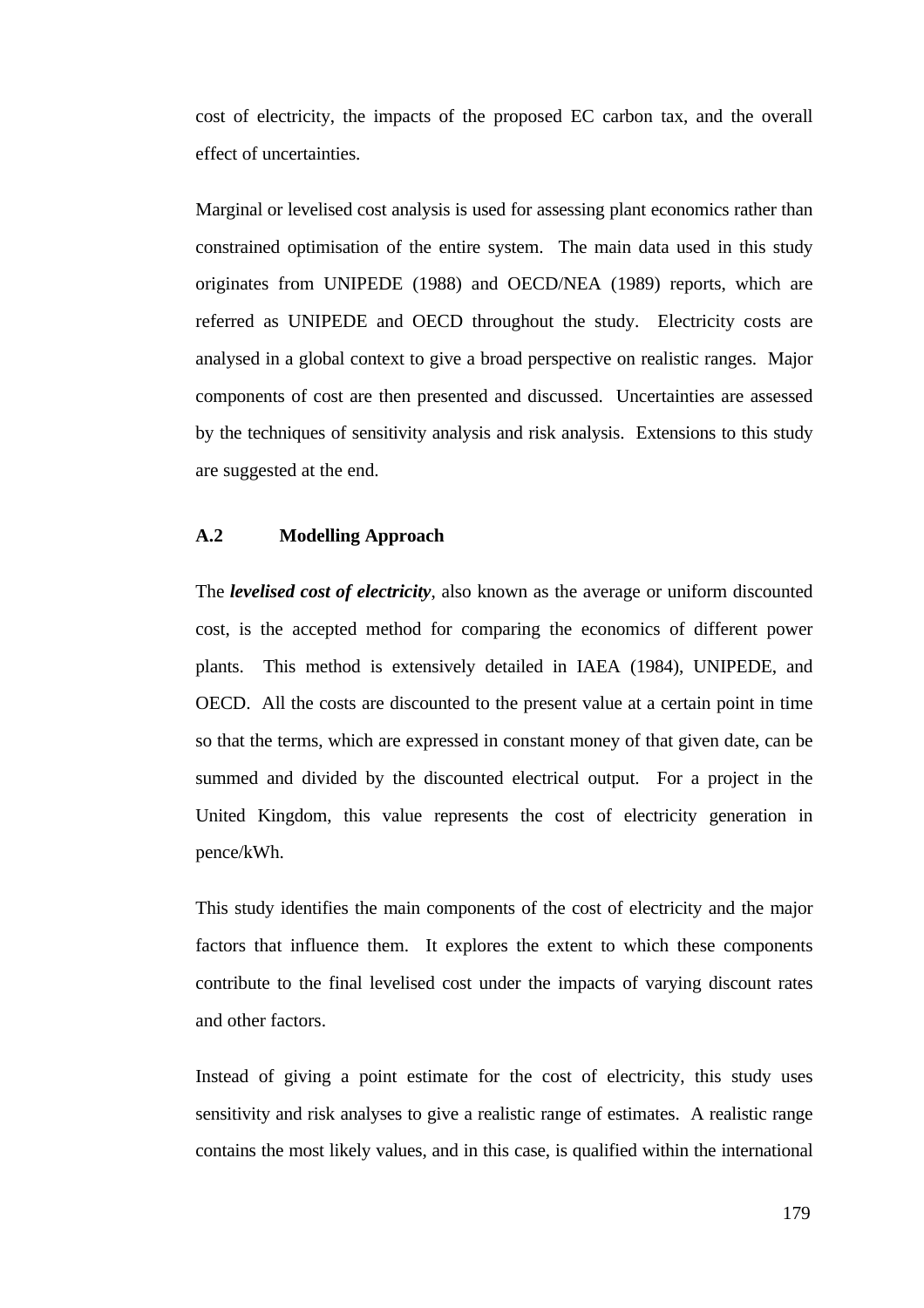context, specifically of plants to be commissioned in the last five years of this century in industrialised countries. This deterministic analysis reveals the impacts of the major factors upon baseload coal-fired and nuclear power stations in the United Kingdom. The same approach can be extended to other types of plant.

First, the factors that influence power plant economics are isolated by taking international comparisons, thus giving a broader perspective on uncertainty and possible interactions between these factors. Ranges for the main parameters are extracted from the recent OECD and UNIPEDE reports by conversion to a common currency and then taking the minimum and maximum values for all OECD countries surveyed. The range for a given parameter is then reduced by discarding those outer values that reflect unrealistic circumstances in the UK sense, e.g. extremely high fuel prices or subsidies specific to a particular country. These ranges are then used as bounds in the sensitivity analysis. Data for UK coal and nuclear power plants are taken from both studies and used as base cases in this paper. Many countries are represented in both studies, thus allowing for data comparison and validation. Where input data is not available, the parameters are calculated from the respective contributions in levelised costs.

The approach of following sensitivity analysis with risk analysis has been advocated in standard texts on investment appraisal under uncertainty, e.g. Hull (1980) and Clemen (1991). Indeed, sensitivity analysis has been widely acclaimed, e.g. by Rappaport (1967) and Hertz and Thomas (1984), as a logical adjunct to deterministic capital budgeting, if not a necessary first step in understanding the nature and impact of risk.

The important factors that influence generation cost are first identified. The ranges of values are extracted from published sources for sensitivity analysis and risk analysis. The basic factors are defined in terms of the likely ranges of values and their impacts, the nature of relationships (linear or non-linear), and the magnitude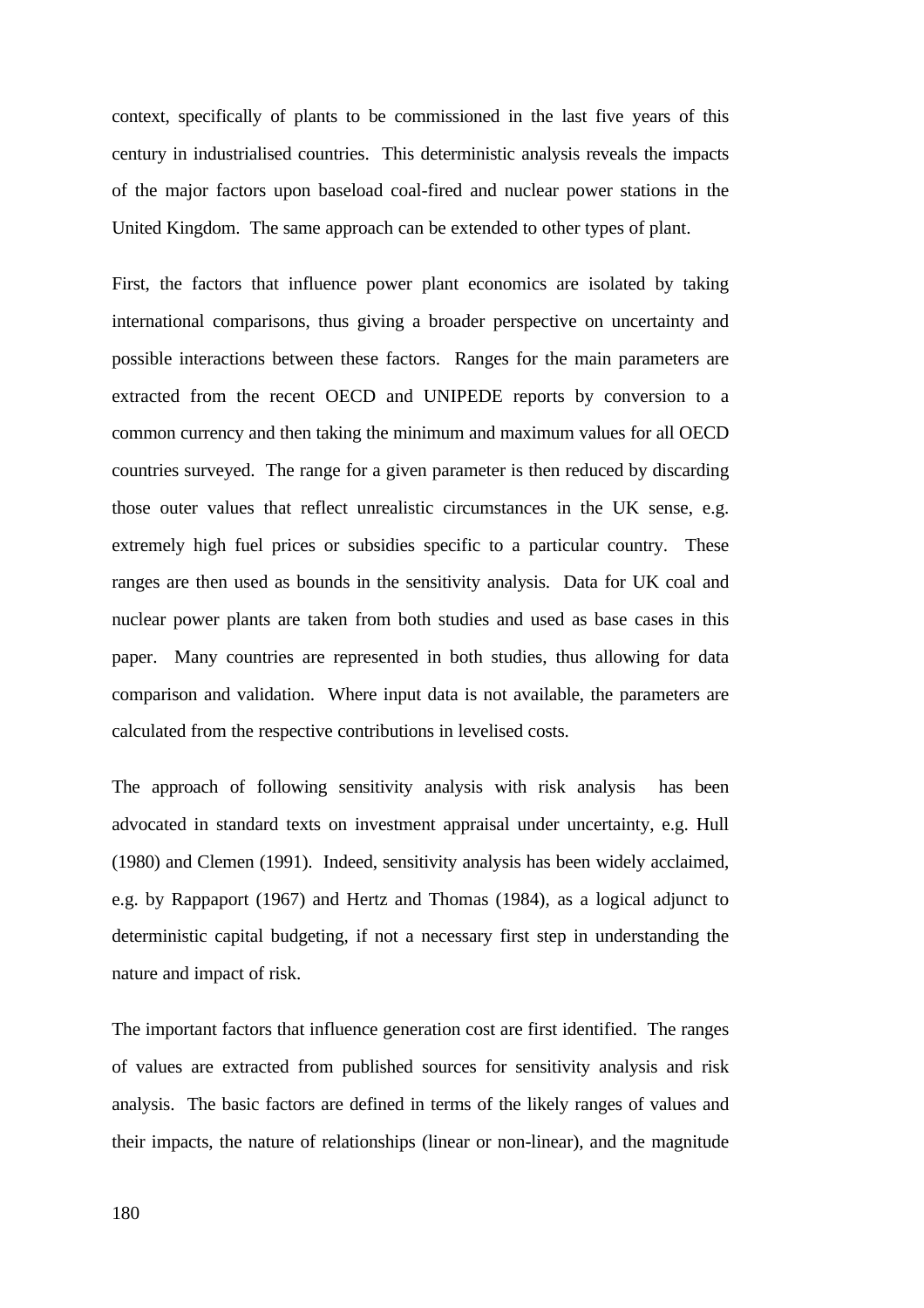of impacts. Progressively the assumptions are dropped and constraints tightened, until a sufficiently realistic model of uncertainty is represented. The steps are illustrated in the shaded region below.





### **A.3 The Cost of Electricity Generation**

#### **A.3.1 Range of Levelised Costs**

The levelised costs of plants to be commissioned in the near term are the costs to the generators not the price charged to consumers. This study examines the levelised costs of plants to be commissioned between the years 1995 and 2000 for all the OECD countries surveyed in OECD and UNIPEDE reports.

The levelised cost of electricity generation by coal-fired plants given in the OECD and UNIPEDE reports ranges from 1.33 to 3.99 pence/kWh. These costs were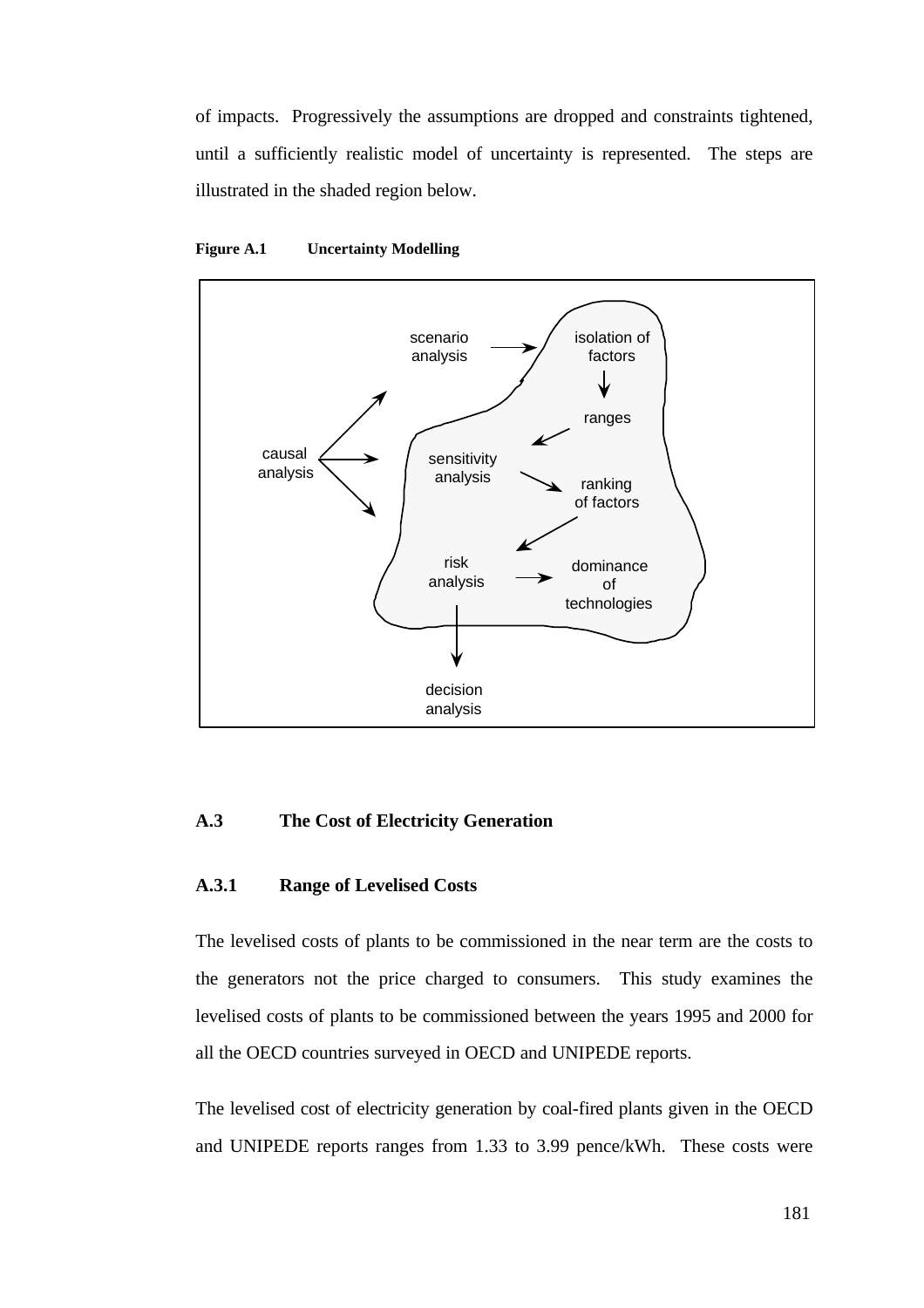calculated from the raw data supplied by OECD countries discounted at 5% for 30 years to constant currency of January 1987. The levelised cost consists of three components, namely, contributions from the initial investment, annual O&M, and the variable fuel cost. The variability in contribution by fuel is the greatest for coal, 0.47 to 2.64 pence/kWh, over twice as much as investment, which ranges from 0.47 to 1.22 pence.

Calculations for nuclear power stations to be commissioned in the same period reveal a narrower range of costs, 1.33 to 2.94 pence/kWh, with the reverse order for coal in relative contributions of investment and fuel. This is not surprising as investment costs are much higher for nuclear than for coal plants. Fuel costs show great variability because the expectations of future fuel prices differ widely amongst these countries. Figure A.2 illustrates the range of values for all the countries studied.



**Figure A.2 Horizontal Analysis of Value Ranges**

This kind of horizontal analysis shows the range of costs across the countries surveyed. Although cost differences are due to different conditions in each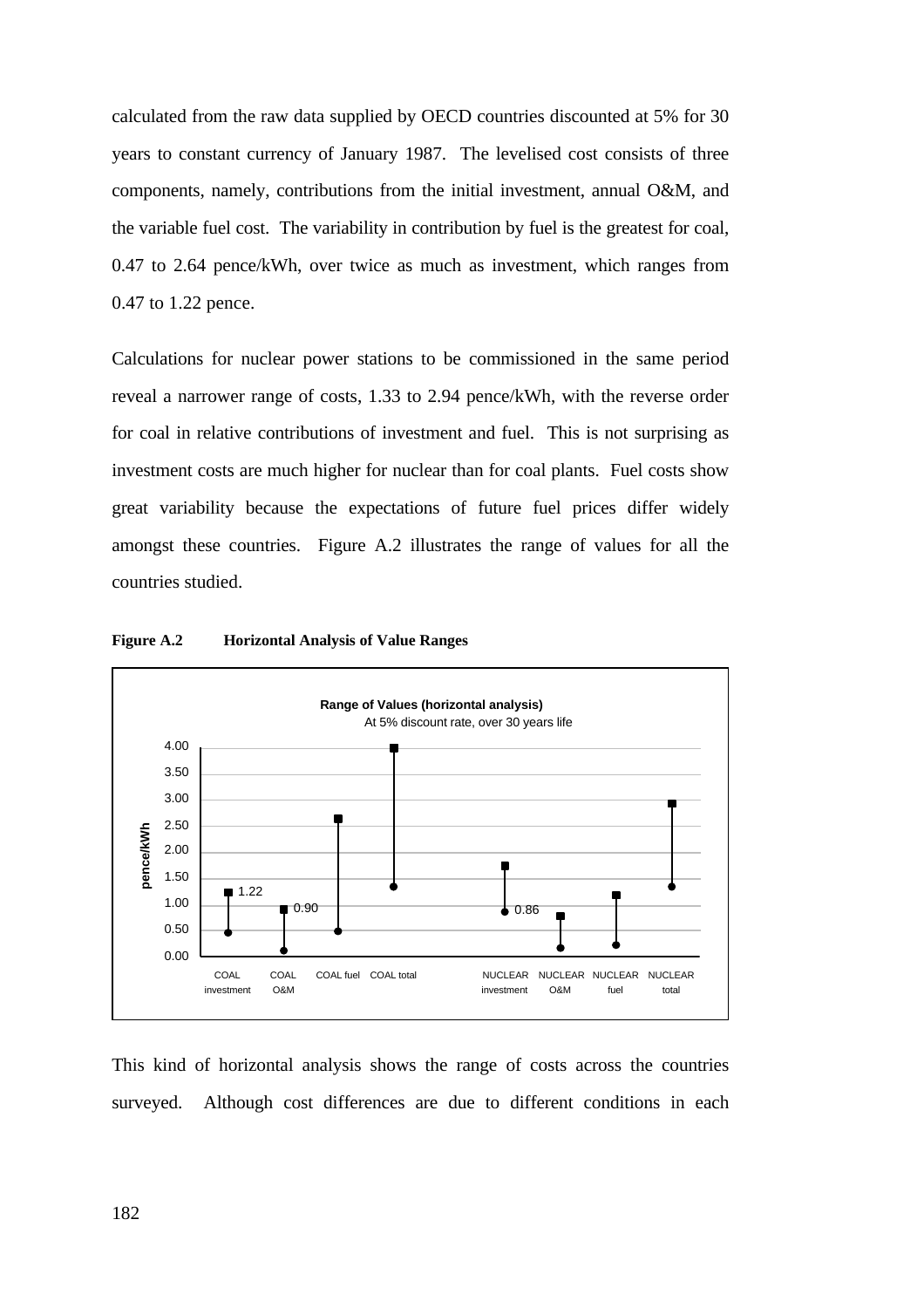country, the general order and magnitude of difference can be used to assess sensitivities of cost in a particular country.

### **A.3.2 Variability in Cost Components**

Variability across countries can be examined by comparing the ratio of the largest to the smallest cost by component, e.g. the maximum divided by the minimum for cost due to investment (or O&M or fuel) across all countries. Here, the greatest difference is the contribution by the O&M cost of coal-fired plants, the largest being 8.31 times the smallest. But the range is small: 0.11 to 0.90 pence/kWh in absolute terms compared with other costs. Even the smallest discrepancy claims a factor of two, i.e. the largest nuclear investment cost is twice the smallest. For both coal and nuclear fuel cost contributions, the largest is 5.55 times the smallest.

Although differences between countries are not the subject of this study, it is nevertheless interesting to note such a range of difference in similar technologies among industrialised nations.

### **A.3.3 Contribution to Cost**

While comparing costs across various countries raises the uncertainties of exchange rates and different assumptions made by each country, a vertical analysis, as shown in figure A.3, eliminates these issues by looking at each cost component in relation to the total. Again the minimum and the maximum are taken of the proportions for all OECD countries surveyed to set the maximum bounds used in the sensitivity analysis that follows.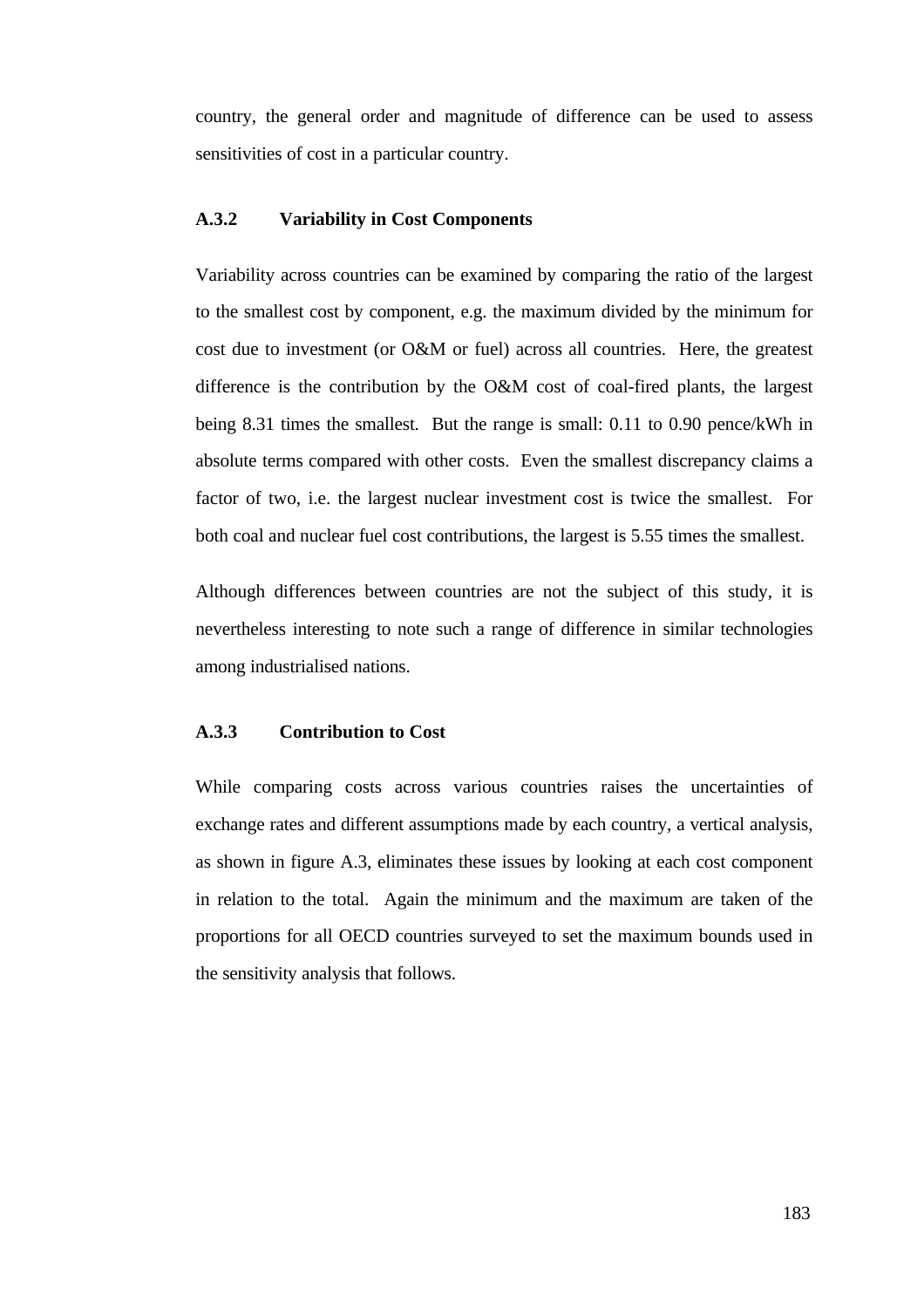

**Figure A.3 Vertical Analysis of Cost Contribution**

Compared to other components, O&M contributes least to the total cost for both coal and nuclear. Investment contributes between 18 and 34% to the cost of coal, while it is much greater for nuclear, being 47 to 70%. The relationship between investment and fuel is again reversed for nuclear and coal, i.e. the contribution by investment is much higher than that by fuel for nuclear (and the opposite for coal).

Such range diagrams depict the relative importance of different components within a single technology and the same component between different technologies. The length represents variability, the longer it is the greater is the range of possible values. Nuclear fuel has the greatest variability, contributing anywhere from 12 to 43% of total cost. The height represents the importance of the component, the higher it is the greater the contribution. The major components of coal and nuclear are due to fuel and investment costs, respectively, each of which contributes up to 70% of final cost of electricity generation.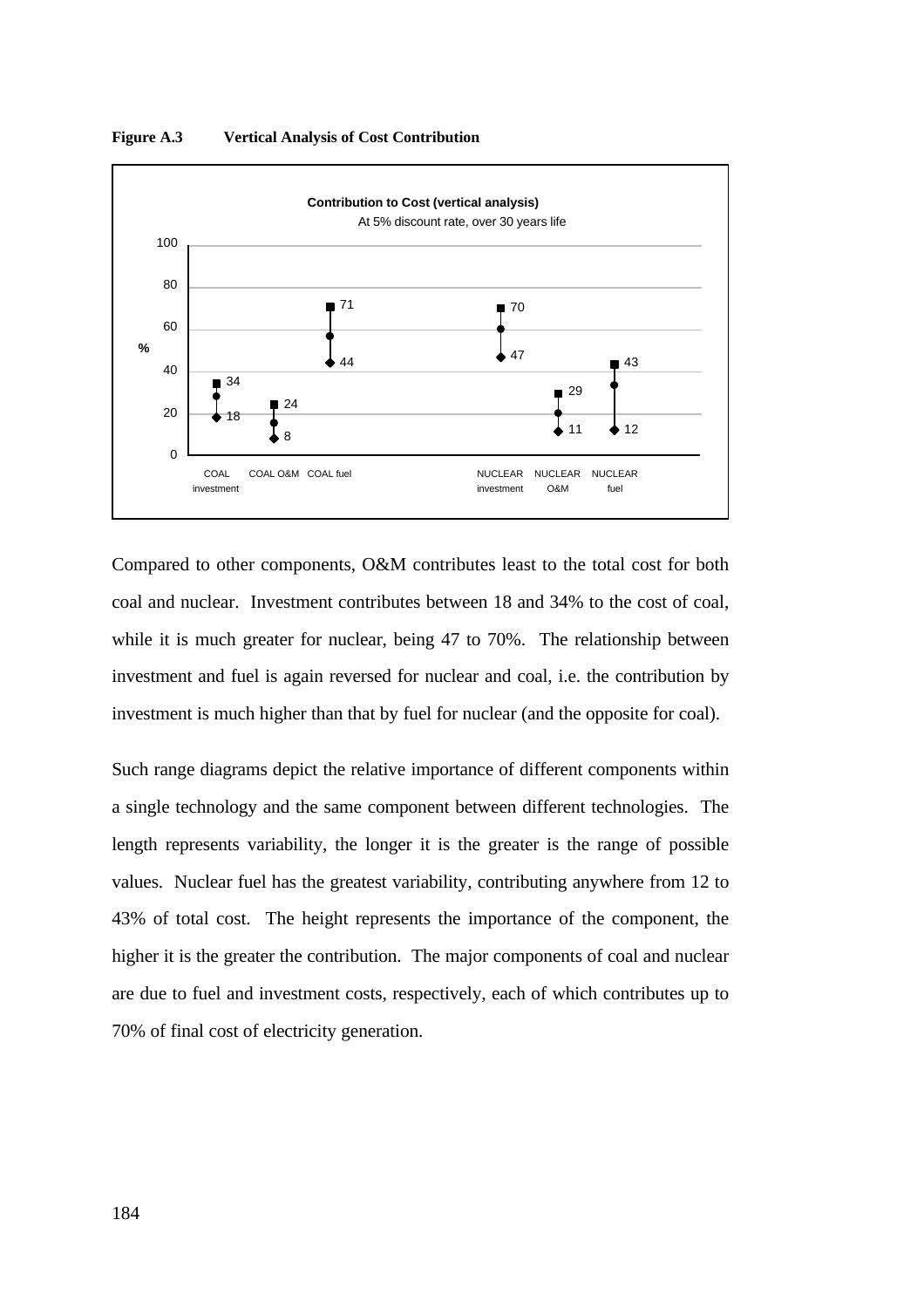#### **A.4 Major Components of Cost**

The UNIPEDE and OECD studies were conducted in 1988 and 1989 respectively, before discussions of a carbon tax came into full swing. Grubb (1989) and others have discussed the effect of a carbon tax on the relative competitiveness of fossil fuels for electricity generation and its effectiveness in curbing global warming. Using raw data and established conversion rates from these reports, a carbon tax can be calculated to see its effect on the final cost. The carbon tax component is included in this study to represent increasing environmental concerns through externalities.

Aside from the costs of investment, O&M, fuel, and carbon tax, the drivers of the four cost components are discount rate, life, load factor, escalation rates, efficiency, and carbon dioxide emission factor. These factors are depicted in figure A.4, with arrows representing "influences."

#### **Figure A.4 Factors Influencing Cost**

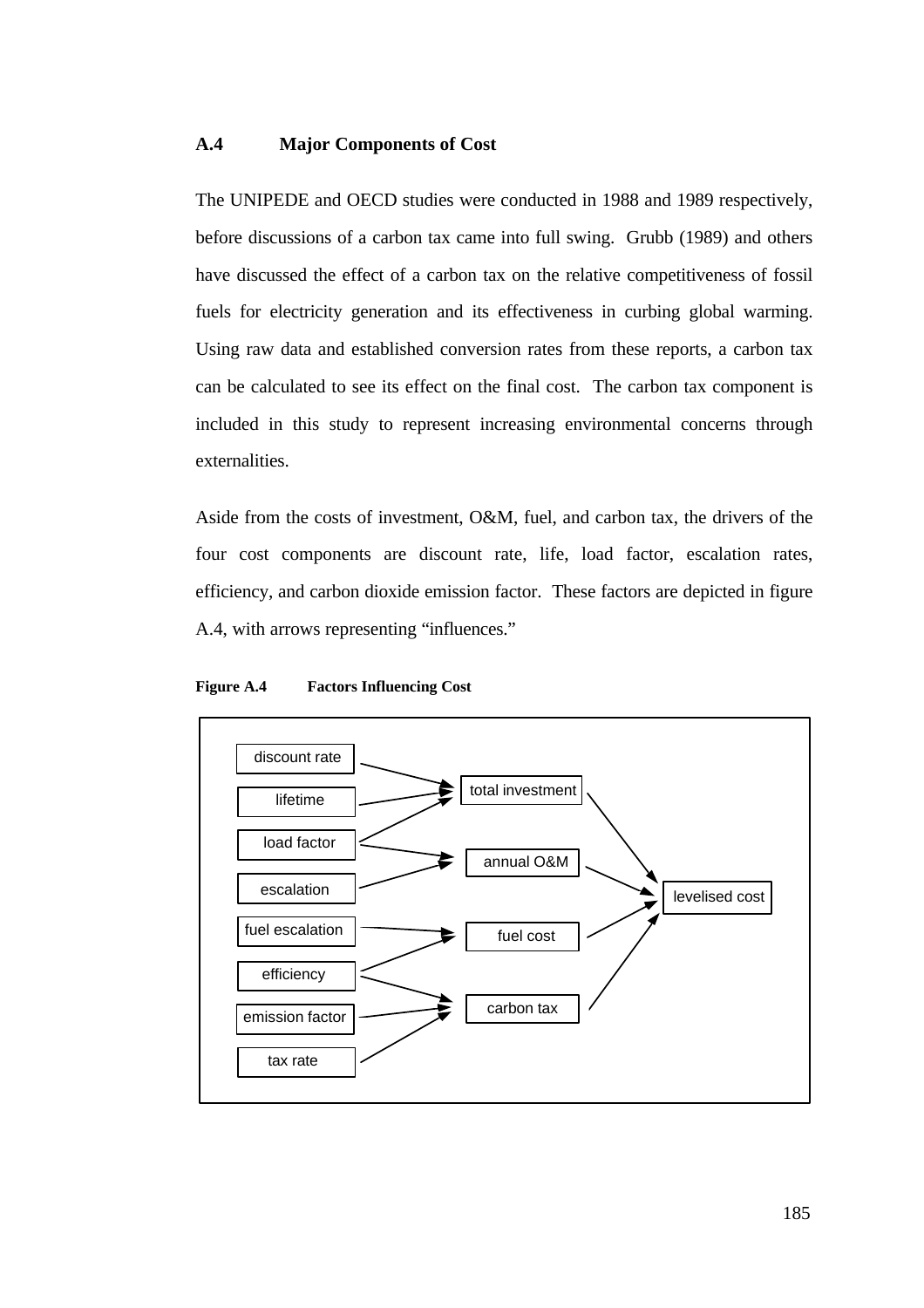Each of these factors are defined next. The ranges of input values are taken from the two reports and adjusted with assumptions and approximations. The costs are expressed in constant US\$ and ECU of January 1987 in OECD and UNIPEDE reports respectively. These cost figures are converted into sterling using the equivalent exchange rates at that time.

#### **A.4.1 Assumptions**

The UNIPEDE and OECD reports could not have based their calculations on fixed uniform scenarios, for the figures were simply collected from the participants without adherence to a priori rules. Instead their aim was solely to calculate levelised costs using the input figures provided. The input figures, such as capital costs, fuel costs, and load factors, vary from country to country, and the differences are explained in the two reports. Each country has its own assumptions about fuel prices and trends, especially for the stages of the nuclear fuel cycle. Most countries expected future coal prices to soften such that nuclear generation costs would not be that much cheaper than coal generated electricity. OECD goes further to seek an independent view from the Coal Industry Advisory Board, whose average of best estimates was significantly lower than majority of the countries although higher than some respondents.

Generally speaking, differences in capital costs are associated with costs of actual construction, commercial bids, design studies, regulatory requirements, and updating of older data. Cost of labour and welfare charges factor into the running costs and, along with other figures, are tempered by the economic situations in each country. As all costs are converted into a common currency, some conversions may be distorted due to the over or undervaluation of the national currency to ECU or US\$ in January 1987 when the exchange rates were taken.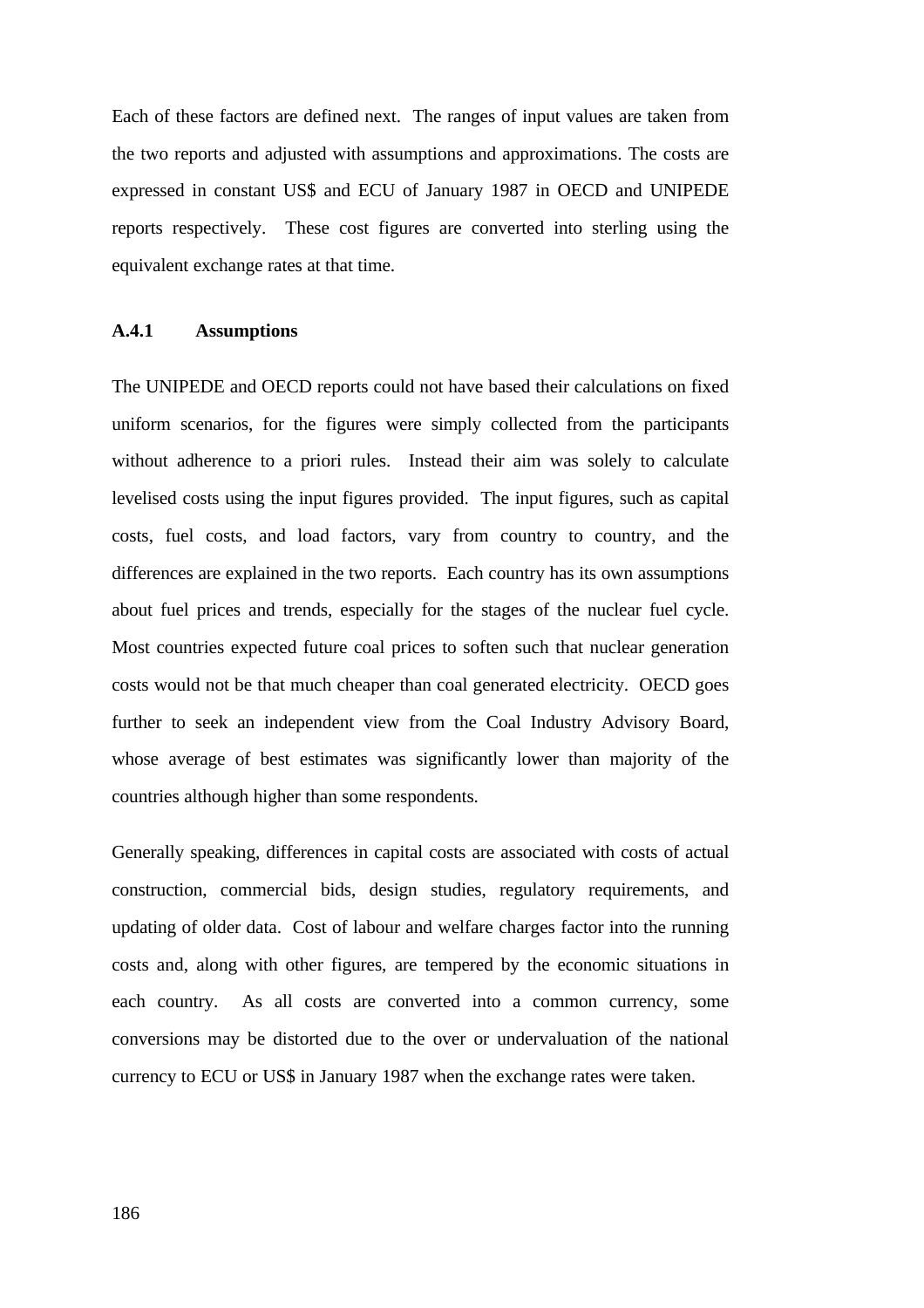Capital investment of new coal-fired plants is largely burdened by the additional cleaning equipment, which depends on the type of sulphur and nitrogen oxide removal processes. Other capital cost differences are due to the economies of scale in unit sizes (315 to 840 MW for the UNIPEDE study, 165 to 850 MW for OECD study.) Similarly, the number of units on the same site contributes to the scale effects in investment and running costs. In other words, marginal costs decrease with each incremental MW or unit on the same site.

With reference to long term uncertainties, UNIPEDE considered the risk of error in determining total generating costs. This risk lies with the price of natural uranium and the cost of irradiated fuel management for nuclear generation and in the long term price of coal for coal-fired generation. However, it did not investigate the magnitude or likelihood of the uncertainties nor the time scale of what is meant by "long term."

### **A.4.2 Ranges of Values**

Rather than inventing pseudo highs and lows for the different values needed to calculate costs or basing the study on historic costs, we use "realistic" ranges of similar plant types in OECD countries. These figures refer to plants that will be commissioned around the same period of time. They have already been deflated and discounted to a given date and converted to a common currency.

As mentioned previously, each country submitted its figures based on its own assumptions and expectations of the future. Taking the range of input figures runs the risk of ignoring conflicting assumptions about fuel prices, regulatory scene, environmental standards, and technological developments. For example, the low cost of fuel in one country may be due to its proximity to the source, whereas, the high cost of fuel in another could be due to its unlucky experience in procuring a different grade of fuel in the past. However, by taking the entire range in such a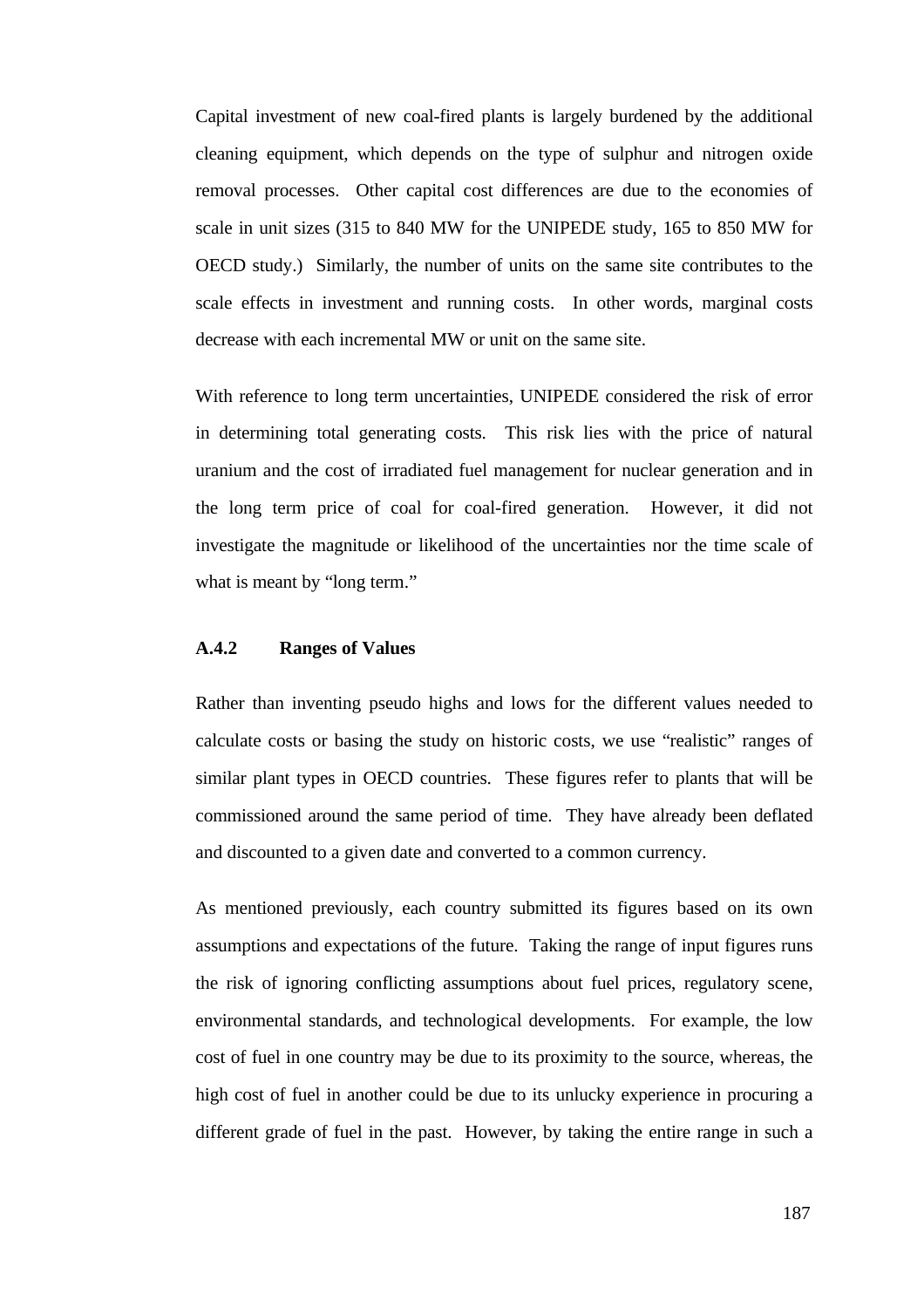sensitivity analysis, we can be sure of encompassing all possible and some improbable.

Some cost differences are structural due to the regulatory framework, economic conditions, industry organisation, or existing infrastructure in a country. Existing and target plant mix, status of over or under capacity, government subsidies, environmental concerns, and various other factors contribute to new plant costs. These differences cannot be generalised for any ranges, but for the sake of completeness, the range over all countries ensures that all possible values are included.

Initially, ranges are taken from international studies for the sensitivity analysis. Later, these ranges are adjusted for the UK case and revised by more current views.

### **A.4.3 Investment**

Most capital and related costs are incurred in the form of construction cost during the construction period that precedes commercial commissioning. During this period, interest during construction (IDC) is accumulated according to the investment schedule and prevailing interest rates. Both OECD and UNIPEDE studies computed the interest during construction using an interest rate equal to the discount rate. Therefore, when the discount rates were varied in the sensitivity analysis, IDC would change accordingly. It may be argued that the use of an interest rate in the calculation of the IDC relates to a financing decision whereas the use of a discount rate in the calculation of levelised cost follows an investment decision. By this token, the interest rate and discount rate are not necessarily be the same, especially since the interest rate used to calculate the IDC can vary with time and the kind of financial arrangement. In contrast, a fixed discount rate is used to revalue all other costs to a specific date. This aspect of capital cost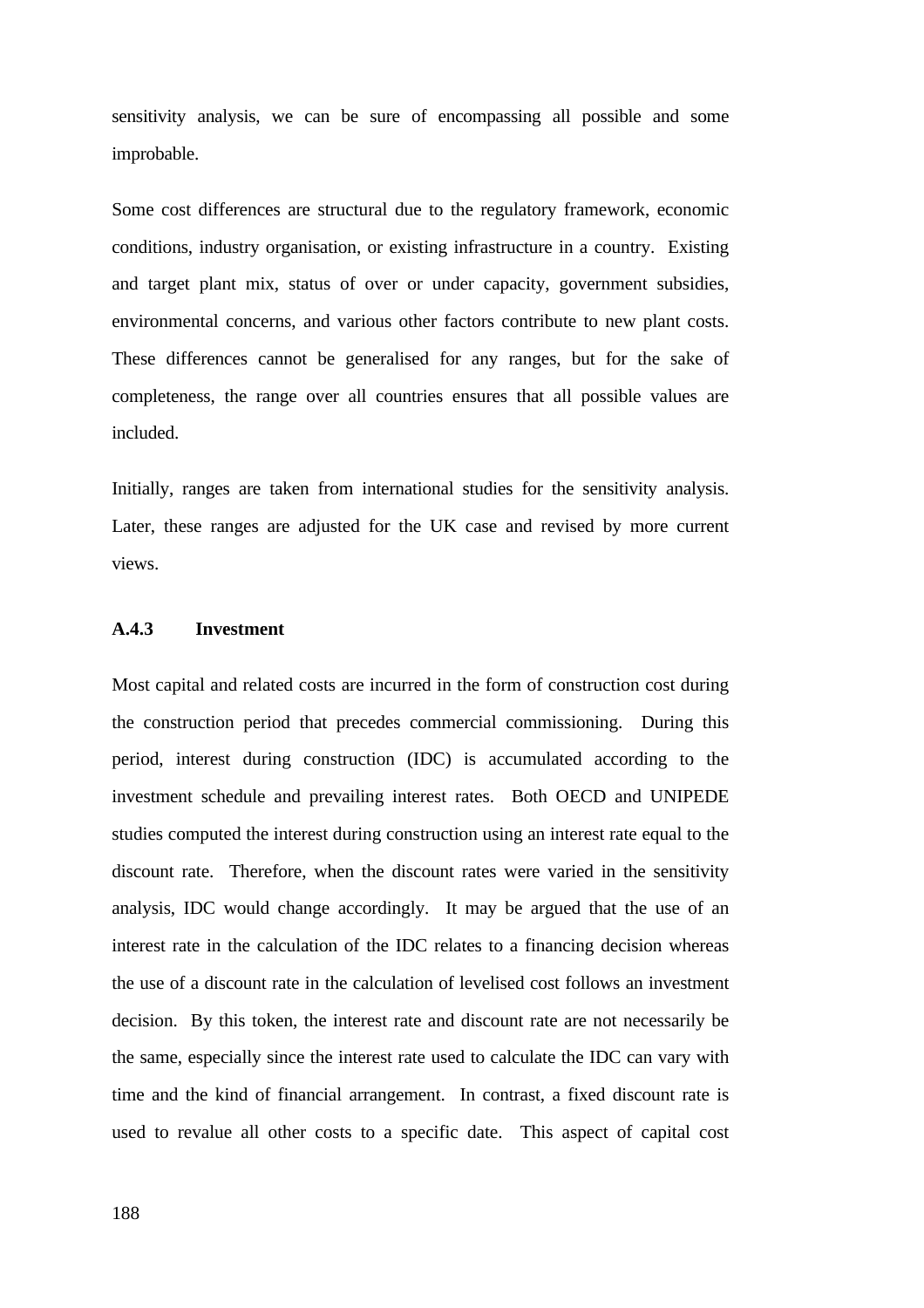requires detailed modelling and in-depth investigation beyond the scope of this pilot study. For simplicity, the IDC is taken as a lump sum and included in the investment cost in the sensitivity analysis. Thus changing the discount rate would not affect the IDC, and the financing and investment evaluations are kept separate. We also include the IDC in the risk analysis that follows, as the IDC relates to the time value of money.

In anticipation of stricter environmental legislation in the future, the costs of desulphurisation and denitrification equipment are included in the initial investment for coal plants. It is assumed that the reduced plant efficiencies due to this additional equipment have already been taken into consideration.

Considerable scientific uncertainty surrounds the last stages of nuclear plant operation, namely, dismantling and decommissioning. Actual decommissioning costs could exceed provisions. Therefore it is important to consider this in the capital costs. For comparison purposes, this is included in the investment costs for both coal and nuclear. The provision for nuclear is much greater than that for coal and the magnitude is more uncertain. This provision depends on whether the dismantling is partial or total and the time elapsed between the final shutdown of the station and the start of decommissioning. The impact of this provision is not considered in detail here.

The investment cost for coal ranges from £475 to 1,211 per kW of installed capacity. For nuclear, it is £868 to 1,725 per kW of installed capacity.

### **A.4.4 Operations and Maintenance**

In general, fuel costs make up 80% of the running costs, with the remaining 20% due to operations, maintenance, and labour . Although there are fixed and variable portions to the O&M cost, it is approximated as a single fixed annual cost in this study. O&M cost component is the smallest of the three major components after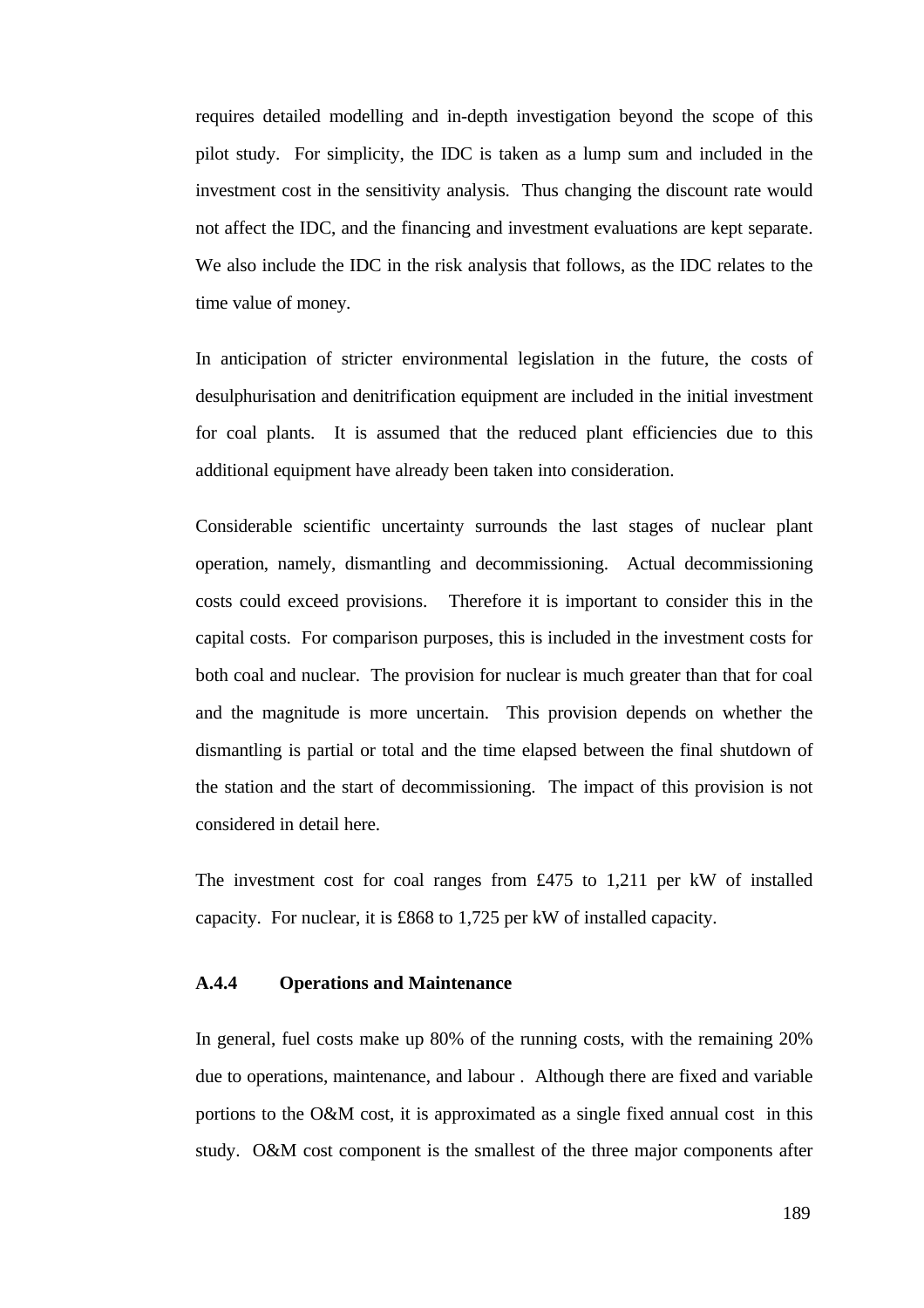fuel and investment as shown in the previous section on costs. Specific cost of labour and welfare charges depend on the economic situation in each country.

The OECD report gives total O&M costs. This figure is taken as an annual fixed O&M cost with zero variable O&M cost. The bulk of this cost is due to the portion of labour in fixed costs and the amount of labour employed at site.

Because the UNIPEDE report does not list O&M costs, a slight approximation must be made to derive the O&M cost as an input. The annual fixed O&M cost is calculated from multiplying the average discounted O&M cost per kWh (in the reference case of 5% discount rate and 25 year life) by the annual utilisation of 6,600 hours. Again, the resulting annual fixed cost is assumed to include the variable component of O&M cost.

O&M costs for coal varies between £ 6.92 to £59.74 per kW per year, while the range is smaller for nuclear, being £16 to £49 per kW per year. To compensate for the variability in O&M costs, a modest range of escalation rates is applied in the sensitivity analysis.

# **A.4.5 Fuel**

The treatment of nuclear fuel differs greatly from that of fossil fuels in generating electricity. The calculation of the final cost of electricity generation due to the complicated nuclear fuel cycle requires additional coefficients, which are not evident in the two reports. For this reason, the output values of pence/kWh attributed to fuel was used. A more detailed study could calculate the conversion from raw uranium concentrate, through the nuclear fuel cycle, to a more accurate cost of fuel contribution.

Fossil fuel prices are available by equivalent heat, weight or volume. For instance, oil is typically measured in barrels, coal in tonnes, and natural gas in cubic metres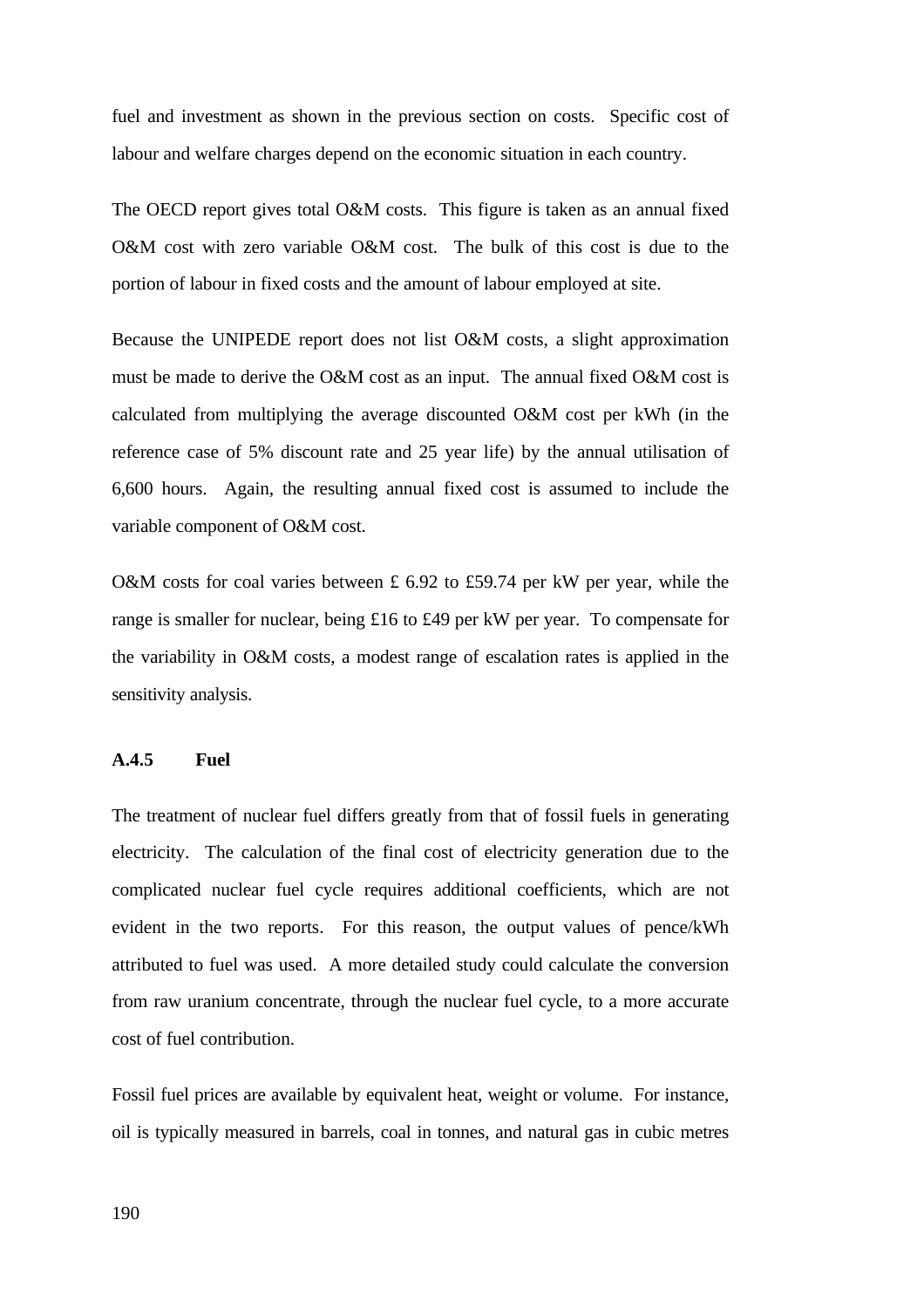or therms. Measurement by heat content standardises for all fossil fuels. To relate these fuel prices to the plant heat rate, the price per equivalent heat is used, e.g. £ per GJ.

Coal prices vary considerably between countries depending on the location of the power plant (i.e. its proximity to sources of coal), whether it is imported or domestic, and the subsidies and taxes on fuel. The high prices of domestic coal in Germany and Spain are an order of three to four times the cost of imported coal elsewhere. Likewise, the cheap price of abundant domestic coal in Western Canada is half the cost of the cheapest imported coal in the world. In both reports, imported coal prices were given in the UK values. Given that the final analysis is aimed at sensitivity of costs in the UK, a logical conclusion is to tighten the range of possible coal prices by restricting the analysis to imported coal. These imported coal prices varied from 89 pence to £2.24 per GJ, which compares reasonably with international traded prices.

The price of steam coal in the UK (IEA, 1991) increased from  $\pm$  1.26 to 1.81 per GJ between 1980 and 1990, with an average high of £1.86 in 1988. After deflating, the price has fallen in real terms. Negotiations between the major generators and British Coal (Financial Times, March 1992) indicated an expected price of £1.50 to the current £1.63 per GJ range, while Scottish Power had been able to procure coal at £1.00 per GJ. Average prices of coal purchased by the major UK electricity generating companies (Department of Energy, April 1992) reached as high as £1.99 /GJ between 1986 and 1992. Thus the derived range of £0.89 to 2.24 per GJ is not unrealistic for evaluating the case of UK coal fired stations. The levelised costs reported in OECD and UNIPEDE are most sensitive to assumptions about future fuel prices. For this reason, comparisons with published sources are necessary to establish credibility.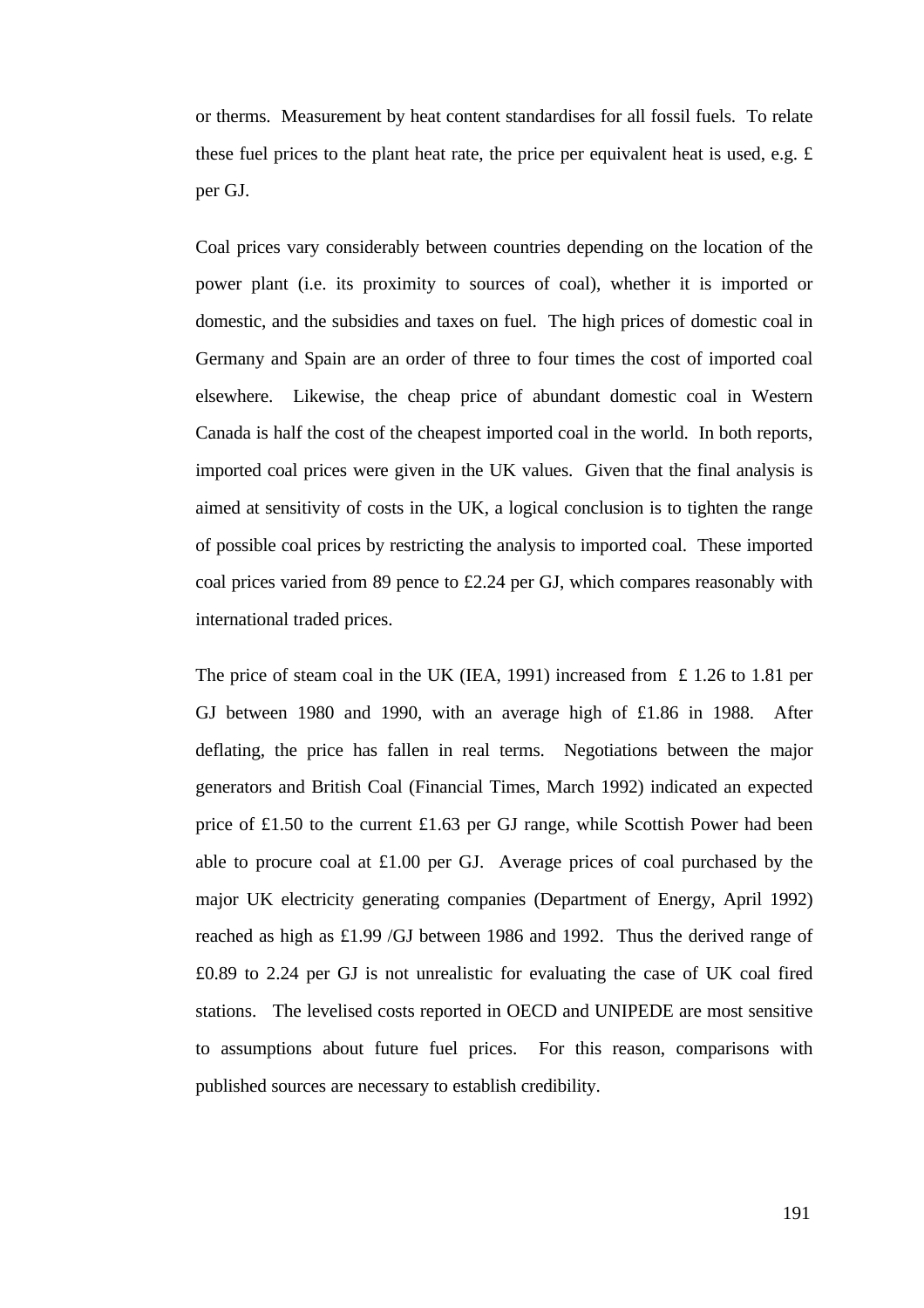# **A.4.6 Carbon Tax**

The parameters specific to fossil fuels necessary to calculate the carbon tax are absent from these two studies. Conversion rates such as carbon dioxide emission factors, heat content, and plant efficiency are readily found in recent policy and economic studies on the carbon tax. However, these policy-oriented papers do not specifically state many of their assumptions for the numbers. Tax units are expressed in \$/ton and \$/BOE. While BOE is understood to be the amount of fuel equivalent to the  $CO<sub>2</sub>$  released from burning a barrel of oil, it is unclear whether the unit of "ton" refers to the long ton, the short ton, or the metric tonne. Not only are the units misleading, there are at least two ways to calculate the tax effect: by carbon content and molecular weight or by carbon dioxide emission factor. To establish a common basis for the calculation of carbon tax, values for these parameters of oil, gas, and coal are taken from various papers and recalculated to tally against the original results. This type of multi-source analysis establishes the inter-relationships and produces a range of credible values. Realistic ranges of such parameters can be found by using figures from various sources. [See Ontario Hydro 1989, Hoeller and Wallin 1991, and Eyre 1990.]

The EC carbon tax is a specific tax levied on the equivalent amount of  $CO<sub>2</sub>$ released by burning a barrel of oil. A barrel of oil is approximately equivalent to 7.64 tonnes of oil. Given a heat content of 42.6 GJ/tonne and an emission factor of 75 kg  $CO_2/GJ$ , burning a barrel of oil emits approximately 418.19 kg  $CO_2$ . The fuel equivalent emission factor used in the calculation for other fuels is 7.64 / 42.6 /  $75 = 0.00239$  BOE/kg CO<sub>2</sub>. Without specifying the exact grade of coal for the range of emission factors (71.7 to 108 kg  $CO<sub>2</sub>/GI$ ) and plant efficiencies (25 to 45%) and  $\frac{f}{f}$  exchange rates (\$1.40 to \$2 = £1.00), the effect of a \$3 per BOE carbon tax would range from a low of 0.21 pence/kWh to a high of 0.80 pence/kWh. Based on the "relatively uniform generating technology of coal-fired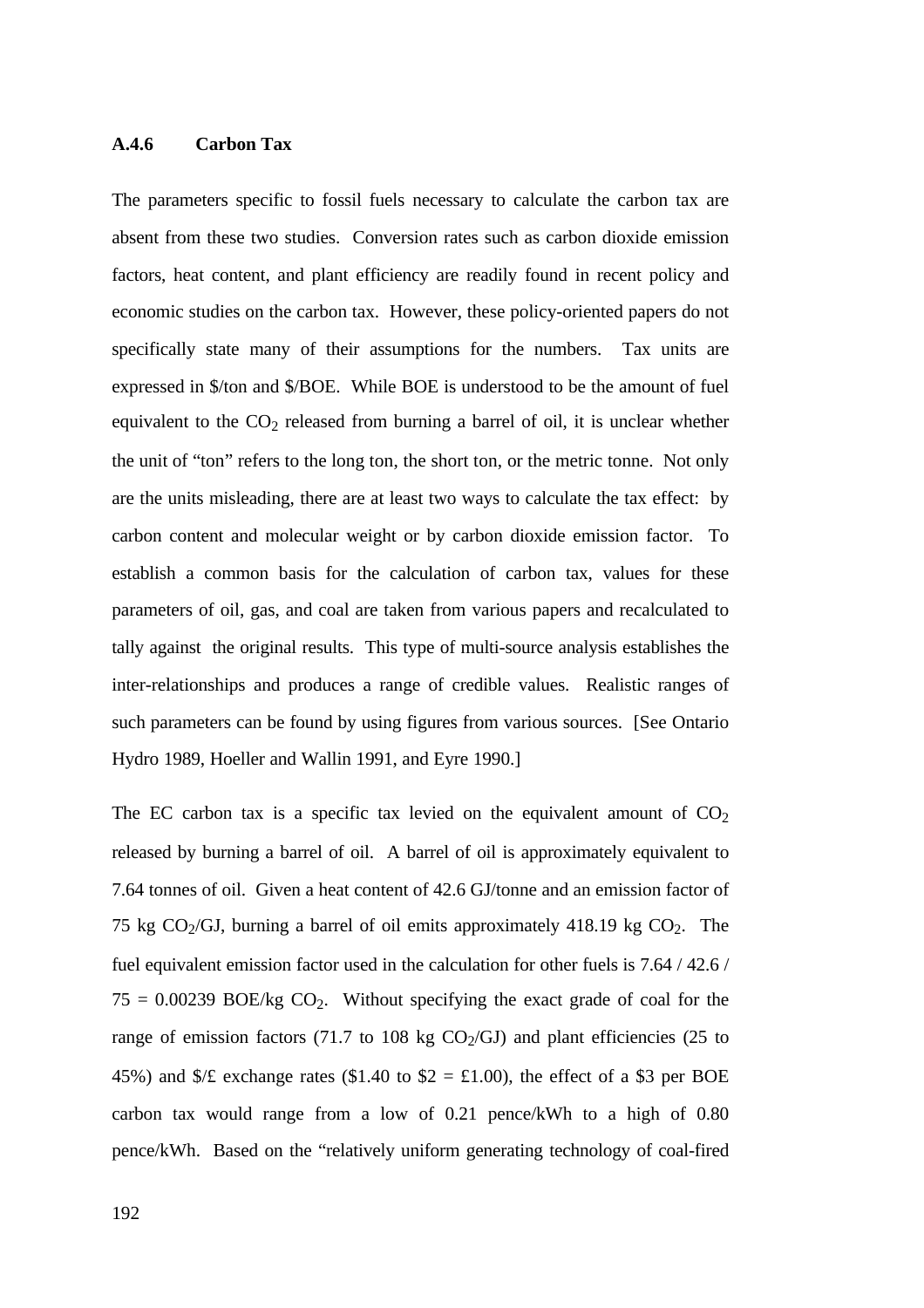stations" surveyed in the OECD and UNIPEDE reports, this study assumes that similar types of coal could be used in all stations. In other words, an average carbon dioxide emission factor of  $88.11 \text{ kg CO}_2/\text{GJ}$  could be used to calculate carbon taxes.

In 1992, the European Commission is proposing an incremental carbon tax of \$3 in 1993, \$4 in 1994, rising by \$1 each year until \$10 in the year 2000. In this study, the same amount of tax is applied to every single year for the entire economic life of the plant. Thus the no tax scenario can be compared to the high tax scenario of \$10/BOE. The actual impact of an incremental carbon tax would lie in between the two. Figure A.5 illustrates the impact of a carbon tax relative to plant efficiency.





As seen from above, the contribution of carbon tax is fairly insignificant at the \$3 level. But at the \$10/BOE level and assuming a low plant heat rate, it could double the cost of cheap coal-generated electricity.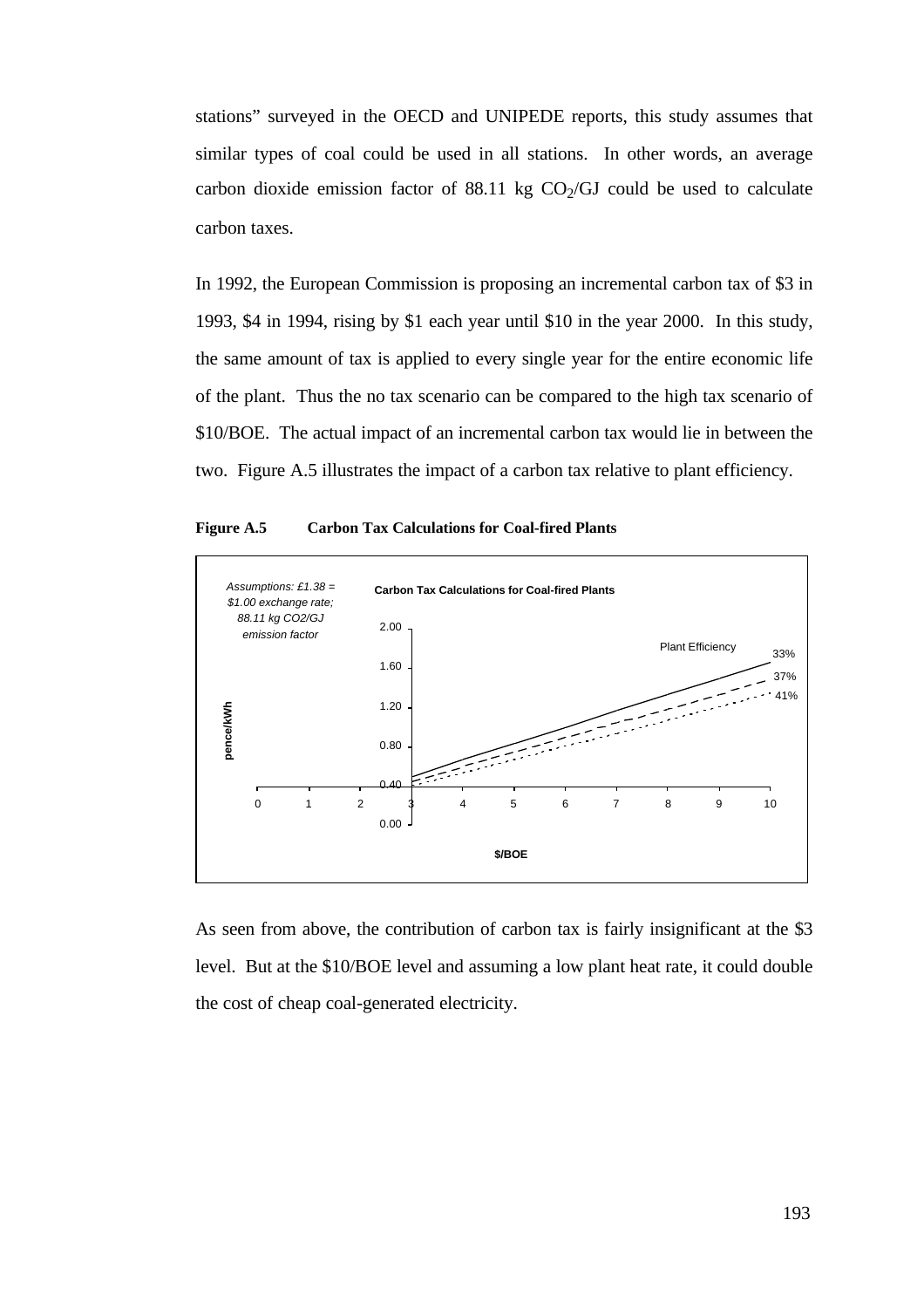# **A.4.7 Efficiency**

The amount of carbon dioxide released when a fuel is burned depends on its carbon content (translated into carbon dioxide emission factor.) Likewise, the amount of useful energy converted from this parallel process depends on the plant heat rate. Given that 3.6 GJ of heat is equivalent to 1 MWh of energy, the remaining factor in the heat rate is simply the plant efficiency rate. Coal-fired stations in the UK have efficiencies between 30 and 40% (Eyre, 1990).

If the plant heat rate is not given, efficiency is approximated by the contribution of fuel to the final discounted cost of electricity generation and the raw fuel price. Hence efficiency expressed in GJ/kWh is derived from dividing the levelised fuel cost in pence/kWh by the raw fuel price of pence/GJ. This calculated efficiency compares realistically with published sources. In the absence of descriptive fuel parameters such as carbon and heat content, all possibilities are considered from a range of values.

Plant efficiency links the fuel to the calculation of the carbon tax component and the fuel component as both require a heat to energy conversion. Plant efficiencies derived from the two reports vary from 25 to 45.45% for coal-fired stations. Plant efficiency is not required for nuclear which is expressed in kWh terms (a crude approximation of the nuclear fuel cycle). Furthermore, carbon taxes do not apply to non-fossil fuel plant.

#### **A.4.8 Load Factor**

Fixed costs such as investment and O&M are divided by the actual generating hours to arrive at the pence per kWh figure. This utilisation rate is determined by the scheduled and unscheduled outage rates, in other words, the percentage of time that a plant is scheduled to operate less the percentage of time it is out of service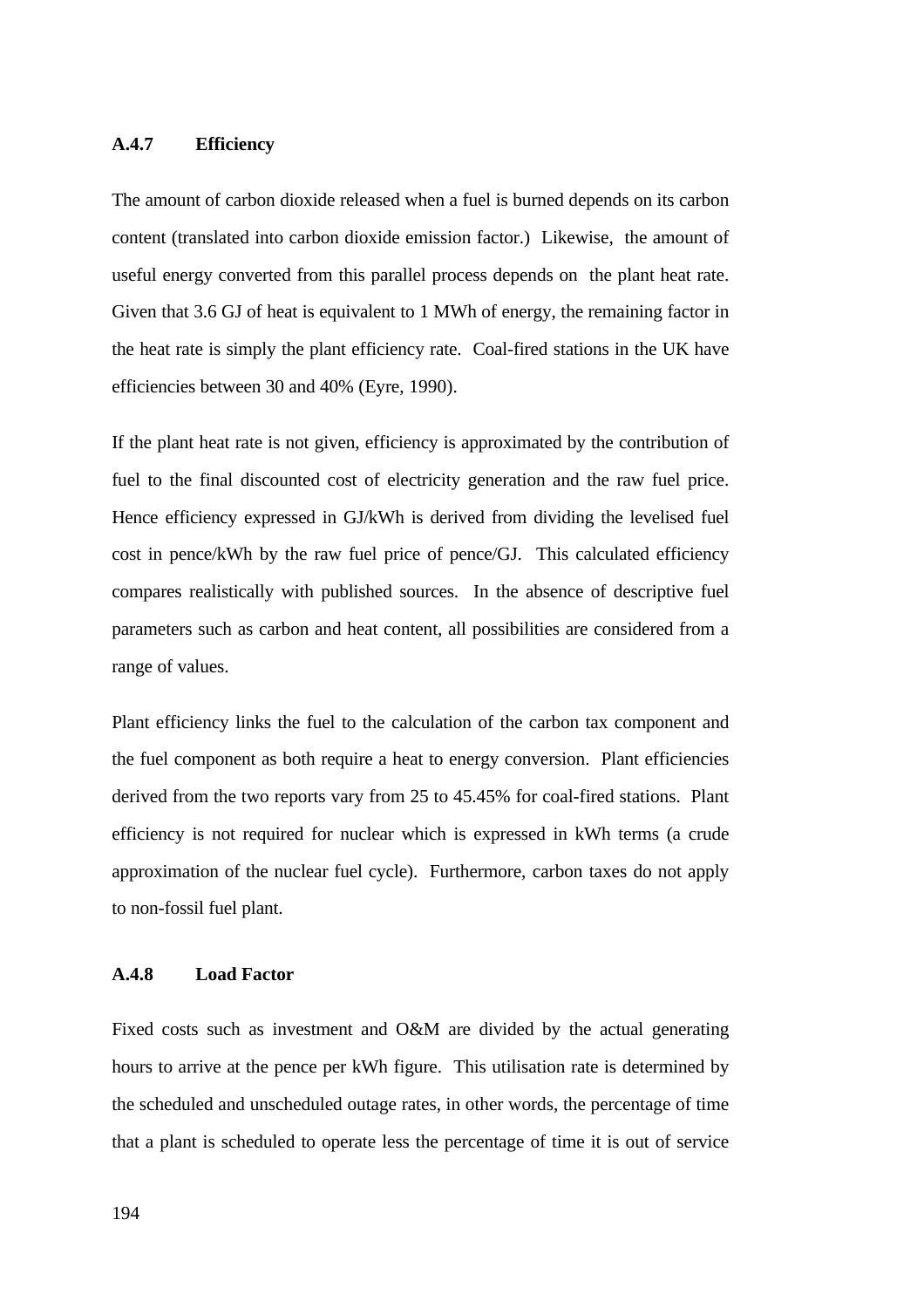due to planned and unplanned shutdowns for maintenance, refuelling, and other reasons.

Plant utilisation rate is frequently expressed in terms of capacity factor, load factor, and availability factor. The OECD report uses the term load factor as a percentage of total hours in a year, while the UNIPEDE report uses hours in a year to reflect utilisation. The load factor convention is chosen for this paper, and the UNIPEDE hours are divided by 8,760 hours in a year to arrive at an annual percentage figure.

The UNIPEDE study uses an incremental utilisation rate in all scenarios, i.e. the load factor is increased from 45% in the first year to 57% in the second year, and finally 75% for the rest of the life time. On the other hand, the OECD study uses a levelised load factor of 72%, which was derived from averaging the increasing load factors after initial commissioning and the settled down load factor of 75.3%. For simplicity, a constant load factor is used in this pilot study, with the assumption that it represents the levelised lifetime annual utilisation rate. For coal, the sensitivity ranges from 63% to 80%. For nuclear, it is slightly higher, from 65% to 85%.

Using the same O&M cost and the same load factor for every single year of a plant's lifetime underestimates the cost in the initial years where O&M costs are higher than usual and load factors are lower than usual. Also during the latter years when mid-life refurbishment and additional maintenance costs are necessary, O&M costs are expected to increase with the decrease in load factor.

# **A.4.9 Escalation Rates**

It is unreasonable to expect all costs to remain the same for every single year of plant operation. More likely, the O&M and fuel prices will fluctuate year by year. Instead of computing yearly cashflows, the levelised method uses escalation rates.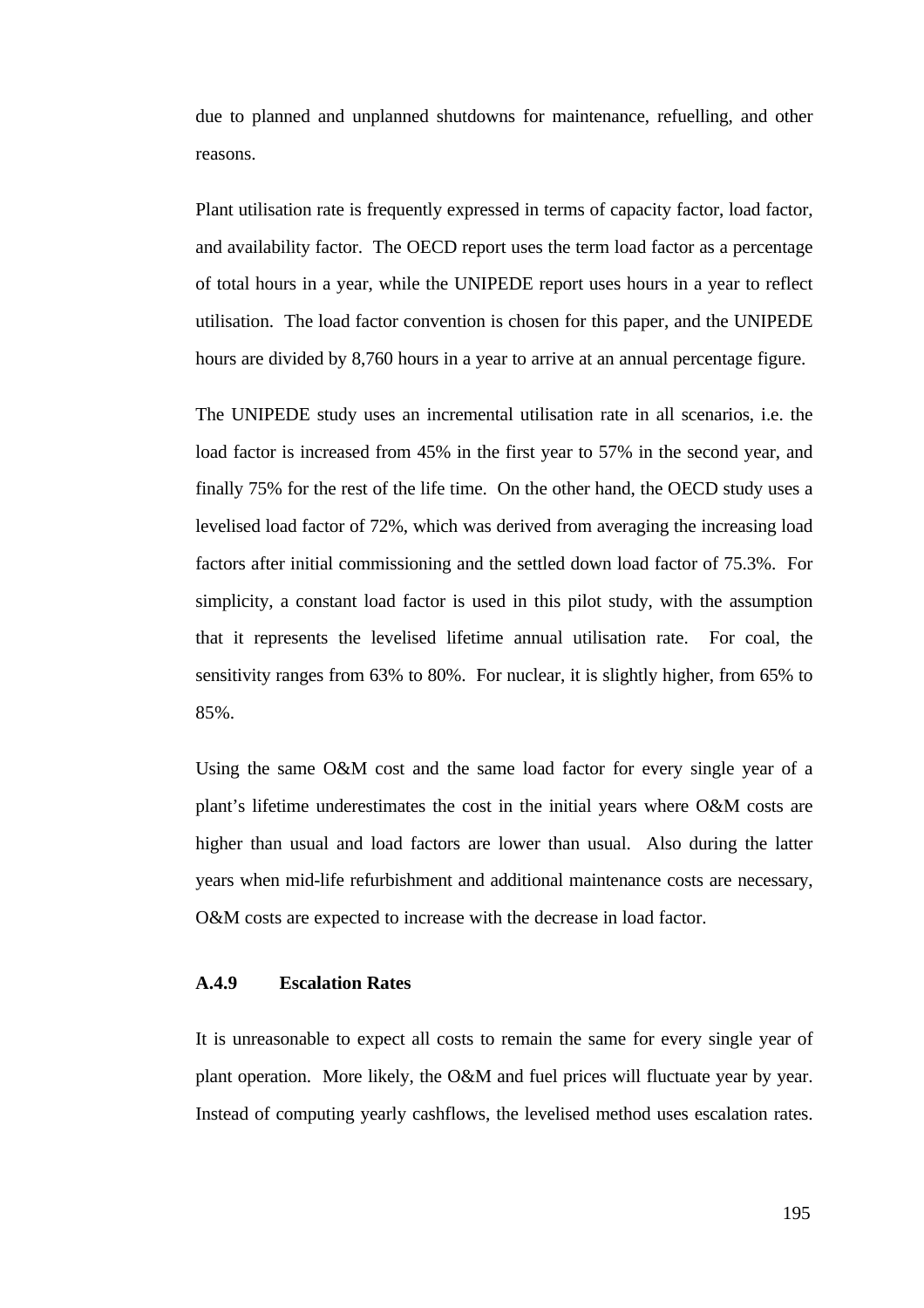A modest range of -1% to 3% per annum is assumed in the sensitivity analysis. For the base case, however, no escalation is assumed.

Yearly escalations do not take into consideration seasonality or daily fluctuations in load. It is assumed that these detailed fluctuations have been averaged in this study.

The effects of incremental carbon tax in accordance to EC legislation and load factors in the normal course of operations can be modelled with escalation rates. No escalation rates are assumed for other parameters.

# **A.4.10 Life**

Economic or amortising life differs from technical life depending on the accounting conventions practised in each country. For discounting purposes, the economic life is used.

The two reports use standard lifetimes of 25 and 30 years to compute the levelised costs. However, in the national calculations, the actual lifetimes used by each country vary from 13 to 45 years. Technical lives are determined by the performance of the plant and are usually longer than economic lives which are used for accounting purposes. At the lower end are Italy (13 years) and Japan (15 and 16 years) for economic life. Since UK falls on the higher side (45 years), the range used for sensitivity analysis in this paper is extended to 50 years.

The economic or amortising life of a project tends to be shorter in the private sector than the public sector, to reflect the degree of risk. A shorter life is preferred in the payback method of appraising projects, allowing costs to be recovered more quickly, albeit at a higher cost to the consumer. The level of business risk is captured in the choice of economic life and the choice of discount rate.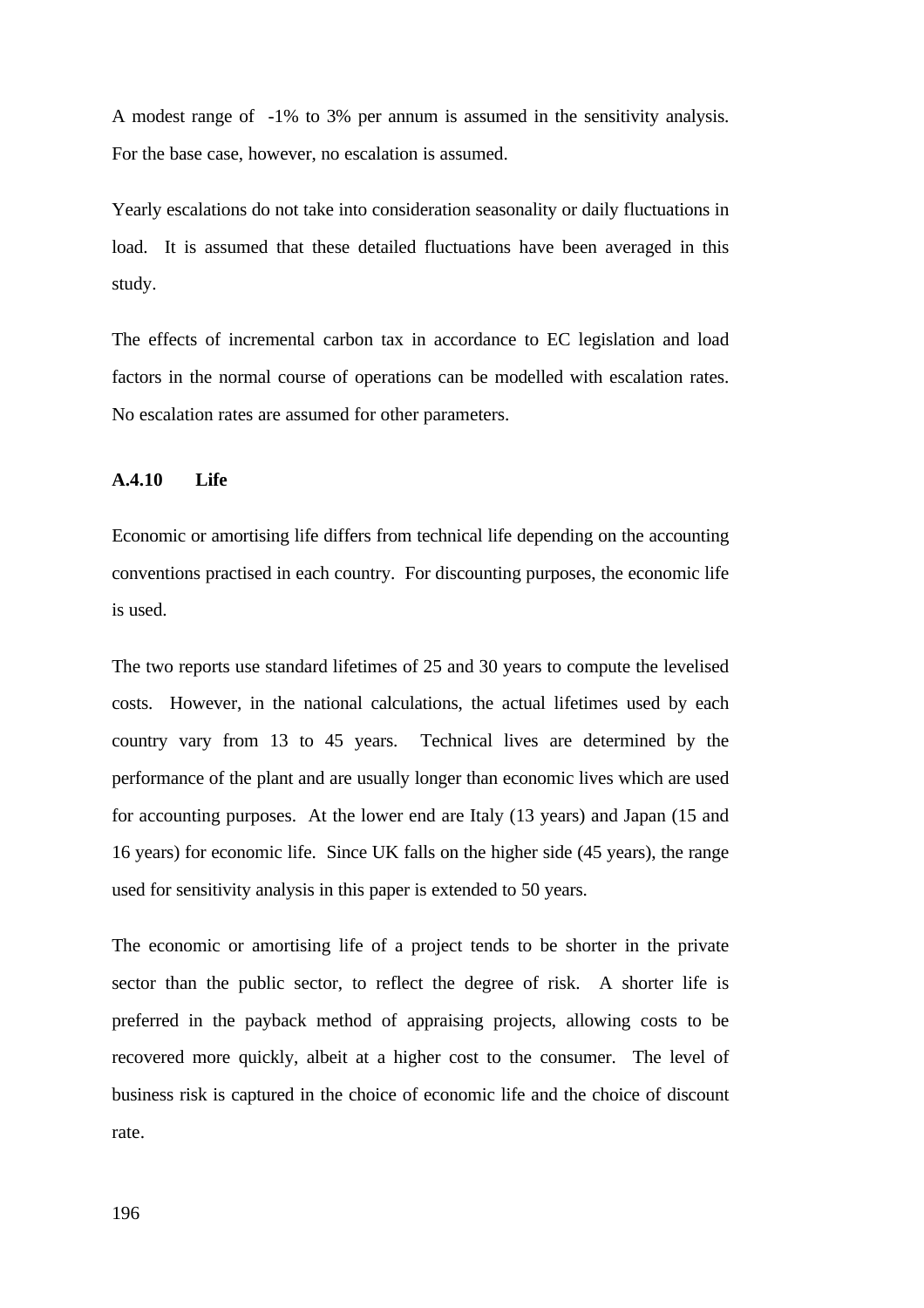# **A.4.11 Discount Rate**

The UNIPEDE study used a 5% discount rate for two reference lifetimes of 25 and 30 years. OECD used a 5% and a 10% discount rate for a 30 year life. The choice of a discount rate is very particular to the circumstances surrounding a country and a utility. The rates also differ between the public and private sectors.

The former CEGB gave the public sector price of 3.22 pence/kWh (at 1987 prices) for PWR in the House of Commons Energy Committee (1990) inquiry into the cost of nuclear power. This was calculated using an 8% internal rate of return (equivalent to discount rate) over a life of 20 years. The private sector price of 6.25 pence/kWh was calculated by National Power in the run up to privatisation, using a discount rate of 10% to reflect the degree of risk perceived by the private sector. The two reports and this pilot study show that the levelised cost of electricity generation is highly sensitive to the choice of discount rate. The discount rate reflects not only the opportunity cost of capital but also the time value of money, cost of borrowing, and business risk.

The discount rate used in the public sector tends to be much lower than that used by the private sector because regulated monopolies with guaranteed rates of return on capital can obtain low costs of borrowing. The discount rate perceived by the private sector tends to reflect the return on capital that can be invested in various markets, including the return to shareholders on the equity vested in the private utility.

Each country used the same discount rate to calculate its coal and nuclear costs. Across all countries, discount rates varied from 4 to 10%. These rates are based upon market rates, reference rates used in previous energy plans, government advice, and considerations of economic growth and development. It may be argued that higher discount rates should be applied to nuclear projects to reflect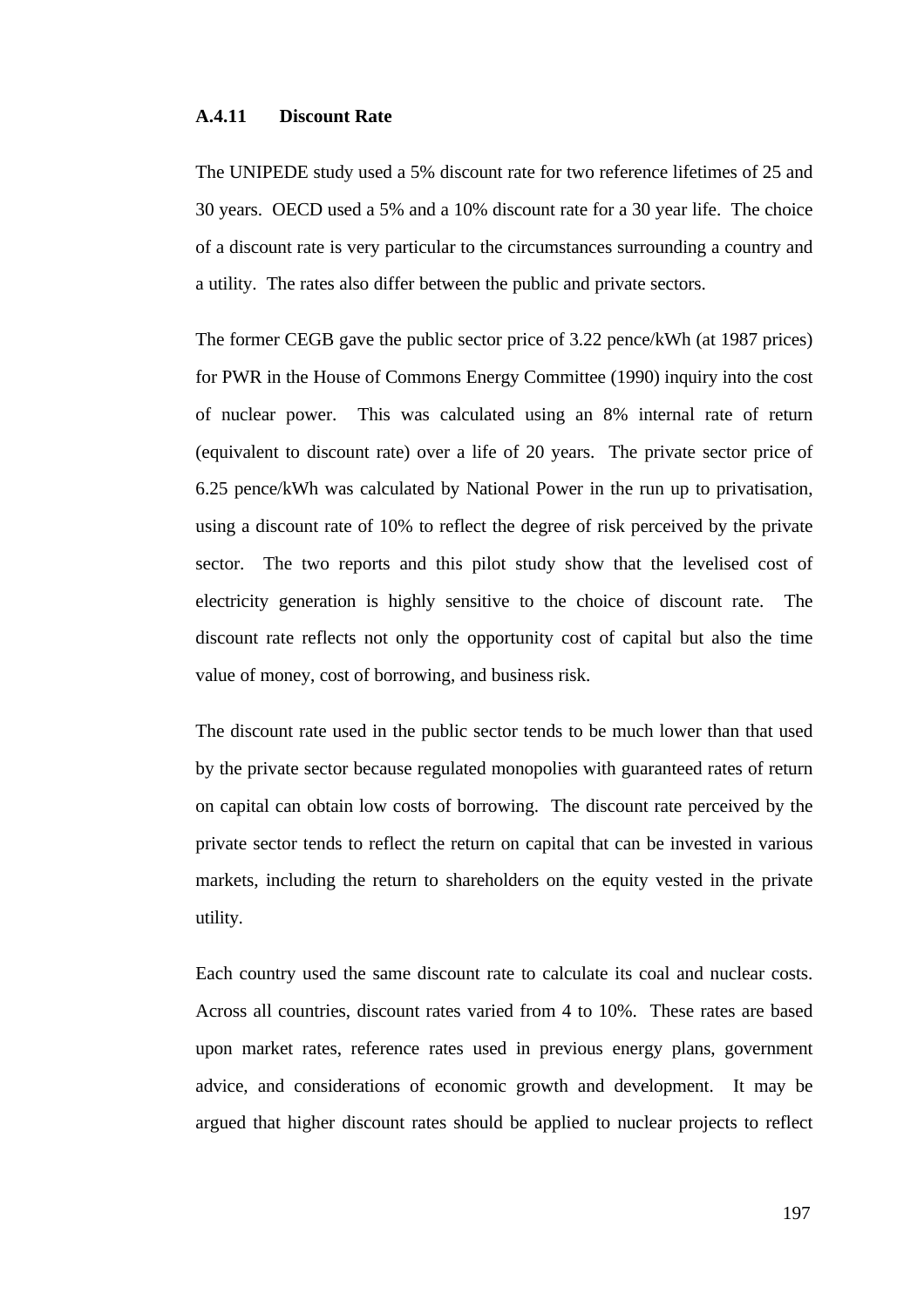the greater investment risk. One study (Virdis and Rieber, 1991) even proposed a discount rate as high as 20%!

There are many ways to determine which discount rate to use. The OECD study suggests some basic approaches to selecting a discount rate:

- 1) purely policy related aimed at reaching specific social, economic, or political goals in a country,
- 2) derived on an economic or financial basis, such as
	- a) based on the real costs of investment funds over the time scale of the project,
	- b) reflecting the opportunity cost of capital at the time of investment as determined by the income it could potentially generate in alternative uses,
	- c) based on social time preference reflecting society's desire to protect the interests of future generations, and
	- d) some mixture of these concepts.

The selection of a discount rate therefore would depend on the projected rates of inflation, interest rates, and other market based rates.

Ottinger et al (1990) list four different ways to measure future economic benefits and costs with today's benefits and costs:

- 1) the social rate of time preference,
- 2) the consumption rate of interest,
- 3) the marginal private rate of return on investment, and
- 4) the opportunity cost of public investment.

Aside from financial determinants of the discount rate, Ruth-Nagel and Stocks (1982) warn of the social opportunity cost of capital.

For the moment, a modest sensitivity range of 4 to 15% is used for discounting coal and nuclear.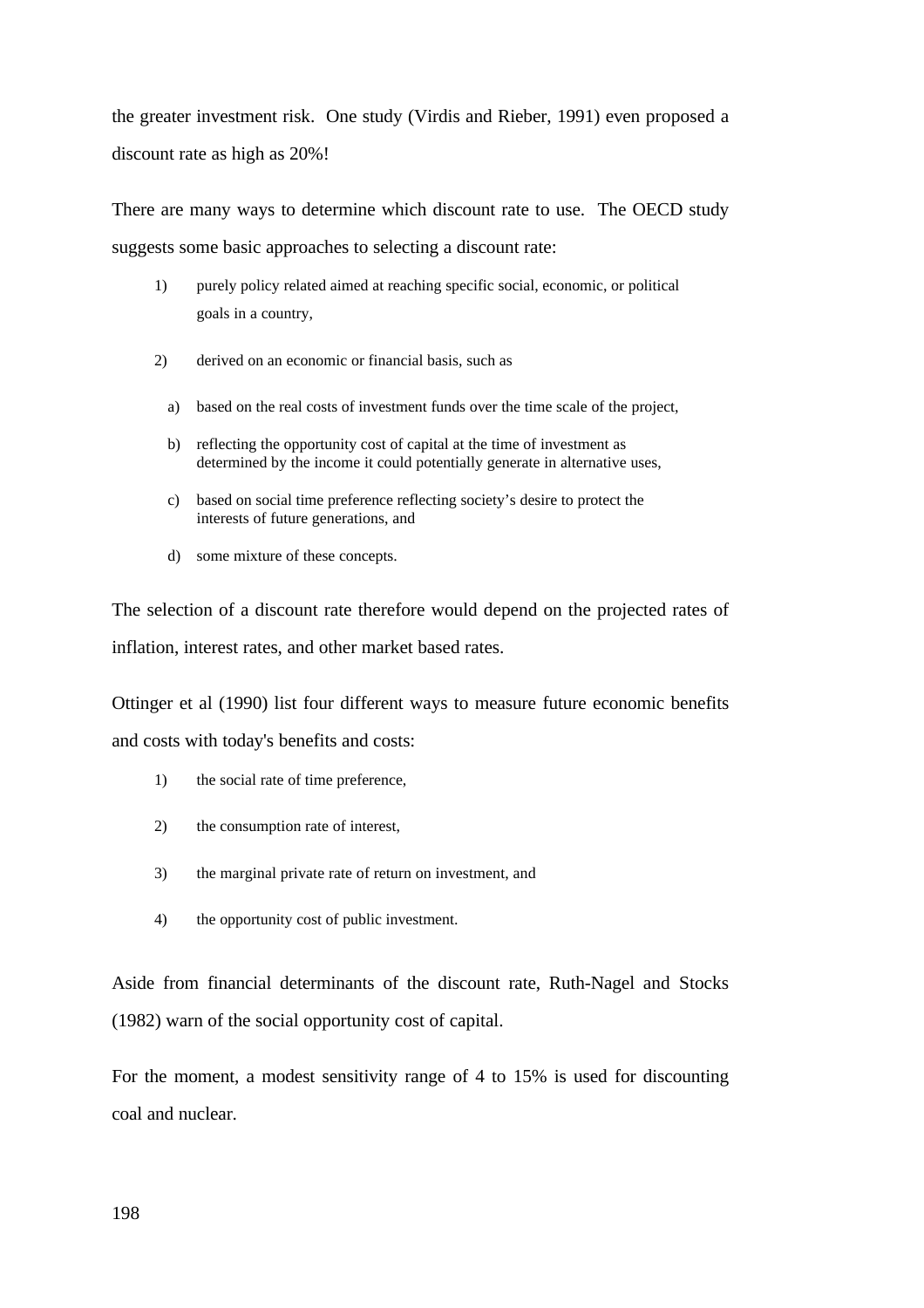# **A.4.12 Consolidating the Range**

One of the main interests of this study is to analyse the UK base case and how it varies within the ranges given by the international context. The ranges, as postulated previously, reflect the possible values and include the improbable as well as the probable. It is assumed that the extreme anchors are less likely than the base value, but no attention is paid to the extent of probabilities so far. As argued before, it is more informative to consider all possible values than a fixed percentage about the base value.

It is possible that OECD and UNIPEDE reports may not capture the full range of values for the UK. Comparisons with other published sources are required. Furthermore, the ranges may vary for different periods in time. The ranges captured in January 1987 reflect each country's expectation of the future at that point in time. Many events have taken place since then, and the ranges should be re-adjusted in light of revised expectations of the future. This sense of range is useful even if a seven year update is needed.

The bounds taken from the two reports are converted into sterling using the exchange rates given at the beginning of January 1987, that is,  $\text{\pounds}0.7241 = 1 \text{ ECU}$ , and  $\pounds0.678 = \$1.00$ , i.e.  $\pounds1.00 = \$1.475$ . The minimum is taken of the lower bounds of both UNIPEDE and OECD studies. Likewise the maximum is taken of the upper bounds. The minimum and maximum are re-adjusted so that the ranges sufficiently surround the UK input parameters to permit a good sensitivity analysis. In addition, annual O&M and fuel escalation rates are assumed. Carbon tax rates are taken from recent EC (Commission of European Communities, 1992) discussions.

Table A.1 gives the revised bounds in £-equivalent.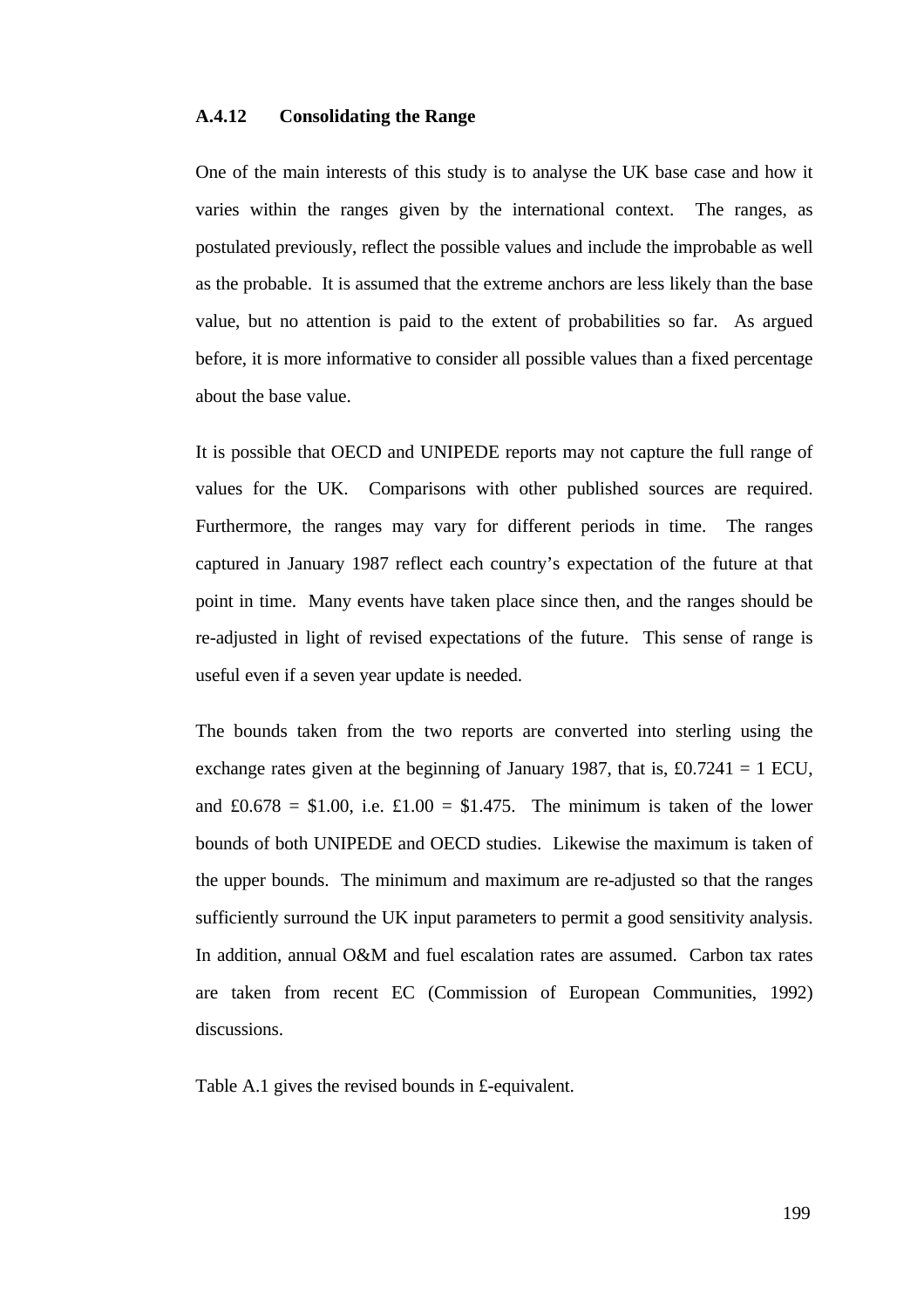| Constant £ $@$ Jan 1987 | Coal                              |                     | <b>Nuclear</b>       |                     |
|-------------------------|-----------------------------------|---------------------|----------------------|---------------------|
| <b>FACTOR</b>           | Lower Bound<br><b>Upper Bound</b> |                     | Lower Bound          | <b>Upper Bound</b>  |
| efficiency              | 25 %                              | 45 %                | n/a                  | n/a                 |
| discount rate           | 4 %                               | 15%                 | 4 %                  | 15%                 |
| life                    | 13 years                          | 50 years            | 13 years             | 45 years            |
| load factor             | 63 %                              | 80 %                | 65 %                 | 85 %                |
| investment cost         | 475 £/kW                          | 1,211 £/kW          | 868 £/kW             | $1725$ £/kW         |
| annual fixed O&M cost   | 6.92 $\pounds$ /kWa               | 59.74 £/kWa         | $16$ £/kWa           | 48.8 £/kWa          |
| fuel cost               | $0.89 \text{ f/GJ}$               | $2.24 \text{ E/GJ}$ | $2.10 \text{ E}/MWh$ | 11.66 $\pounds/MWh$ |
| O&M escalation          | $-1$ % pa                         | 3 % pa              | -1 % pa              | 3 % pa              |
| fuel escalation         | $-1\%$ pa                         | 3 % pa              | -1 % pa              | 3 % pa              |
| carbon tax              | $0$ \$/BOE                        | 10 \$/BOE           | n/a                  | n/a                 |

**Table A.1 Consolidated Range**

While these ranges may appear too large for analysing the sensitivities of UK parameters, it is more justifiable to reduce the range than to expand it later. The analysis has to be qualified in the international context.

# **A.5 Sensitivity Analysis**

One of the main motivations of this study is to understand the factors that influence the cost of electricity generation. The input parameters are assumed constant throughout the plant life to simplify the NPV annuity method of computation. The ranges selected from the UNIPEDE and OECD reports are applied to UK base cases.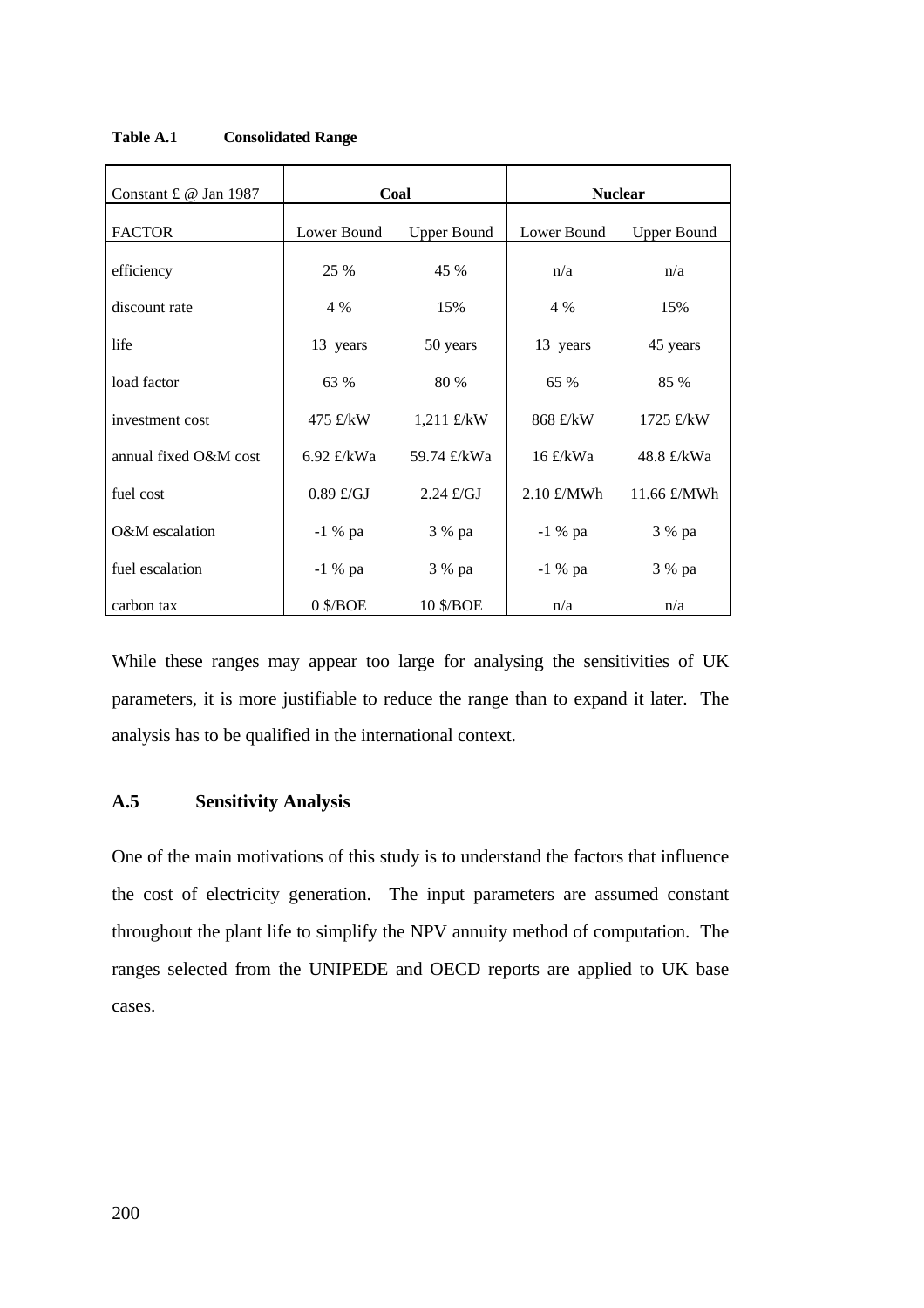### **A.5.1 Calculation Method**

By assuming constant parameters, the average discounted or levelised cost of electricity generation reduces to a method of annuity calculations. A handy spreadsheet function (PMT) returns the annuity or the equivalent constant annual amount that arises for a given number of years. In other words,

Annual Value of a lump sum amount to be spread over a given period at a given discount rate = PMT(discount rate %, years in period, present value of total payment)

This PMT function is useful in determining the equivalent annual amount of investment cost.

| Cost of electricity generation due to investment $=$ | PMT(discount rate, life |
|------------------------------------------------------|-------------------------|
|                                                      | .                       |

 $\epsilon$ , investment) load factor % \* 8760 hours in a year

The remaining components of levelised cost are calculated as follows:

| cost of electricity generation due to $O\&M =$ | fixed annual O&M cost                |
|------------------------------------------------|--------------------------------------|
|                                                | load factor % * 8760 hours in a year |

cost of electricity generation due to fuel = fuel cost  $\text{\pounds}/GI * 3.6$  heat/energy conversion factor efficiency %

for nuclear: fuel cost already expressed in £/MWh

carbon tax component = \$/BOE carbon tax \* emission factor \* heat to energy \* exchange BOE/kg CO2 3.6 GJ/ MWh rate £/\$ efficiency %

therefore, the average discounted levelised cost = investment +  $O\&M + \text{fuel} + \text{tax}$ 

When annual escalation rates for fuel and O&M are introduced, a leveling factor must be multiplied to the existing formula to discount the compounded rates back to present value terms.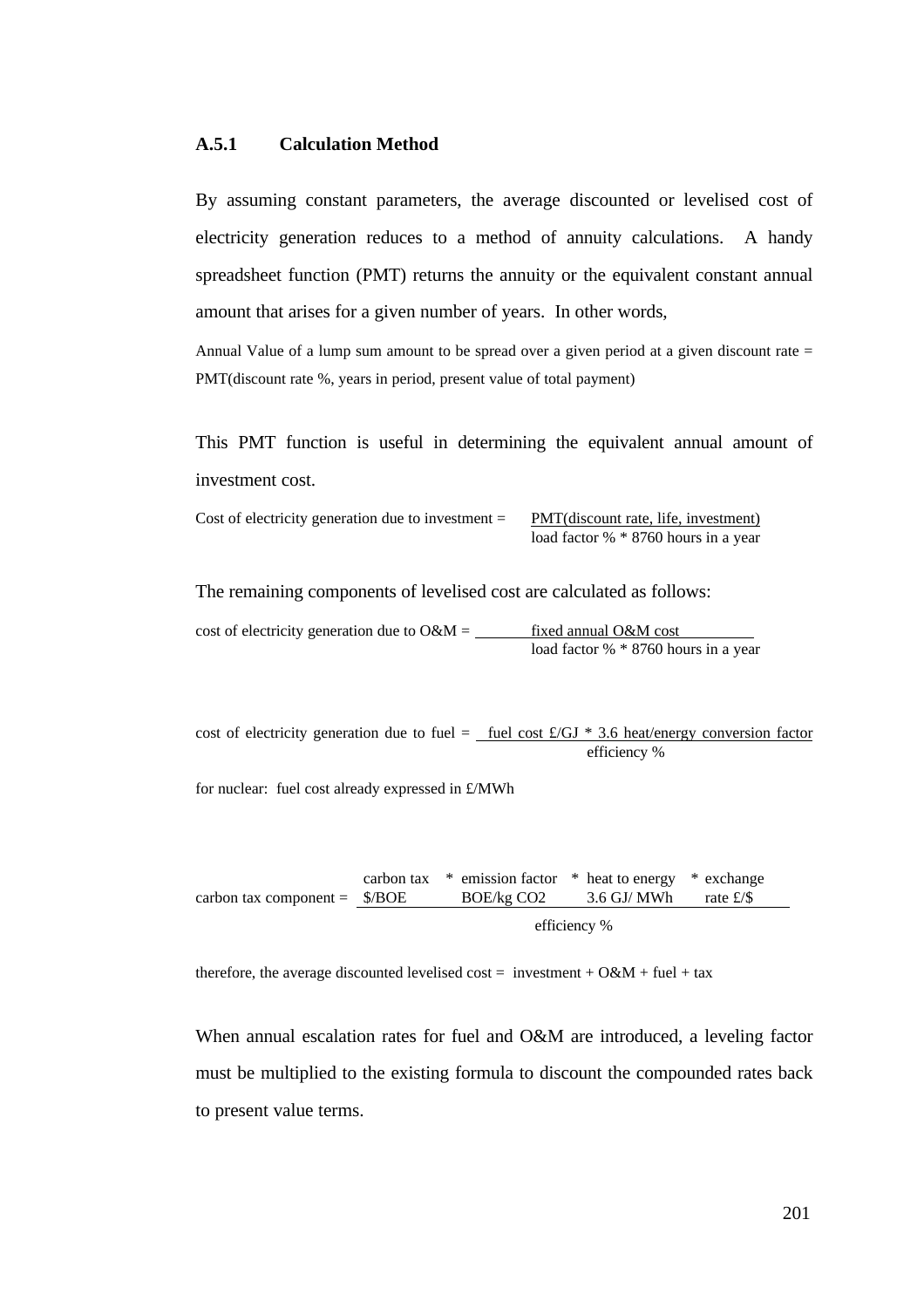The general notation for this leveling factor is  $\frac{r(1+r)}{r}$ *r*  $k(1-k)$ *k T T*  $(1+r)^{T}$   $k(1-k^{T})$  $(1 + r)$  $(1+r)^{T}$   $k(1-k^{T})$  $(1+r)^{T}-1$ 1 1 +  $+r)^{T}$  –  $\bullet \frac{k(1-\pi)}{k}$ −

where r = discount rate in %, T = life in years, and  $k = \frac{(1+e)^k}{(1-e)^k}$ *r*  $=\frac{(1+1)^2}{1}$ +  $(1 + e)$  $(1 + r)$ 1 1 where  $e =$  annual

escalation rate in %. This is the power expansion of the same expression in sigma

notation:

$$
\frac{\sum_{t=1}^{T} \frac{(1+t)^{t}}{(1+r)^{t}}}{\sum_{t=1}^{T} \frac{1}{(1+r)^{t}}}
$$

 $(1 + e)$ 

*e*

*t*

+

1

*T*

This calculation method is derived from the levelised bus-bar method explained in IAEA (1984). It is broadly consistent with the methods used in UNIPEDE and OECD, which follow the convention adopted by the Commission of European Communities (EUR 5914 of Commission of European Communities, 1990).

The average discounted cost offers several advantages in comparing future power plants. The ratio of discounted total generation cost over the plant's entire lifetime to the discounted sum of electricity generated over the same period is independent of the date of discounting and the current or future inflation rate. All figures are therefore real, that is, free of inflation.

### **A.5.2 UK Parameters**

Figures for UK Coal and Nuclear were submitted to both UNIPEDE and OECD reports. In the UNIPEDE study, data was provided for two units of 840 MW coal plant, cooled by sea water and equipped with sulphur and nitrogen oxide removal. The nuclear power plant is a 1,155 MW Pressurised Water Reactor (PWR) which includes one reactor of total capacity and two turbo generators of half capacity. Given the date of submission, it is probably the data for Sizewell B. Meanwhile, data for Hinkley C PWR was provided for the OECD study, and the figures for this 1,175 MW reactor are consistent with those submitted in October 1988 to the public inquiry.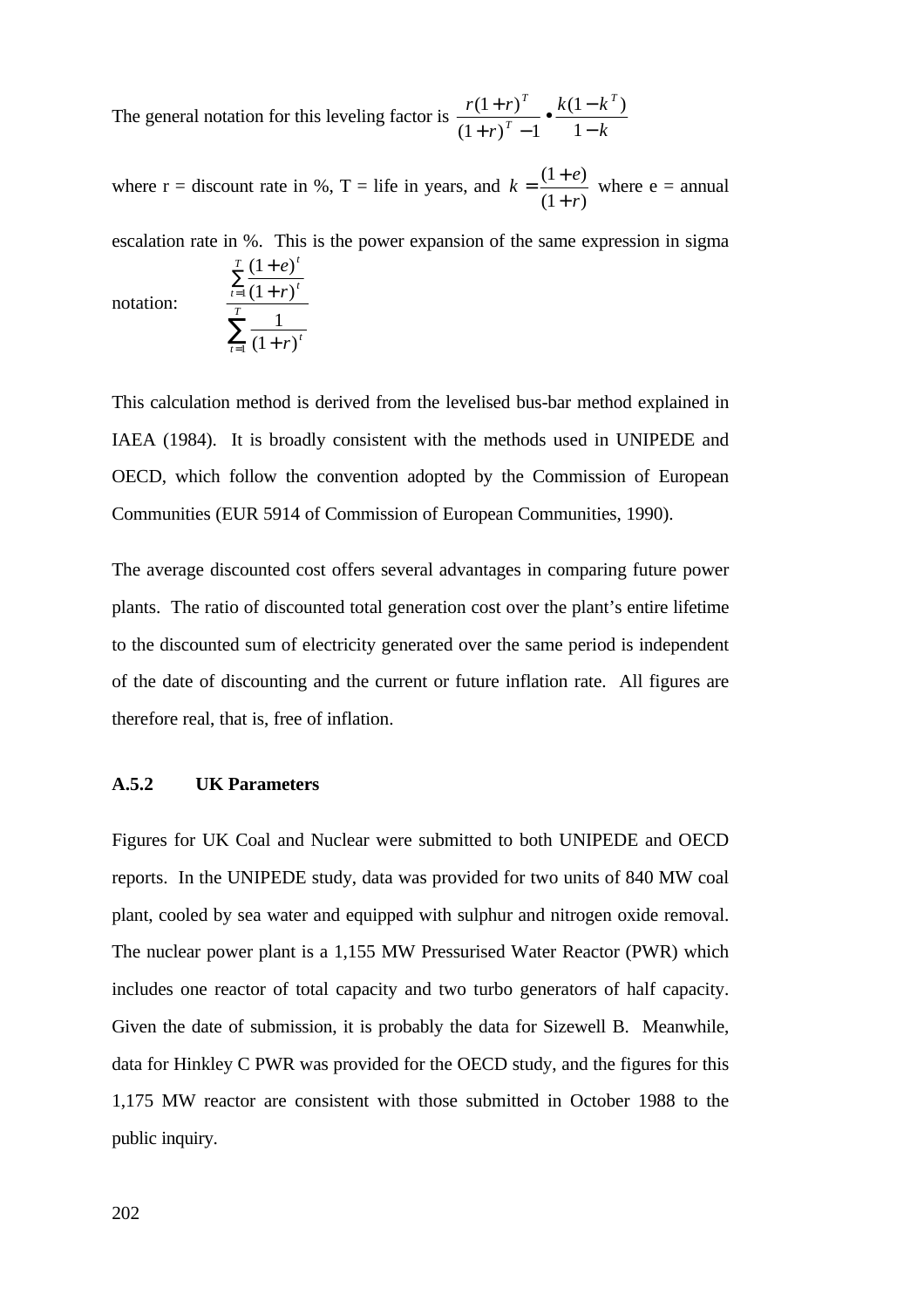Converting the units from ECU and US\$ into equivalent  $\pounds$  at the beginning of January 1987 yields the following input values for the UK.

| Constant £ @ Jan 1987 | Coal           |             | Nuclear        |             |
|-----------------------|----------------|-------------|----------------|-------------|
| <b>FACTOR</b>         | <b>UNIPEDE</b> | <b>OECD</b> | <b>UNIPEDE</b> | <b>OECD</b> |
| efficiency            | 38.50 %        | 26.06 %     | n/a            | n/a         |
| discount rate         | 8%             | 8 %         | 8%             | 8 %         |
| life                  | 40 years       | 45 years    | 35 years       | 40 years    |
| load factor           | 74 %           | 75 %        | 72 %           | 75 %        |
| investment cost       | 891 £/kW       | 892 £/kW    | $1,578$ £/kW   | 1,543 £/kW  |
| annual fixed O&M cost | 30.59 £/kWa    | 23.73 £/kWa | 26.07 £/kWa    | 22.10 £/kWa |
| fuel cost             | $1.65$ £/GJ    | $0.89$ £/GJ | 5.36 £/MWh     | 4.47 £/MWh  |
| O&M escalation        | 0 % pa         | 0 % pa      | 0 % pa         | 0 % pa      |
| fuel escalation       | 0 % pa         | 0 % pa      | 0 % pa         | 0 % pa      |
| carbon tax            | 3 \$/BOE       | 3 \$/BOE    | n/a            | n/a         |

**Table A.2 UK Parameters**

These costs and assumptions were made in 1987 and 1988, after the Sizewell B inquiry, during the Hinkley C inquiries, before privatisation, and before the decision to retain nuclear in the public sector. These figures should be adjusted in light of privatisation in 1990, the demise of new nuclear plant until the 1994 nuclear review and the current "dash for gas" phenomenon. Instead of using 5% discount rate given in UNIPEDE reports, 8% is selected to reflect the onset of privatisation. For purposes of modelling insight, only one set of values is necessary, thus UNIPEDE is retained while OECD values are dropped for the rest of the study. The base costs for the UK figures given above are summarised in table A.3.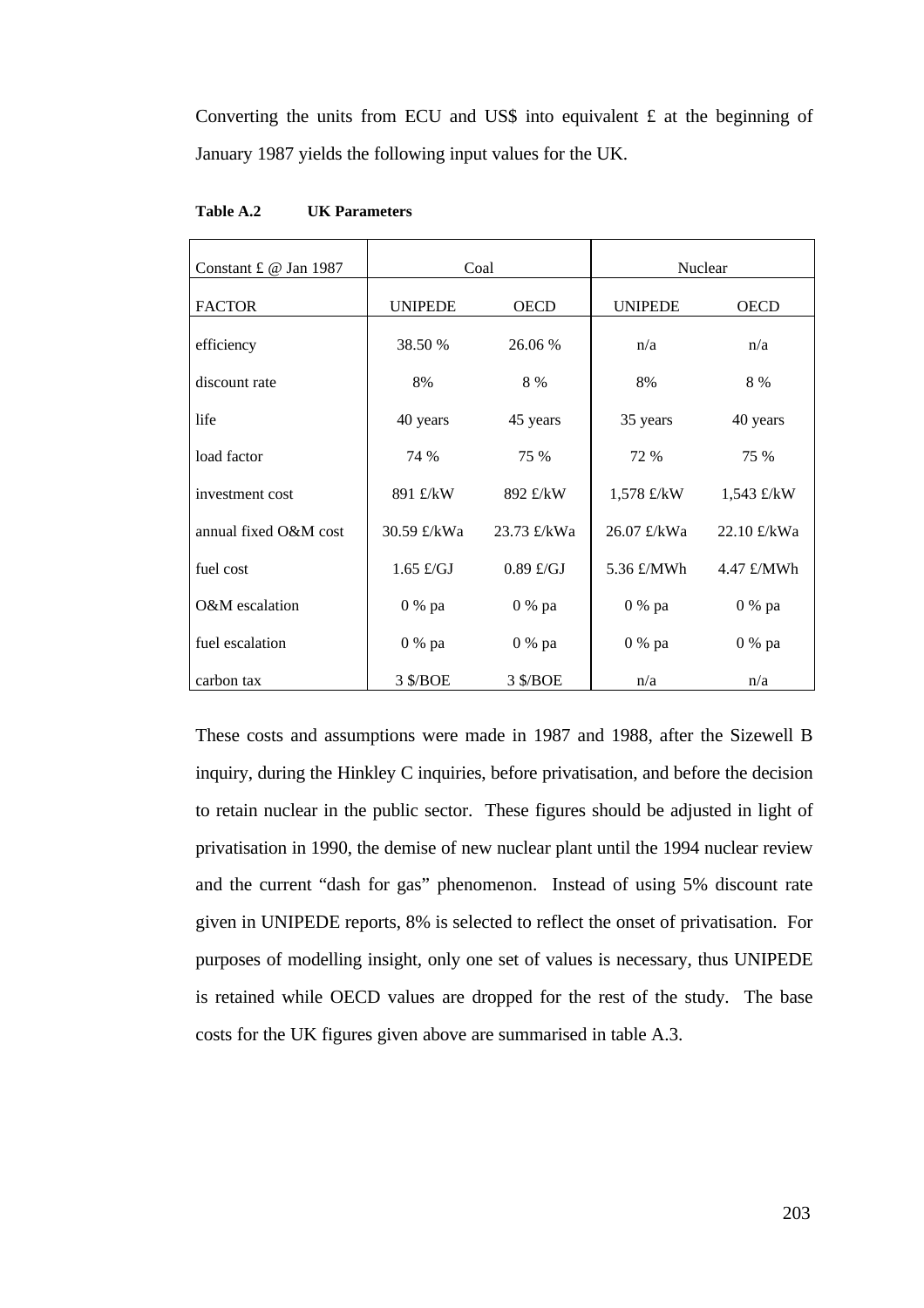| Constant £ @ Jan 1987 | Coal           | Nuclear        |
|-----------------------|----------------|----------------|
| pence/kWh             | <b>UNIPEDE</b> | <b>UNIPEDE</b> |
| investment            | 1.15           | 2.15           |
| O&M                   | 0.47           | 0.41           |
| fuel                  | 1.54           | .54            |
| Carbon tax            | .40            | $\Omega$       |
| <b>Total Cost</b>     | 3.56           | 3.10           |

**Table A.3 Base Costs for the UK**

Alternatively the contribution to final cost can be viewed in figure A.6.





Although initially coal is more expensive than nuclear, the choice of discount rates can change the relative attractiveness of coal and nuclear. Figure A.7 depicts the effects of varying the discount rate. The slope of nuclear plants is steeper than that of coal plants because the investment costs are considerably greater and the magnitude of investment to fuel costs are reversed for the two plants. In the base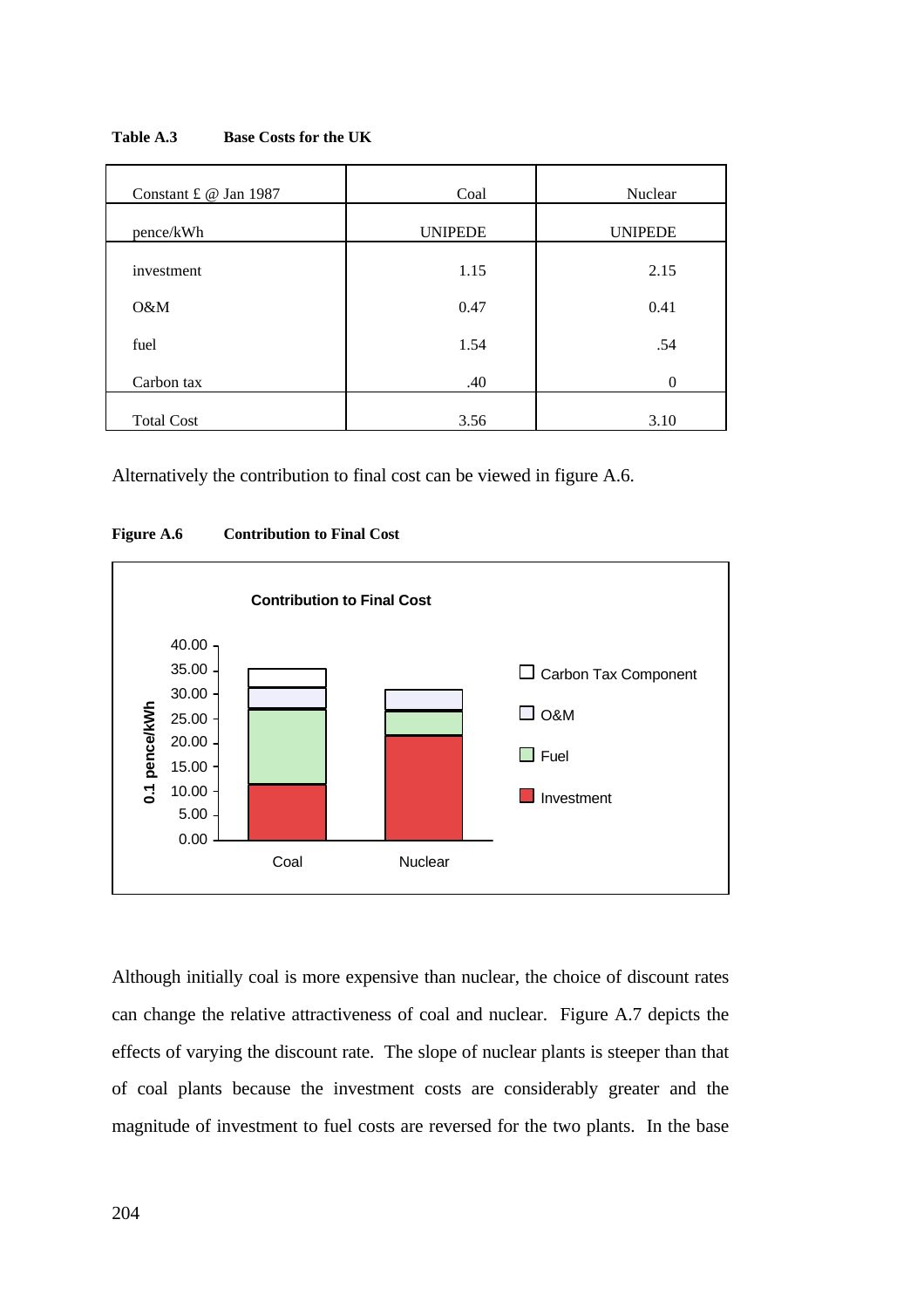case with \$3 carbon tax applied to coal, the cross-over or breakeven discount rate occurs at approximately 13%. Only then does nuclear become more expensive than coal.



**Figure A.7 UK Coal vs Nuclear Trade-off Curves with \$3 Carbon Tax**

If this carbon tax is increased to \$10/BOE, then coal will definitely be more expensive than nuclear. As seen in figure A.8, even at the unlikely discount rate of 20%, coal is still more expensive than nuclear.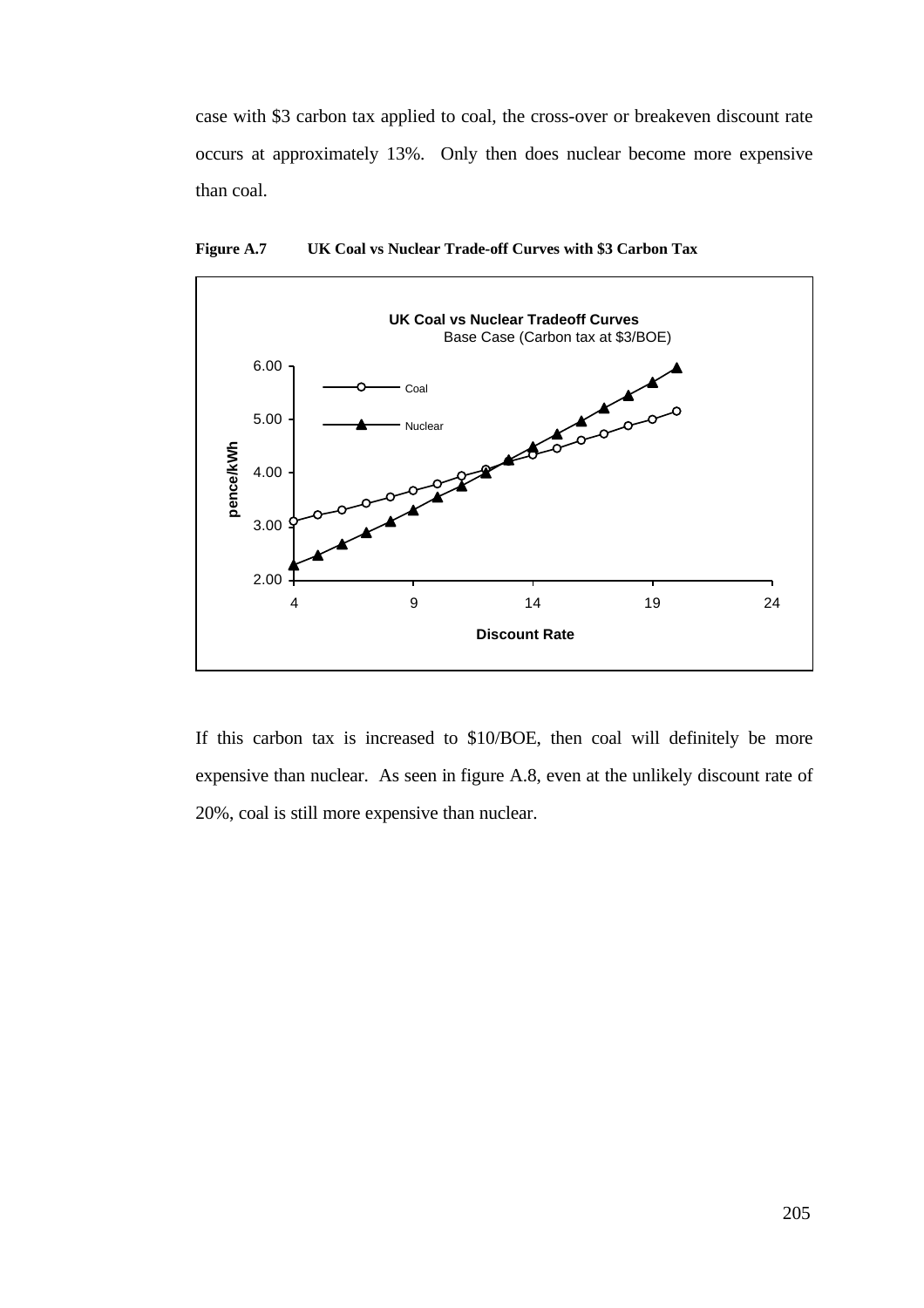

**Figure A.8 UK Coal vs Nuclear Trade-off Curves with \$10 Carbon Tax**

Discount rates are particularly significant in capital intensive projects, like coal and nuclear plants. This is shown in the ascending impact of discount rates on investment costs.

# **A.5.3 Sensitivity to Range**

By applying the derived ranges from the two reports to the calculations of UK base values, it is possible to find the impacts of different factors. The tornado diagram of figure A.9 shows the importance and impact of various costs in descending order.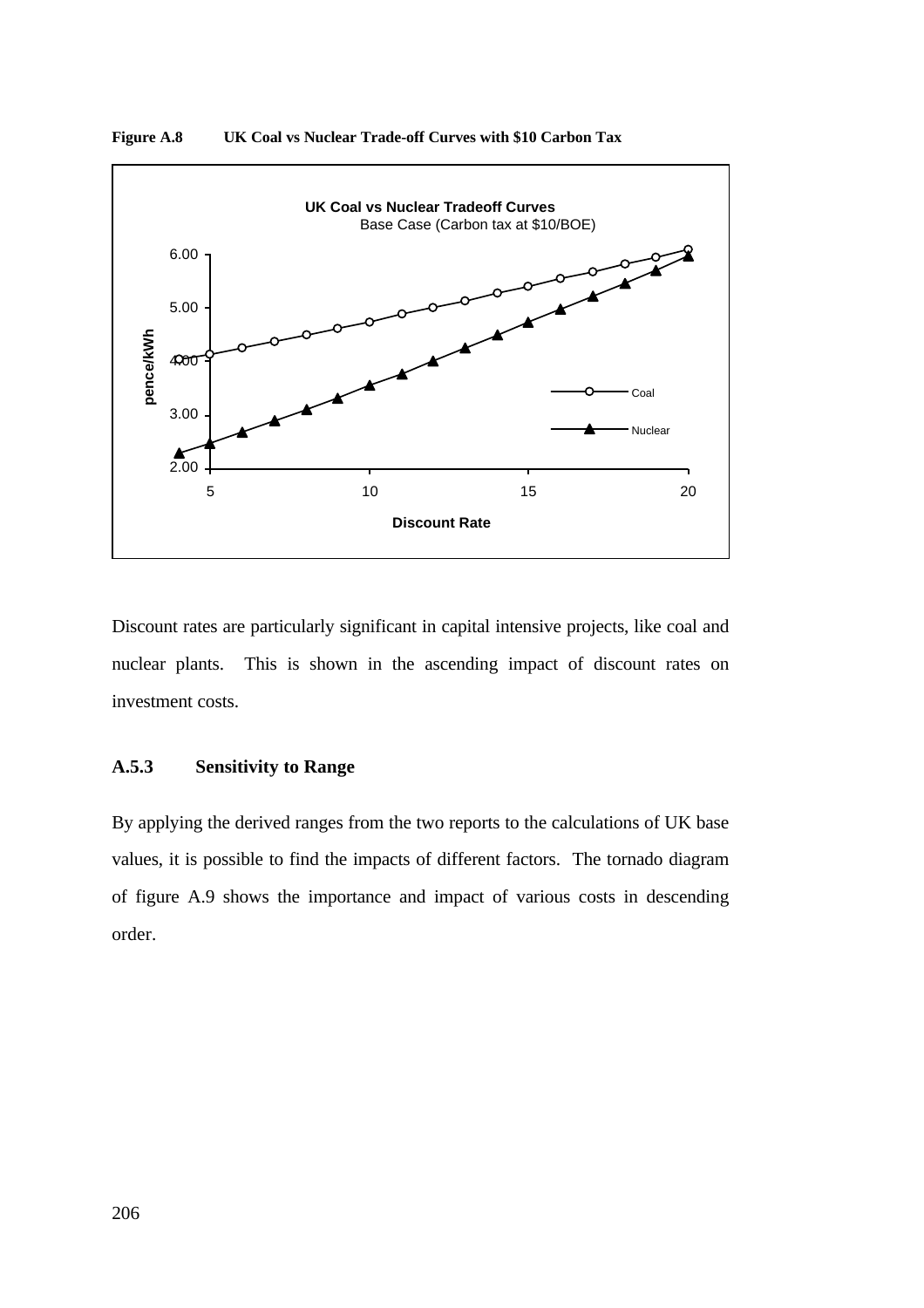



Each bar denotes the range of costs computed by varying its corresponding factor without changing the other parameters. In the coal example, lowering the discount rate from the base case of 8% to 4% lowers the levelised cost from 3.56 to 3.11 pence/kWh. Similarly, increasing the discount rate to 15% while keeping all other factors the same, raises the cost to 4.48 pence/kWh.

As discovered earlier, the effect of discount rate accentuates with higher capital costs. The nuclear case in figure A.10 shows the overwhelming importance of discount rate as opposed to investment, life, and other factors. Costs are particularly sensitive to discount rates if investment is high. Fixed O&M costs by comparison has minimal effect. Efficiency rates and carbon taxes do not apply in the nuclear case.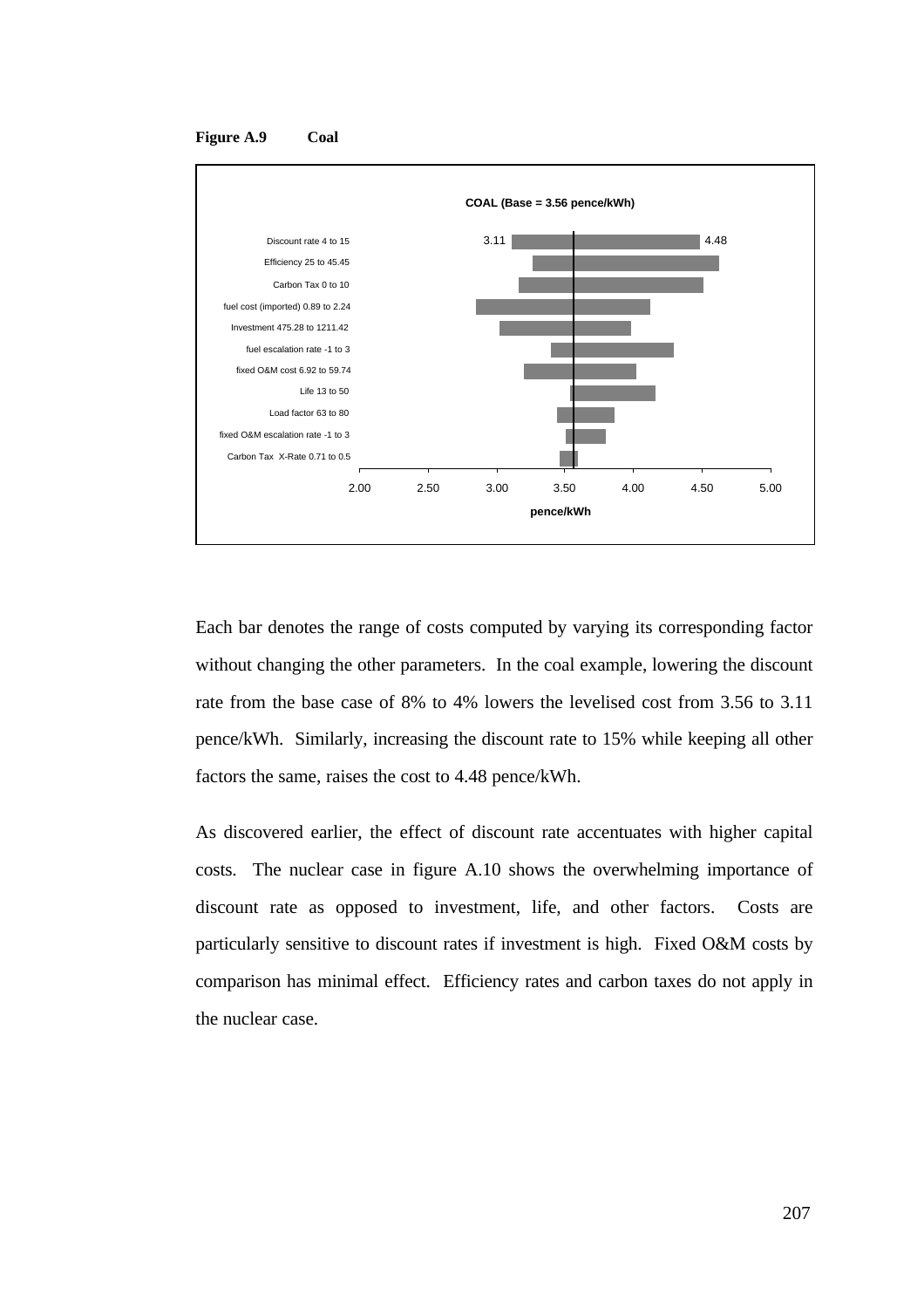

**Figure A.10 Nuclear**

In reality, discount rates and lifetimes do not fluctuate. These factors are decisions undertaken by the generator. Such controllable variables should not be compared on the same basis as other factors, which are highly affected by external circumstances.

Deterministic sensitivity analysis as a study of variability uncovers the relative importance of factors. Ranges give more information than point estimates. How likely the parameter will take on a value in the range requires the additional dimension of likelihood, frequency, or probability. This additional information of probabilities can be assessed through risk analysis.

#### **A.6 Risk Analysis**

A sensitivity analysis tells us how much the output varies with variations in the input values but gives no indication of relative likelihood. A one-way analysis shows the effect of varying one parameter at a time. A two-way analysis shows the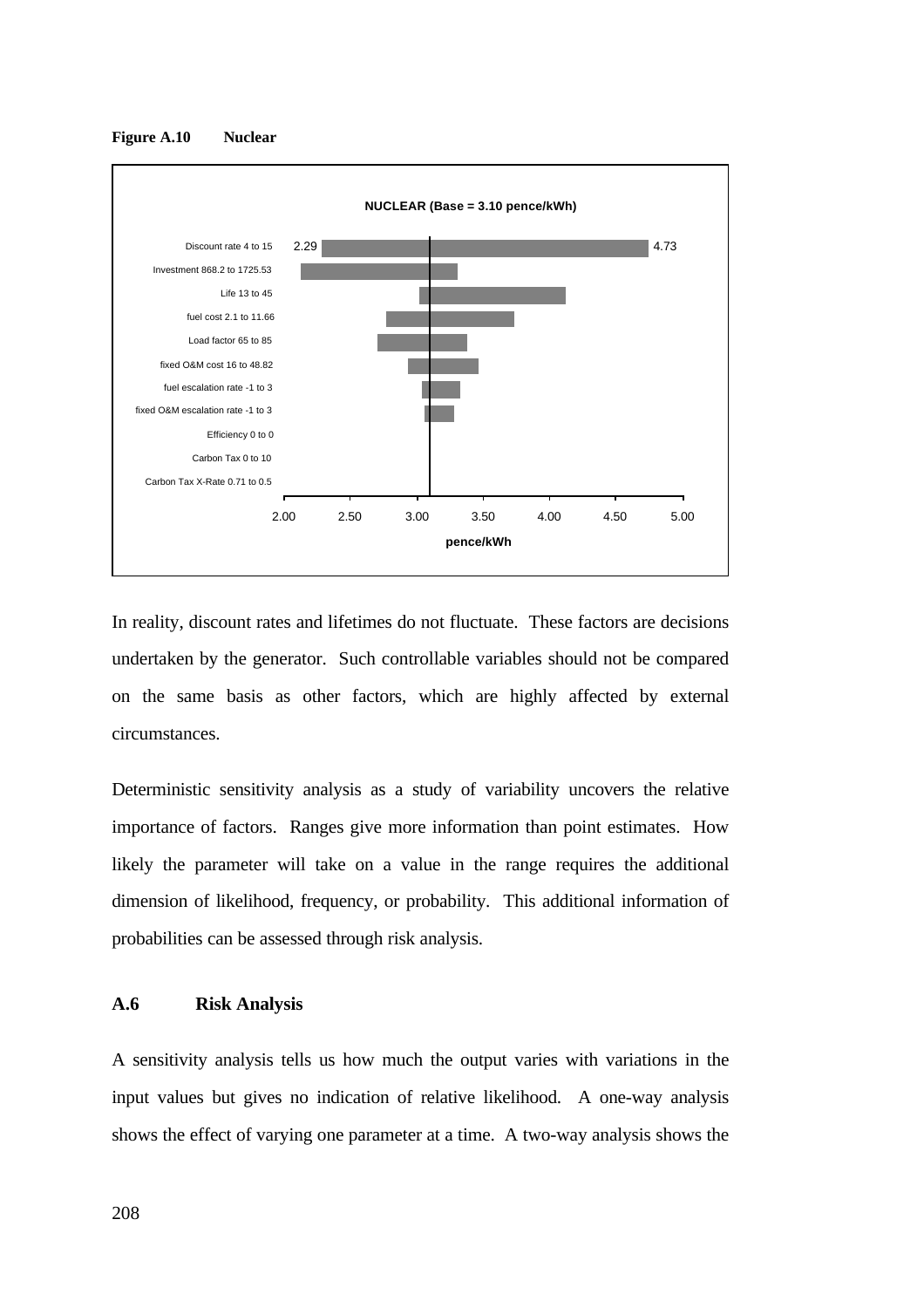result of varying two parameters at a time. Useful insights can be drawn provided the variables are independent of each other. The computation slows down exponentially as more parameters are varied simultaneously, i.e. the curse of dimensionality.

A better representation of uncertainty can be achieved by describing the likelihoods of a variable to take on a specific value. Biases in the input ranges can be represented by probability distributions, where some values are more likely than others. The introduction of probability into this analysis describes the ranges in a more informative way. In the simplest case, every variable has an equal chance of taking any value in a range. Since the previous sensitivity analysis was based on taking a range about a base value, a more informative representation of uncertainty would be the triangular distribution, in which the base value is most likely and has a greater chance of occurring than any other value, with the lower and upper bounds having the least chances of occurring.

# **A.6.1 Methodology**

First of all, factors are distinguished between decision variables and uncontrollable external events. Decision variables are treated in the manner as sensitivity analysis, that is, changing one value at a time, whereas external variables are approximated using probability distributions and varied simultaneously. For this study the discount rate is the only decision variable, the others are external variables. Life is fixed for each type of plant.

As described in chapter 3, the simulation approach to risk analysis is preferable to the analytical approach in circumstances where the input distributions are not symmetric or standard and where computing facilities are available. The Latin Hypercube Sampling (LHS) method was chosen as it performs better than the Monte Carlo method, which tends to take much longer to approximate a given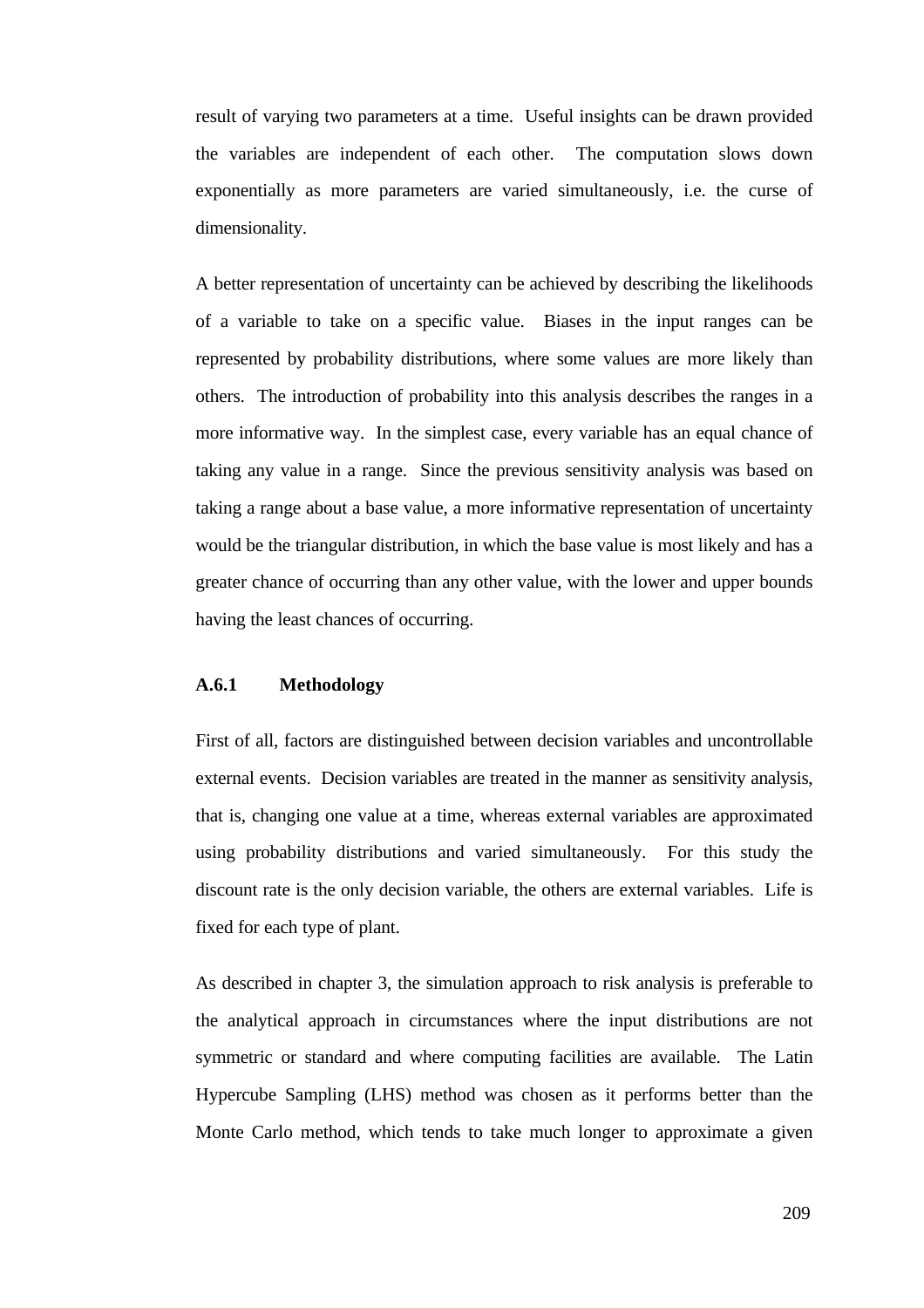distribution. LHS divides the distribution into equal intervals of the number of iterations selected. Sampling is then taken randomly within each interval, without replacement. This complete coverage of the distribution through stratification avoids the clustering problems found in the Monte Carlo method. LHS converges more quickly than completely random sampling.

The number of iterations required for accurate sampling depends on the number and types of input probability distributions to be sampled. After a certain threshold number, output distributions cannot get any smoother. This can also be validated by using different random number generator seeds. Sampling at 300 iterations gave jagged risk profiles. As a result, iterations were increased to 600 to reach smoothness.

# **A.6.2 Revised Values**

The previous sensitivity analysis already established the ranges and the ranking of important factors. Now it is necessary to use a coherent set of base values for the different plant types. Rather than using base values from both reports, we used values from UNIPEDE, which correspond closely to the values selected in a report by Bunn and Vlahos (1989). Values for combined cycle gas-turbine plants have been approximated. To account for post-privatisation period, discount rates of 8% have been used.

Unlike the previous analysis, the range is considered for the construction cost rather than the investment. This establishes the dependence of the interest during construction (IDC) upon the discount rate and the construction cost. Here, the discount rate is represented by the interest rate. The IDC is made a function of the base IDC, old interest rate and the new interest rate, as follows: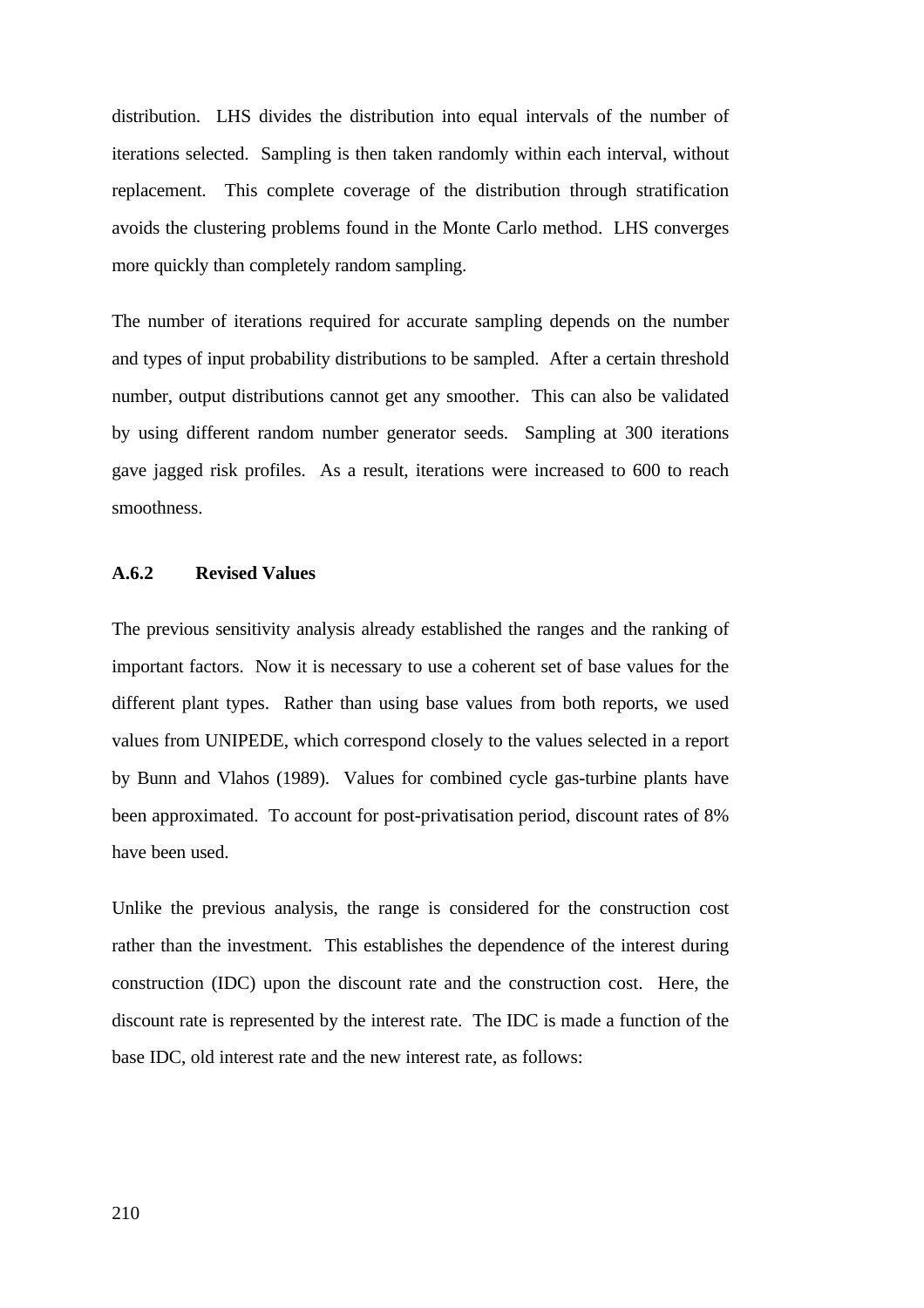

The external variables of load factor, construction cost, O&M, and fuel cost are varied simultaneously according to their probability distributions. These sets of values are analysed for different discount rates and economic lives. For coal and gas, carbon tax is also varied between for the no tax case, \$3 minimum tax, and the maximum \$10 tax. Again, the incremental effect is not captured in this calculation method.

### **A.6.3 Nuclear**

Before the privatisation of the UK electricity supply industry, a 5% discount rate was adequate. Privatisation introduced higher business risk and expected return on projects. To compare nuclear on an equivalent basis, its sensitivity to higher discount rates is required, especially in light of the discussions in the House of Commons inquiry (Energy Committee, 1990) into the cost of nuclear power. Two discount rates at 40 year lives are selected: 8% and 10%. The external variables follow triangular distributions around the base value. Simulation was performed on the following values for nuclear: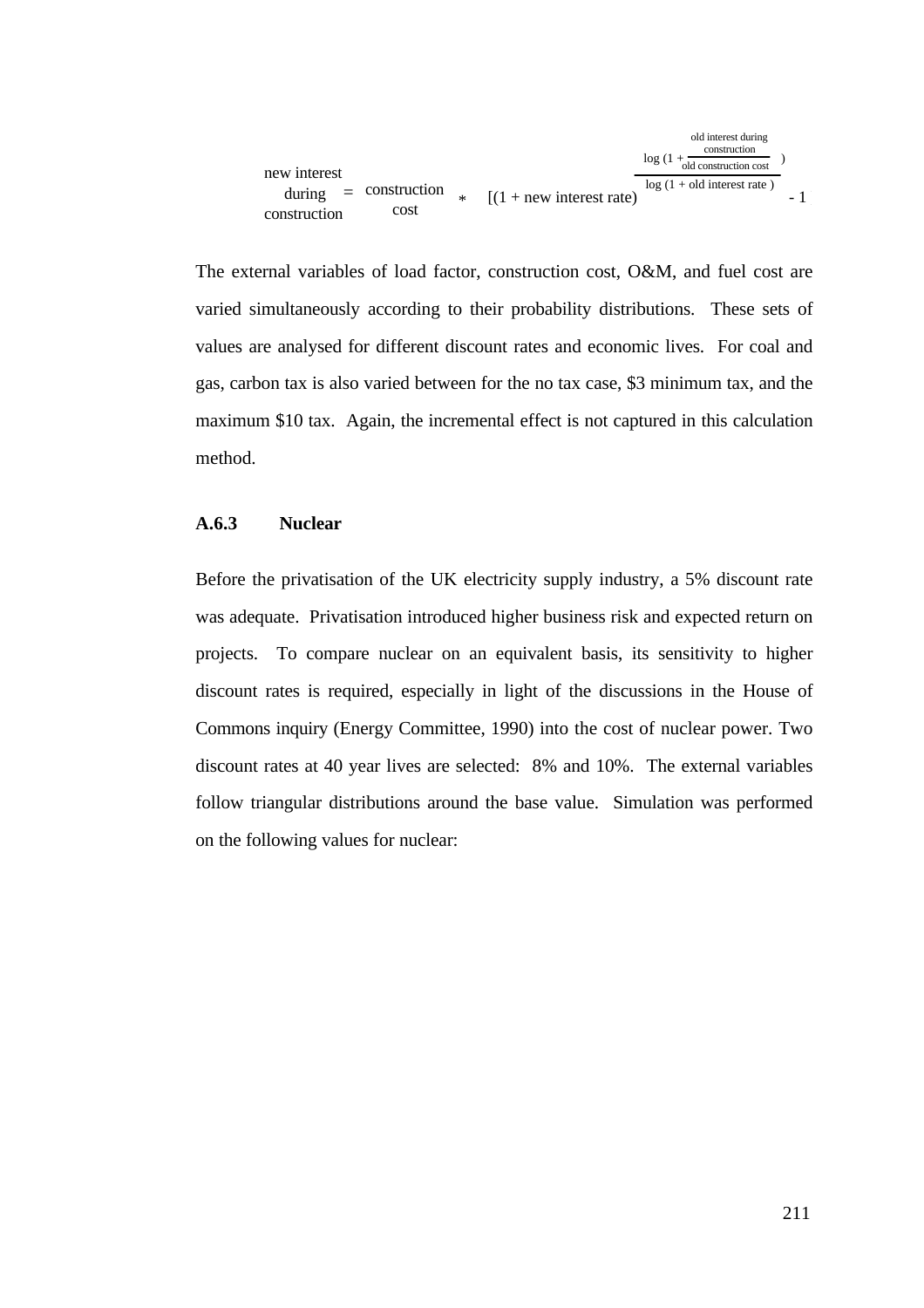| Factor                           | base value<br>(most likely) | treatment          | expected value         |
|----------------------------------|-----------------------------|--------------------|------------------------|
| discount rate                    | 8%                          | sensitivity 10%    |                        |
| life                             | 40 years                    | fixed              |                        |
| load factor                      | 75%                         | triang: 65, 85%    | 75 %                   |
| construction cost                | 1,254 £/ $k@$               | triang: 868, 1725  | 1,282.33 $\pounds$ /kW |
| provision for<br>decommissioning | 10.14 $\pounds$ /kW         | triang: $0$ , $20$ | 10.04667 £/kW          |
| annual fixed O&M cost            | 26.8 £/kWa                  | triang: 16, 48.82  | 30.54 £/kWa            |
| fuel cost                        | 5.4 $\pounds/MWh$           | triang: 2.1, 11.66 | 6.38667 £/MWh          |

**Table A.4 Simulation Parameters for Nuclear**

Note that provision for decommissioning is extracted from investment rather than taken as a lump sum. A triangular distribution of minimum value 0, most likely value 10.14 and maximum 20 should ideally be computed against a lower discount rate from the rest of the project, as is the current practice. Quite a controversy surrounds this, reflecting an important source of risk. Experience with decommissioning of Magnox stations gives evidence of this. Isolating this factor reflects the uncertainty. The result after 600 iterations is depicted in the chart below.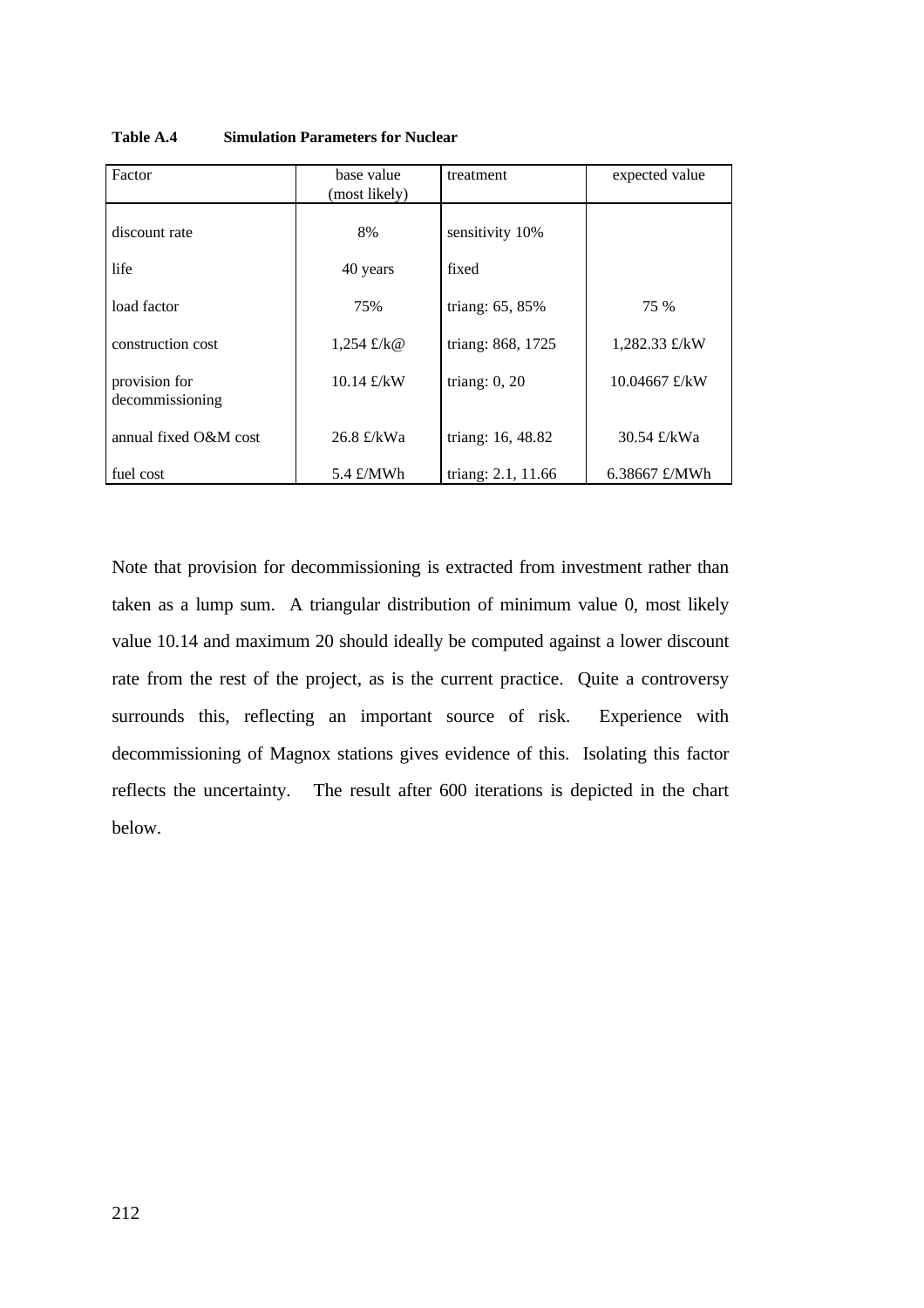**Figure A.11 Risk Profiles for Nuclear**



The vertical axis gives the probability or frequency, while the horizontal axis gives the output range expressed in 0.1 pence/kWh. The levelised cost at 10% discount rate halfway overlaps the 8% case. Reading from the chart, we can say with 100% probability that nuclear will not cost more than 4.5 pence/kWh if calculated at the 8% discount rate. Compare this with cost estimates given at the Cost of Nuclear inquiry by Energy Committee (1990): estimates for Hinkley Point C varied from 4.31 pence/kWh to 7.12 pence/kWh at 1987 prices. These were due to the differences in public and private sector assumptions, a so-called protection against uncertainty, and adjustment for inflation. In fact, alternative estimates (other than CEGB) for private sector prices ranged from 4.91 pence/kWh at 8% discount rate to 5.62 pence/kWh at 10% discount rate. Our simulation is not that far off.

### **A.6.4 Coal**

The uncertainty in carbon tax is reflected discretely: \$3 tax, \$10 tax, or no tax. According to current debate, the tax is expressed in US dollars which has been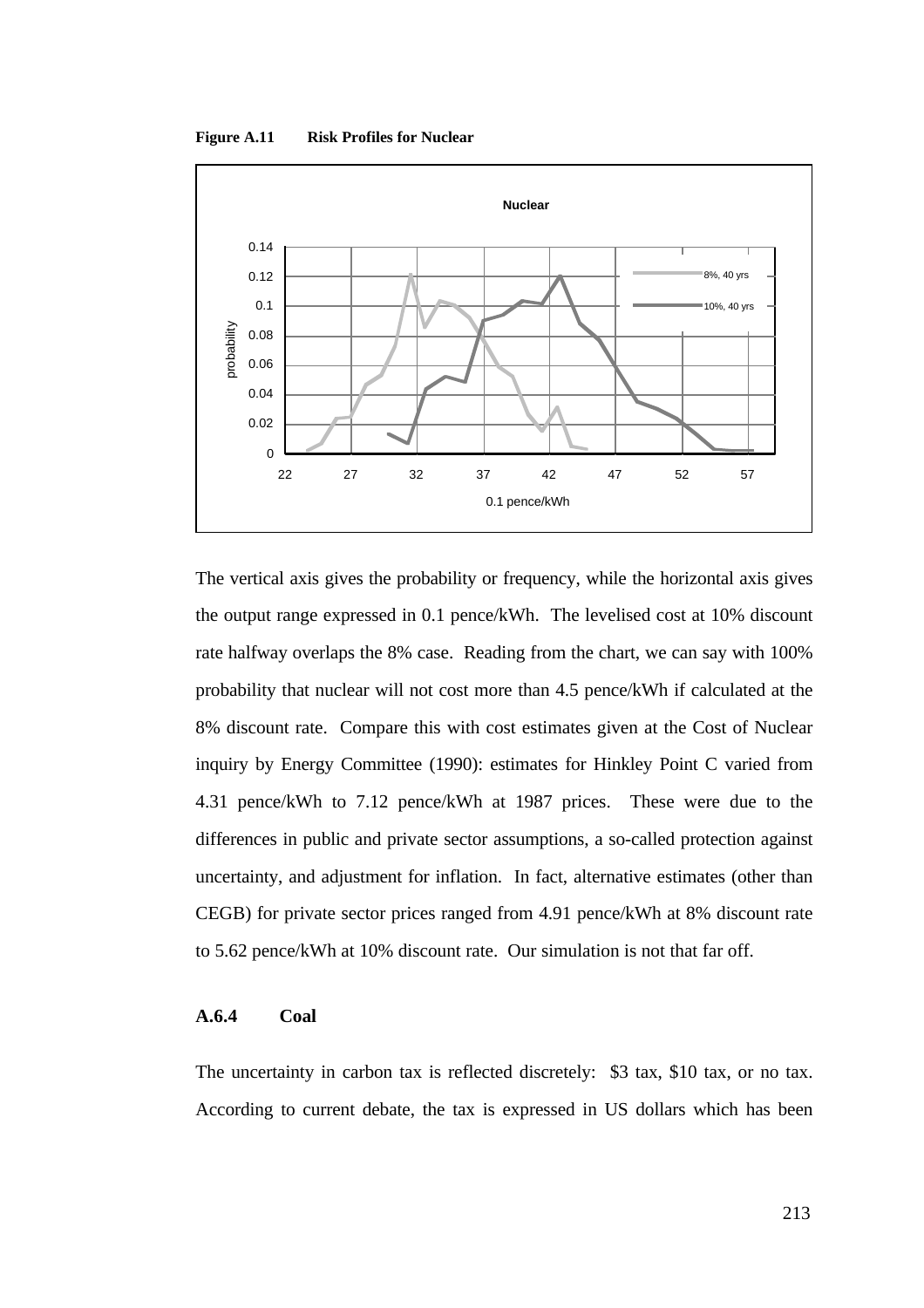highly susceptible to exchange rate fluctuations. Therefore an external variable for the exchange rate is built in the model for coal and gas plants.

| Factor                                    | base value<br>(most likely) | treatment             | expected value  |
|-------------------------------------------|-----------------------------|-----------------------|-----------------|
| efficiency                                | 38.5%                       | fixed                 |                 |
| discount rate                             | 8%                          | sensitivity 10%       |                 |
| life                                      | 45 years                    | fixed                 |                 |
| load factor                               | 77%                         | triang: $63, 80$      | 73.33 %         |
| construction cost                         | 761 £/kW                    | triang: 475, 1211     | 815.6667 £/kW   |
| annual fixed O&M cost                     | 33 $\pounds$ /kWa           | triang: 6.92, 59.74   | 33.22 £/kWa     |
| fuel cost                                 | $1.65 \text{ E/GJ}$         | triang: 0.8882, 2.23  | 1.5894 f/GJ     |
| carbon tax                                | 3 \$/BOE                    | sensitivity to no tax |                 |
| carbon tax $\pounds$ /\$ exchange<br>rate | $0.678$ £/\$                | triang: 0.5, 0.714    | $0.630667$ £/\$ |

**Table A.5 Simulation Values for Coal**

The risk profiles for coal with \$3 carbon tax are shown in figure A.12. At the higher discount rate of 10%, however, more uncertainty is seen in the larger output range. At 8% discount rate, the most likely cost is 3.7 pence/kWh (peak of risk profile). At 10%, the most likely cost lies between 4 and 4.5 pence/kWh.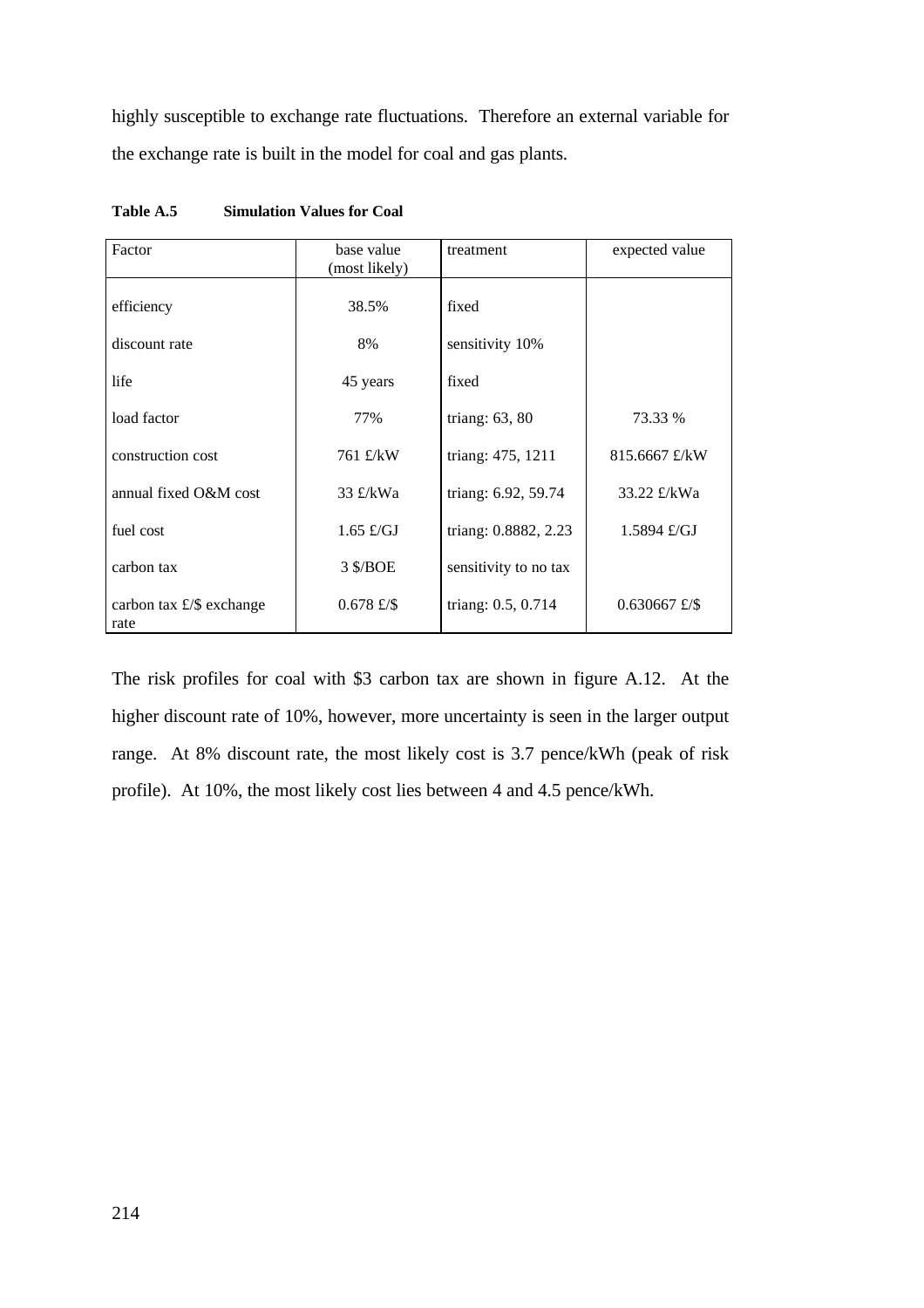**Figure A.12 Risk Profiles for Coal**



# **A.6.5 Gas**

In the last five years, the UK has seen a build-up of natural gas fired plant (CCGT) which have the advantages of high efficiency (typically 45 to 55%), lower carbon dioxide emissions, shorter construction lead time, and modularity of unit size. For these reasons, it is included for completeness. The following base values are taken from Bunn and Vlahos (1989) and the ranges subsequently adjusted to UNIPEDE and OECD reports and modified by current views.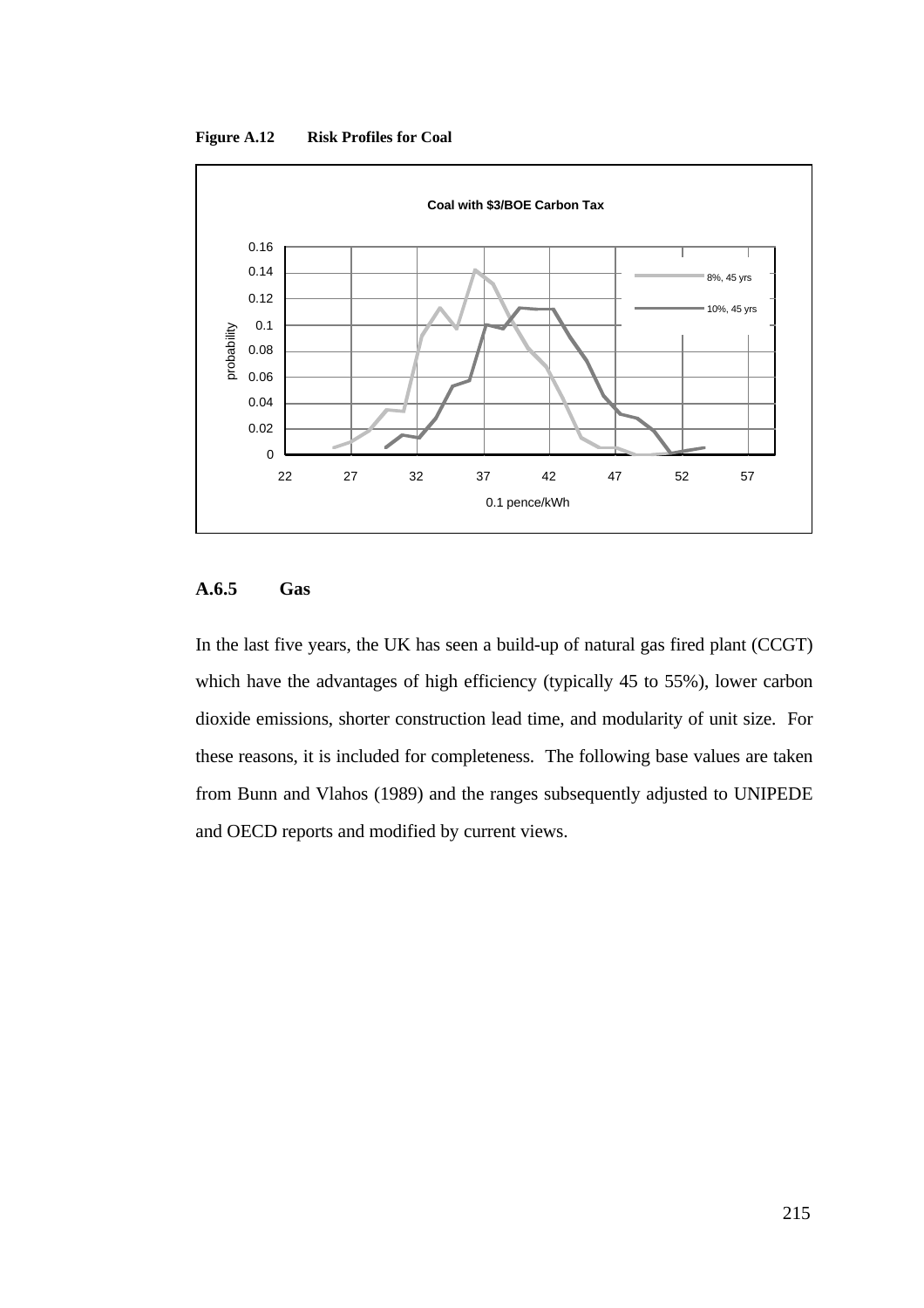| Factor                                    | base value<br>(most likely) | treatment                           | expected value     |
|-------------------------------------------|-----------------------------|-------------------------------------|--------------------|
| efficiency                                | 45%                         | fixed                               |                    |
| discount rate                             | 8%                          | sensitivity 10%                     |                    |
| life                                      | 40 years                    | fixed                               |                    |
| load factor                               | 80%                         | triang: 70, 90%                     | 80%                |
| construction cost                         | 400 £/kW                    | triang: 350, 450                    | 400 £/kW           |
| annual fixed O&M cost                     | $25 \text{ E/KWa}$          | triang: 23, 27                      | $25 \text{ E/KWa}$ |
| fuel cost                                 | $2.3 \text{ E/GJ}$          | triang: $2, 2.6$                    | $2.3 \pounds/GJ$   |
| carbon tax                                | 3 \$/BOE                    | sensitivity to zero<br>and \$10 tax |                    |
| carbon tax $\pounds$ /\$ exchange<br>rate | $0.678$ £/\$                | triang: 0.5, 0.714                  | $0.630667$ £/\$    |

**Table A.6 Simulation Values for Gas**

The greatest uncertainty lies in the fuel price, as natural gas is a premium fuel. With the build up of gas turbines in this country, there is speculation that the fuel price may rise with increasing demand. Up to 60% over capacity is expected in the next decade according to Financial Times (21 Sept 1992). Investment costs are generally very low as its construction period is relatively short compared to coal and nuclear, thus keeping the interest during construction very low. This is the main reason why the costs are not as sensitive to discount rate as the other two types of plants. Risk profiles in figure A.13 show little difference between the 8% and 10% cases, both between 2.7 and 3.3 pence/kWh.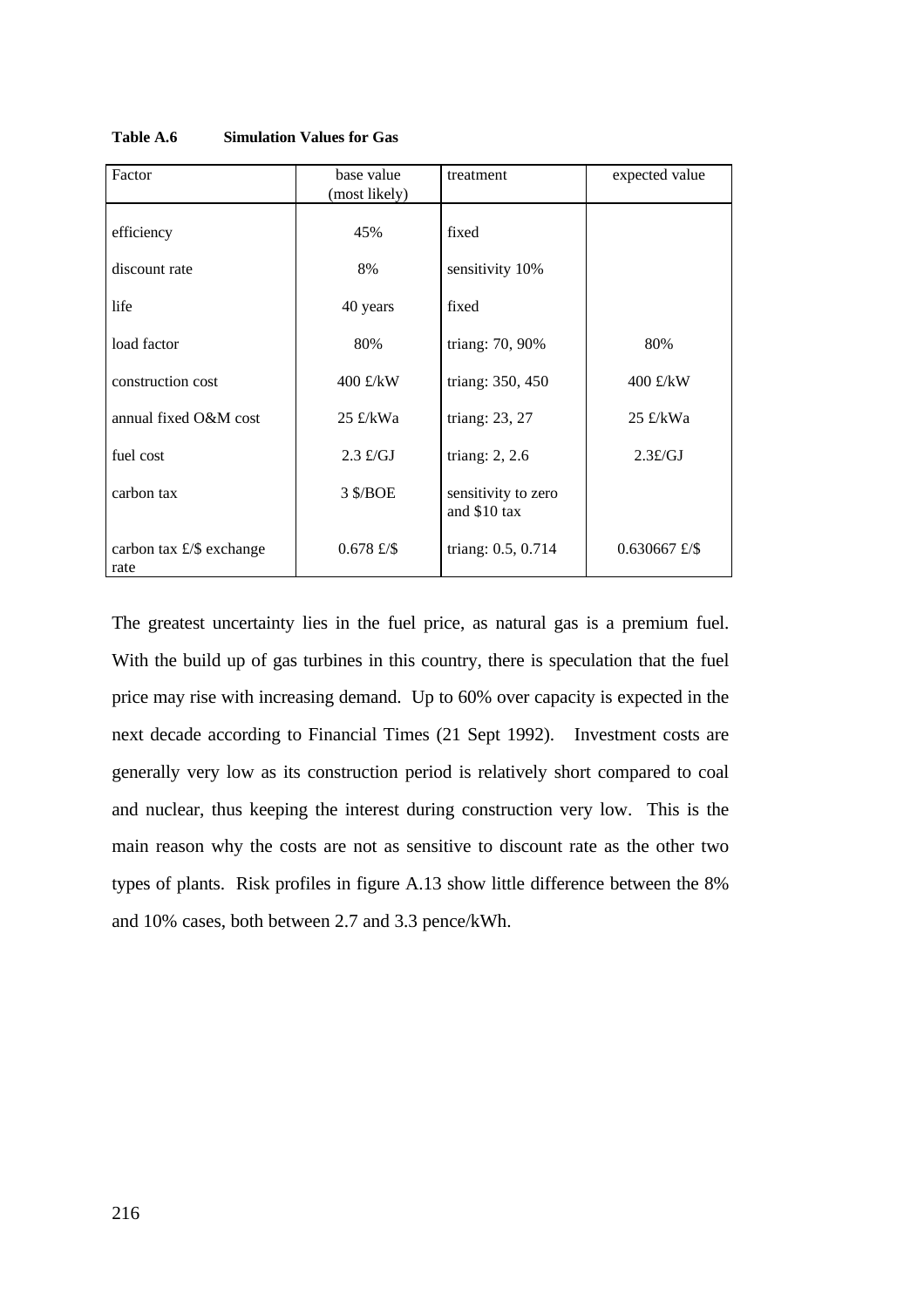**Figure A.13 Risk Profiles for Gas**



# **A.6.6 Trade-off Curves**

The risk profiles for all three types of plants are combined for a ranking of plant types. Such a comparison is reasonable as all simulations were kept independent. In the base case without carbon tax, gas is the cheapest option, with nuclear and coal in competition. The overlap of risk profiles in figure A.14 shows a small chance that gas may be more expensive than coal and nuclear.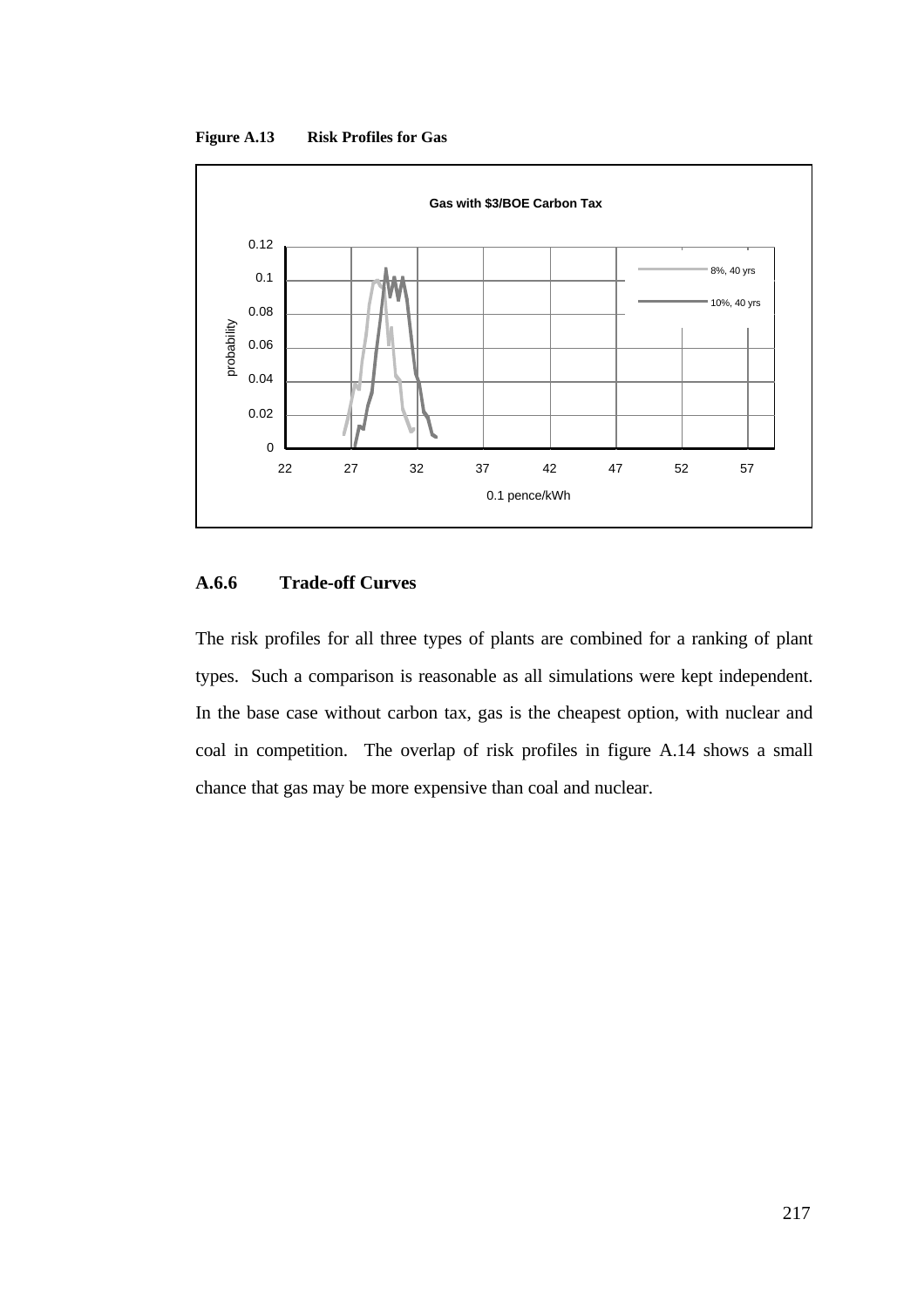

**Figure A.14 Trade-off Curves for Coal, Nuclear, and Gas (no tax)**

A carbon tax levy such as that proposed by the EC would invariably favour the less polluting plants. However, the high capital cost of tax-free nuclear makes it more costly than gas with tax. The most likely case is presented in figure A.15. Here coal with carbon tax becomes more expensive than nuclear power.



**Figure A.15 Most Likely Case**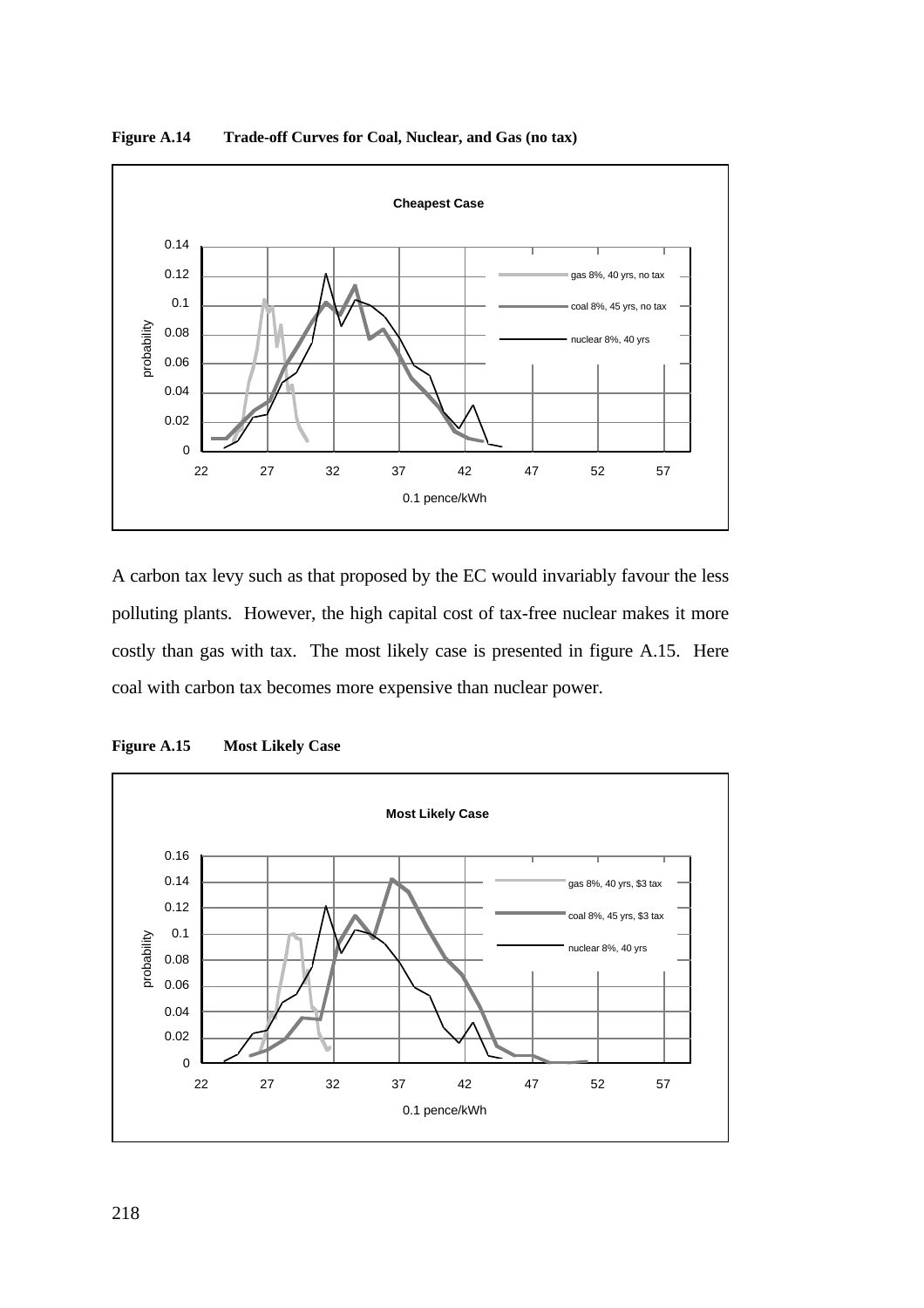In the extreme, i.e. most expensive case, we apply \$10 carbon tax on gas and coal and assume the risks of nuclear power translate into a 10% discount rate. The results in figure A.16 show that the cost of nuclear is much more uncertain than coal as it spreads over a larger range: 3.0 to 5.7 pence/kWh (nuclear) as compared to 3.5 to 5.7 pence/kWh (coal). Coal is still more expensive than nuclear and gas.





# **A.6.7 Impact of Carbon Tax**

As stated earlier, the incremental nature of the proposed carbon tax is not modelled in this study. The true effect of such a tax lies somewhere between the \$3 and \$10 case where a fixed amount is levied for every single year of the project. When applied to coal, risk profiles show the significance of a \$10 tax. A \$10 tax could reasonably double the price of cheap coal-generated electricity, as seen in the following chart.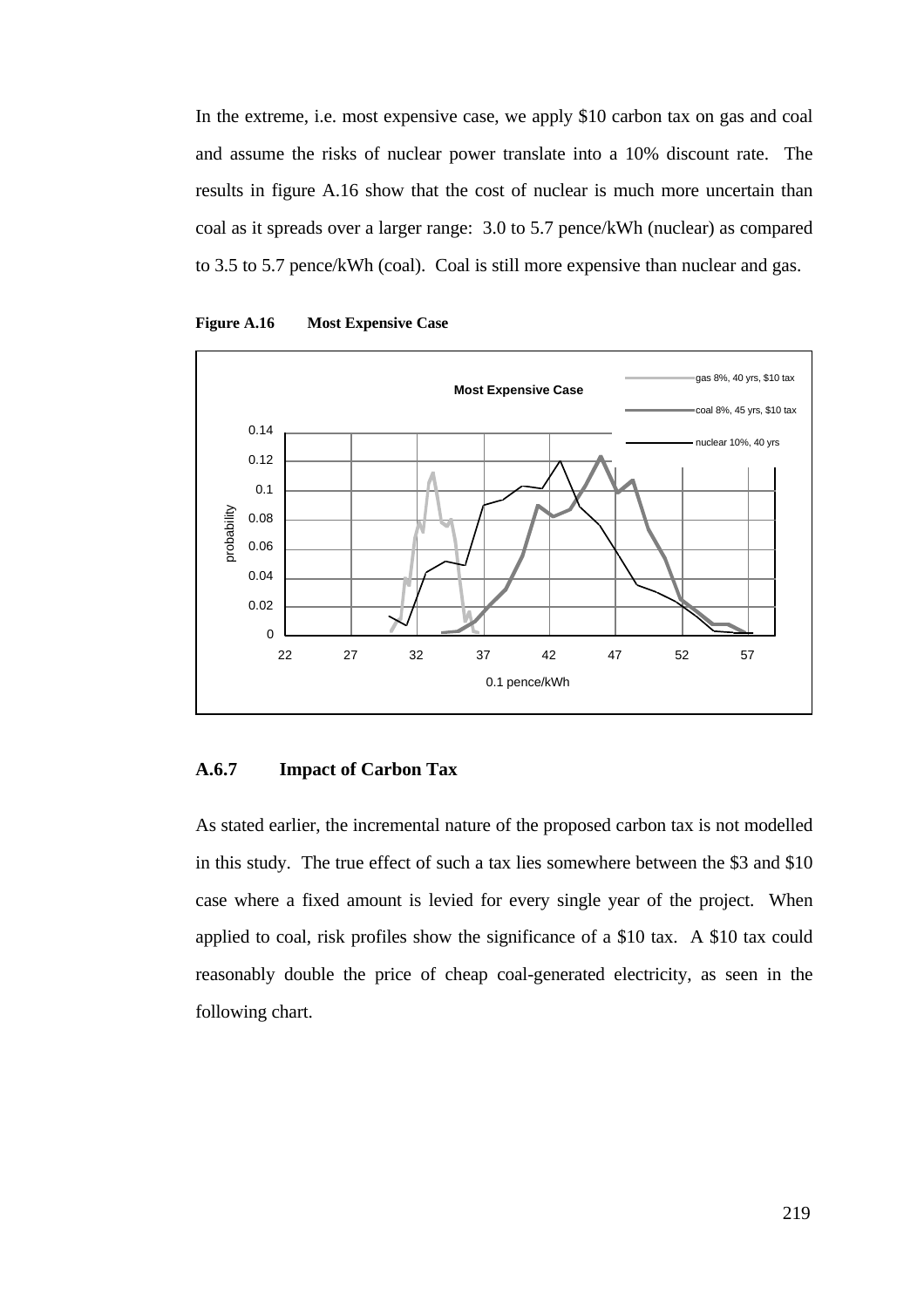**Figure A.17 Carbon Tax on Coal**



The effect of a \$10 tax on gas is not as great as that on coal. This is due to the considerably lower emission factor as well as the higher plant efficiency rate. See overlaps in figure A.18.



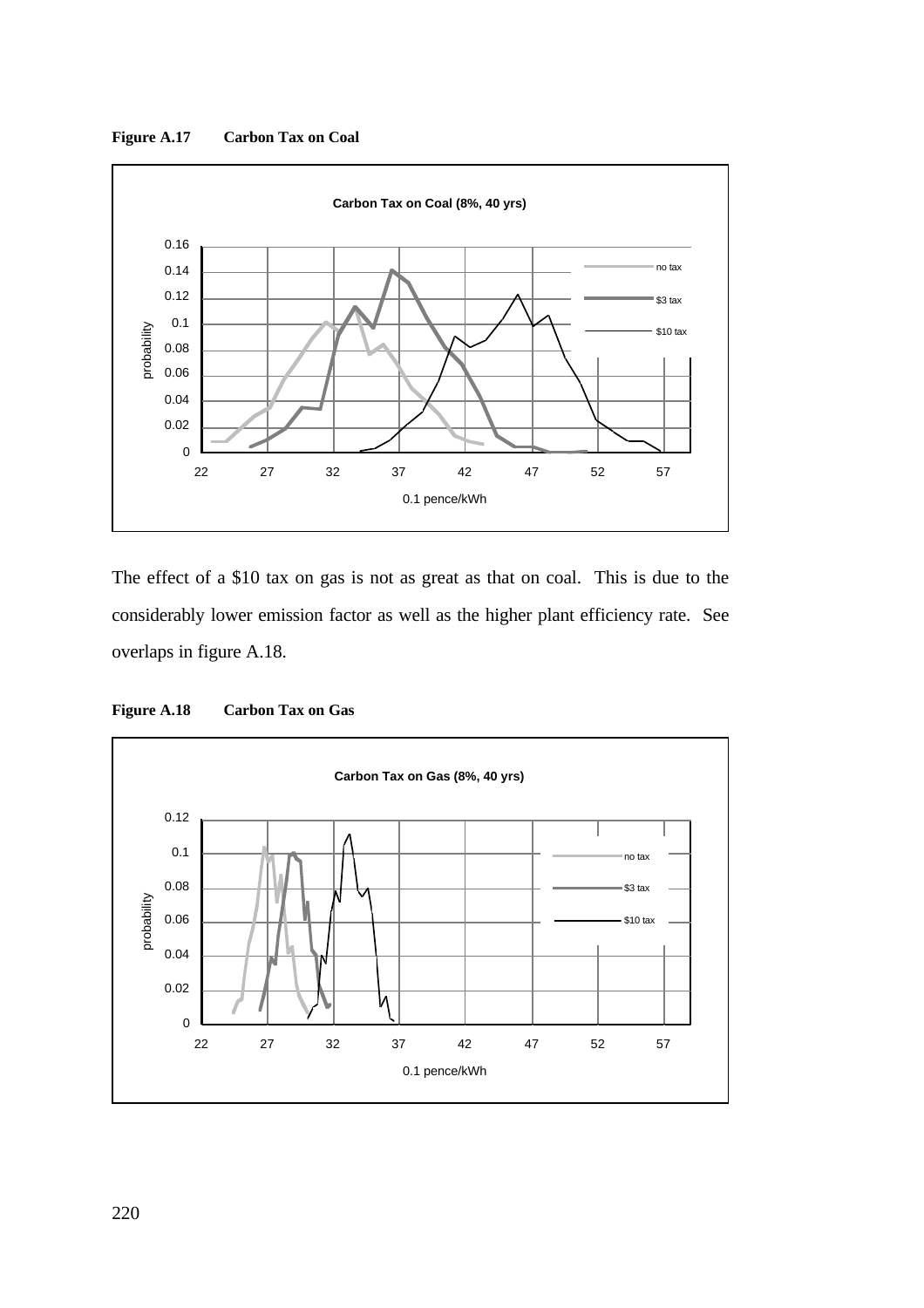#### **A.7 Summary and Conclusions**

This study reveals the factors that influence the cost of electricity generation as a precursor to wider issues in modelling uncertainty. A top down approach begins by focusing on the major components of cost and isolating the important drivers.

Base values for UK coal and nuclear are extracted from OECD and UNIPEDE reports and further modified by Energy Committee (1990). The simplified calculation method is consistent with the levelised methods of IAEA, UNIPEDE, and OECD because it uses constant values and minimal escalation rates.

Nuclear, coal, and gas plants are compared. A ranking of technologies shows that gas (CCGT) is cheapest of all three, even with a carbon tax levy.

At low discount rates, fuel cost has a greater impact than investment costs. At high discount rates, the reverse is true. In practice, a firm faces the greatest uncertainty in fuel prices.

A simple risk analysis using very crude uncertainty approximations provides greater insight than a rigorous sensitivity analysis which gives no indication of relative likelihood.

Although realistic results are important, this study focussed primarily on methodological issues. To compare with the current scene, the 1987 values used in this study must be updated. We have used risk analysis with the bold assumption of parametric independence which then allowed us to simulate simultaneously. This assumption not only disregards the dependence between the factors but also takes a single staged view of the problem rather than the multi-staged nature of capacity planning.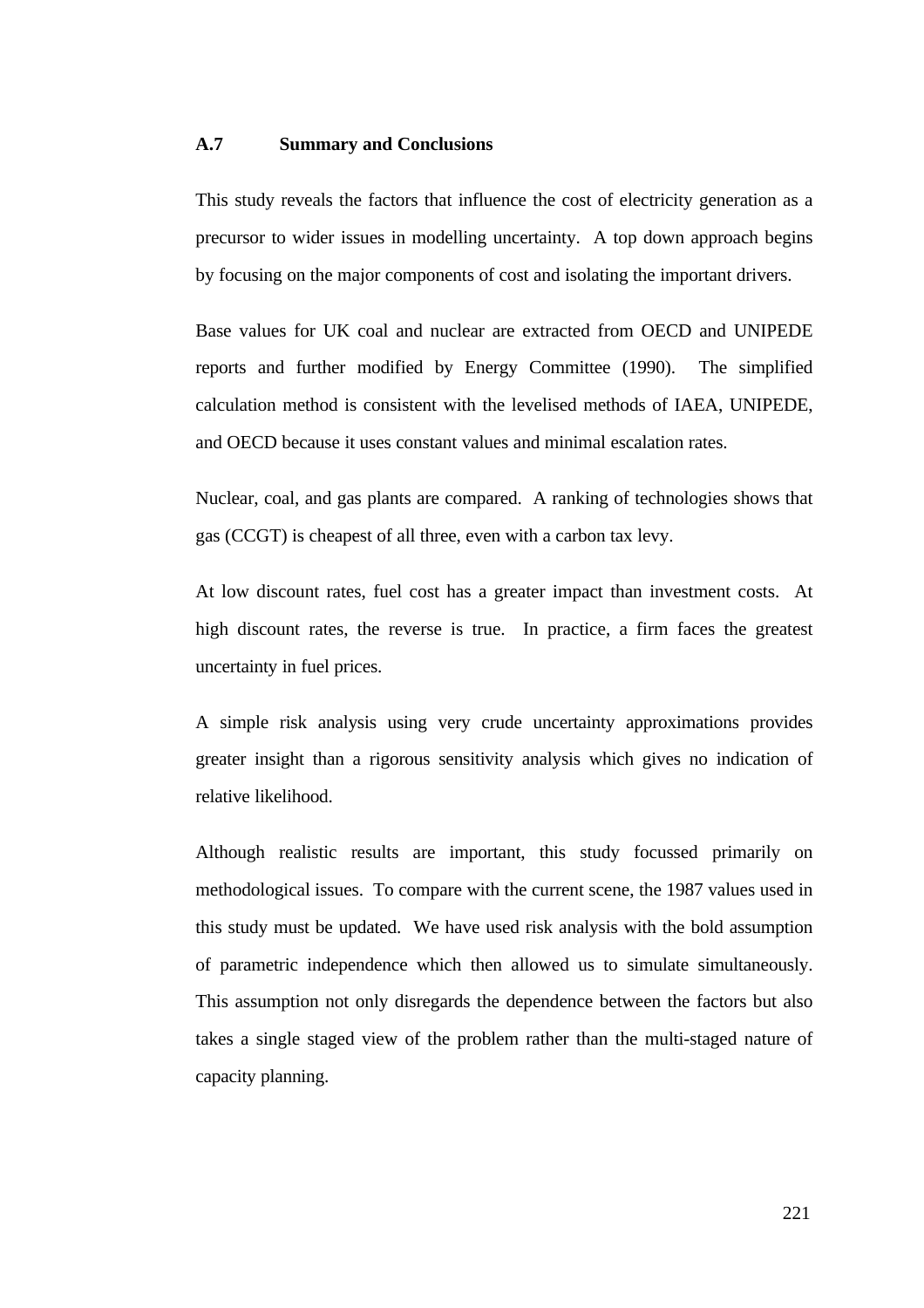To achieve a more realistic and complete representation of power plant economics, this study can be extended in three directions, as shown in figure A.19. Greater disaggregation, i.e. decomposing the aggregate variables into their components, not only improves completeness of modelling but also allows a closer examination of detail. As the number of parameters increases, so do the inter-variable dependence and interaction effects. Meanwhile, the nature of values must be extended from the constant to the varying. Most parameters exhibit yearly fluctuations while others vary even more frequently during the operating life of a plant. Seasonality must be incorporated in some form. Ultimately, to understand uncertainty, the level of modelling should be extended in this direction.



#### **Figure A.19 Modelling Directions**

Disaggregation means breaking down large components into smaller ones for greater manageability or to achieve a greater level of detail. For example, to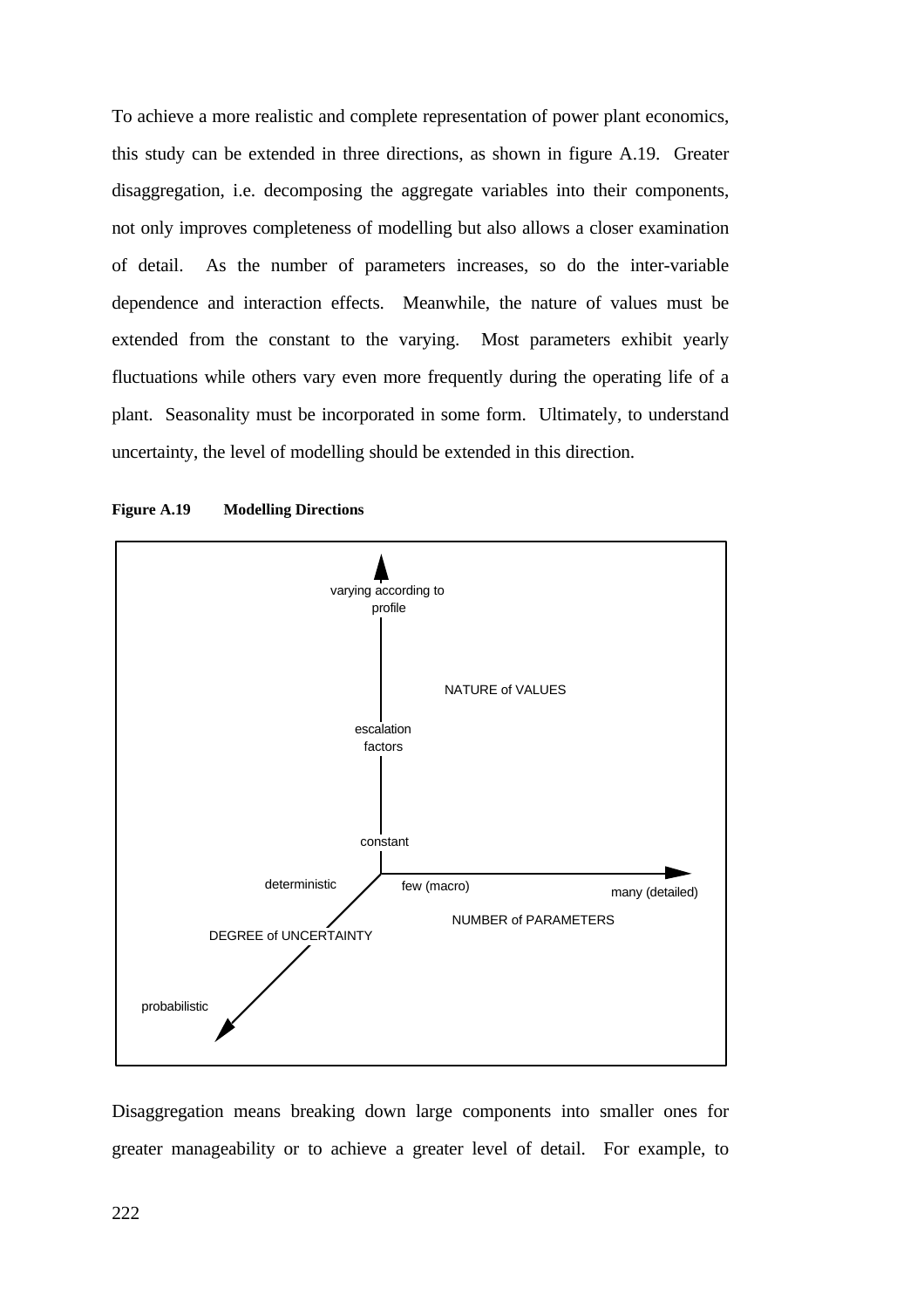understand investment cost, we must look at its components of construction cost, interest during construction, desulphurisation or denitrification fittings if applicable, provision for decommissioning, and other capital costs. Similarly, operations and maintenance should be evaluated against its fixed and variable components, unlike the assumption of fixed O&M in this study.

Interest during construction can be viewed as a financing cost or an investment cost as it reflects the cost of capital. The interest rates used in the calculation depend on the interpretation and the subsequent risks involved. If business risk is not incorporated in the discount rate, it should be incorporated elsewhere. The interest rate also depends on the size and economic life of the project. The construction period affects the size of the IDC, particularly in the form of construction cost draw-downs. Interest during construction can be further analysed by varying the interest applied to the investment schedule prior to the commissioning date.

Actual utilisation of a power plant depends on its planned and unplanned down time and the merit order. Strictly speaking, utilisation should come from the combined effects of availability and load factor. In this case, load factor is given by the merit order of operations, typically determined by the fixed and variable costs. Ignoring emission constraints, plants with high fixed costs and low variable costs are loaded before those with low fixed cost but high running costs. Alternatively, we can introduce demand by way of load distribution curves, which are then aggregated and averaged to give load duration curves.

The privatised power companies have the additional objective of profit maximisation. It is in their interest to take every advantage of capital allowances, tax shields on depreciation, and inflation accounting. Although this study has examined the economics net of inflation and taxes, it is worthwhile to introduce corporate tax and inflation rates to see the effects on cashflow planning.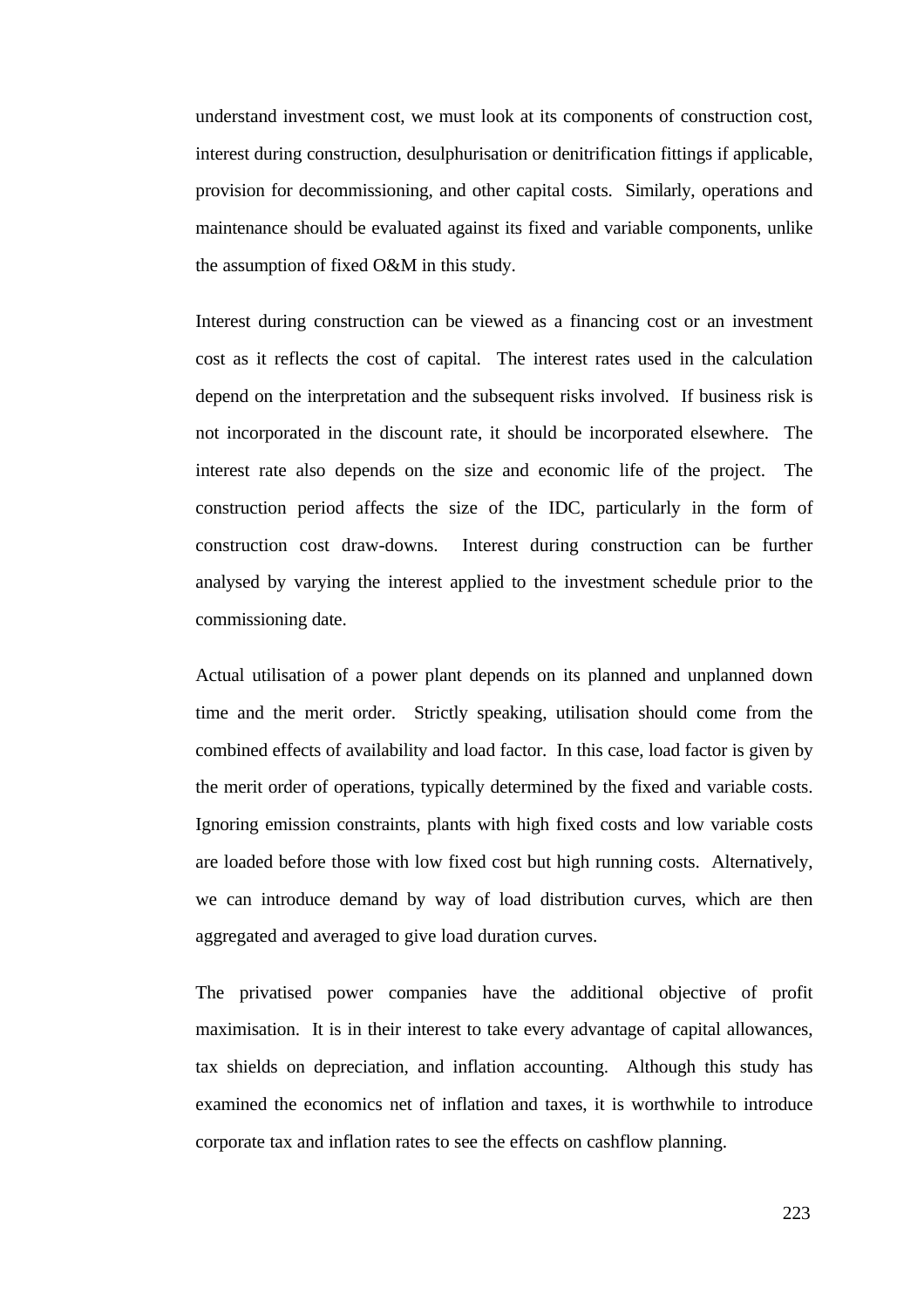From a technical perspective, this study has restricted the power plants to "typical" or "generic" ones according to the type of fuel used. In reality, there is no "generic" coal plant. Different grades of coal have different levels of carbon, sulphur and heat contents and , in turn, burn at different efficiencies and release different quantities of  $CO<sub>2</sub>$ ,  $SO<sub>x</sub>$ , and other gases. Consequently, the resultant carbon taxes will vary. Plant efficiencies are also related to operational efficiencies and retarded by FGD and other cleaning equipment.

The uncertainties at the back end of the nuclear fuel cycle and the last stage of decommissioning are much cause for concern. This decade will witness the decommissioning of the older nuclear reactors in the UK. Analysis into the treatment of provision for decommissioning is therefore important as it makes up a great proportion of total costs, which carry future risks and responsibilities.

With the exception of fixed annual escalation rates, all values have been kept constant throughout the economic life of the plant. This is an unrealistic assumption as it does not allow fluctuations in load factor and fuel prices. To account for these fluctuations, the levelised cost approach must be expanded to handle yearly cashflow calculations so that, at the very least, yearly fluctuations can be incorporated. Some parameters exhibit annual patterns, e.g. seasonality in availability. Some vary constantly, e.g. spot fuel prices. Utilisation depends on demand which varies according to the season and time of day.

Economies of scale is a non-linearity that can be modelled by quadratic functions. Following a detailed causal analysis and an understanding of the inter-relationship between factors over their entire ranges, these effects can be modelled by fitting suitable equations.

This pilot study has established the feasibility of model replication of sensitivity and risk analyses with available desk-top computing tools. The incremental manner in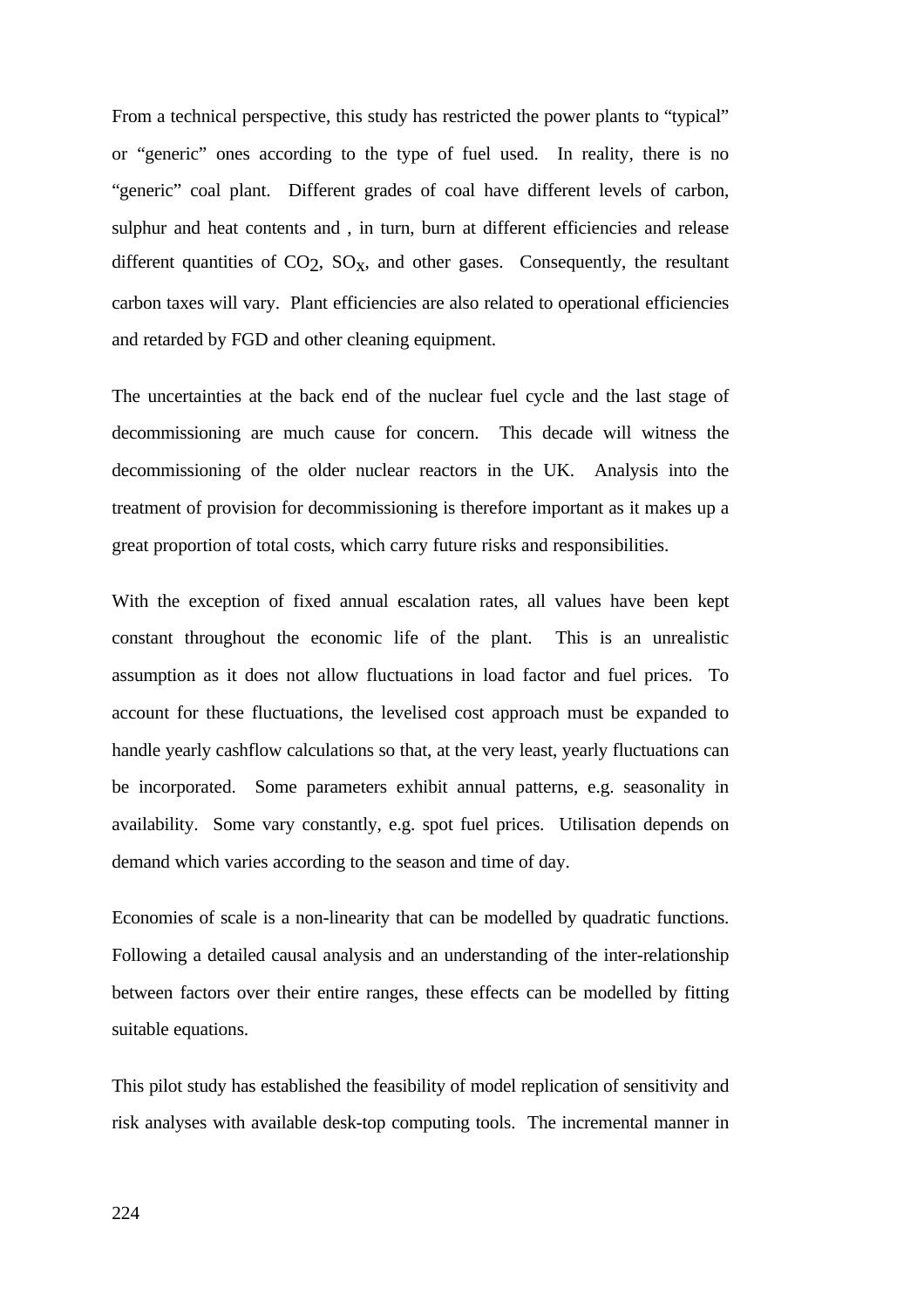which details are added and complexity increased maintains the modelling at a comfortable and manageable level.

By extracting values from different international sources, we are able to get a range of possible values for each factor, which not only improves upon the traditional point estimates but also gives us insight into causality and broader perspectives. However, we had to take a view on which base values to use and which extreme values to include. These international reports, being also seven years out of date, do not give us adequate detail to the economics of UK plant.

Next, we used sensitivity analysis to rank the factors, thus allowing us to focus on the important and highly sensitive variables, such as discount rates and capital cost. Tornado diagrams are helpful aids for this analysis even though the ranking depends on the base values and the extreme values. During this process, there emerged a need for guidelines on the number of factors sufficient for an analysis such as this. Without detailed knowledge of the relationships between factors, we are not able to utilise the two way sensitivity analysis.

Finally, we applied risk analysis to get the extra dimension of likelihood. The twodimensional risk profiles allowed us to evaluate the stochastic dominance of different types of plants, although at this stage only the risk profiles. However, use of probability distributions introduced several new issues. Although we have used triangular distributions, the base and extreme values can equally define the finite normal, the beta, or the uniform distribution. We need to analyse which distributions are more appropriate or otherwise develop a distribution selection criteria. For factors without extreme bounds, it is unclear whether we should set a fixed percentage around the base values or a variable percentage. Our assumption of total independence allowed model simplification and avoided having to consider multi-variate probability distributions. Dependence of factors led to correlations between distributions. Using the Latin Hypercube sampling method, we